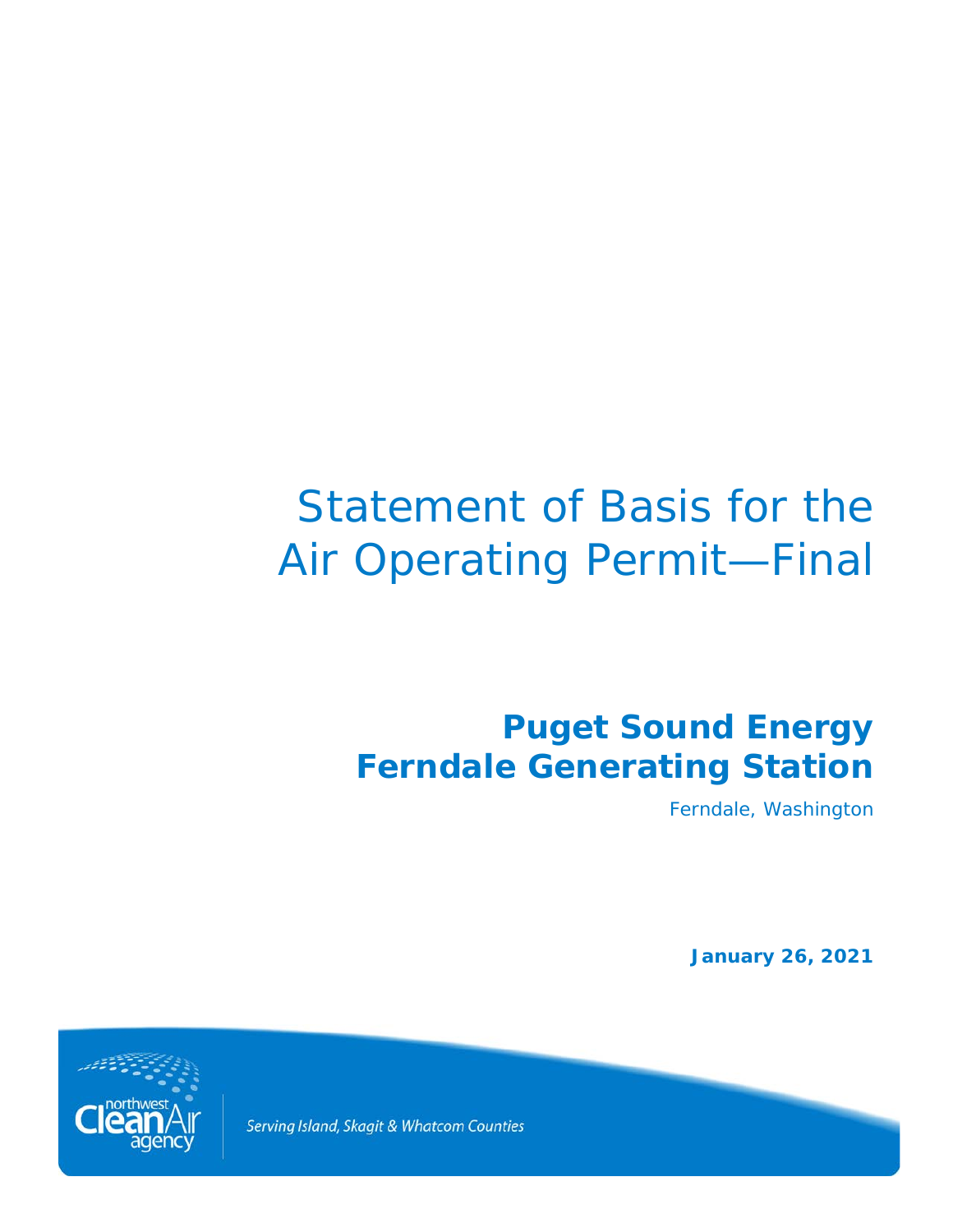# **PERMIT INFORMATION**

# **Puget Sound Energy Ferndale Generating Station 5105 Lake Terrell Road, Ferndale, WA 98248**

**SIC: 4931** 

**NWCAA ID: 1667-V-W**

| <b>NAICS: 221</b><br>EPA AFS: 53-073-0037                                                                                                                       |                                                                                                                                                                  |
|-----------------------------------------------------------------------------------------------------------------------------------------------------------------|------------------------------------------------------------------------------------------------------------------------------------------------------------------|
| <b>Responsible Corporate Official</b>                                                                                                                           | <b>Corporate Inspection Contact</b>                                                                                                                              |
| Mark Carlson<br>Director, Generation and Natural Gas<br>Storage<br><b>Puget Sound Energy</b><br>1200 Prudential Blvd.<br>Longview, WA 98632<br>$(360)$ 353-7220 | Tim Miller, Plant Manager<br><b>Puget Sound Energy</b><br><b>Ferndale Generating Station</b><br>5105 Lake Terrell Road<br>Ferndale, WA 98248<br>$(360)$ 380-2119 |
| <b>Northwest Clean Air Agency</b>                                                                                                                               | <b>Prepared by</b>                                                                                                                                               |
| 1600 South Second Street<br>Mount Vernon, Washington 98273-5202<br>$(360)$ 428-1617                                                                             | Christos Christoforou, P.E.<br>Engineer<br>(360) 428-1617 ext. 214                                                                                               |
| <b>Air Operating Permit Number:</b>                                                                                                                             | <b>Issuance Date:</b>                                                                                                                                            |
| 006R3M1                                                                                                                                                         | January 26, 2021                                                                                                                                                 |
| <b>Supersedes Permit Number:</b>                                                                                                                                | <b>Expiration Date:</b>                                                                                                                                          |
| 006R3                                                                                                                                                           | July 7, 2022                                                                                                                                                     |
| <b>Application Received Date:</b>                                                                                                                               | <b>Renewal Application Due:</b>                                                                                                                                  |
| January 25, 2021                                                                                                                                                | July 7, 2021                                                                                                                                                     |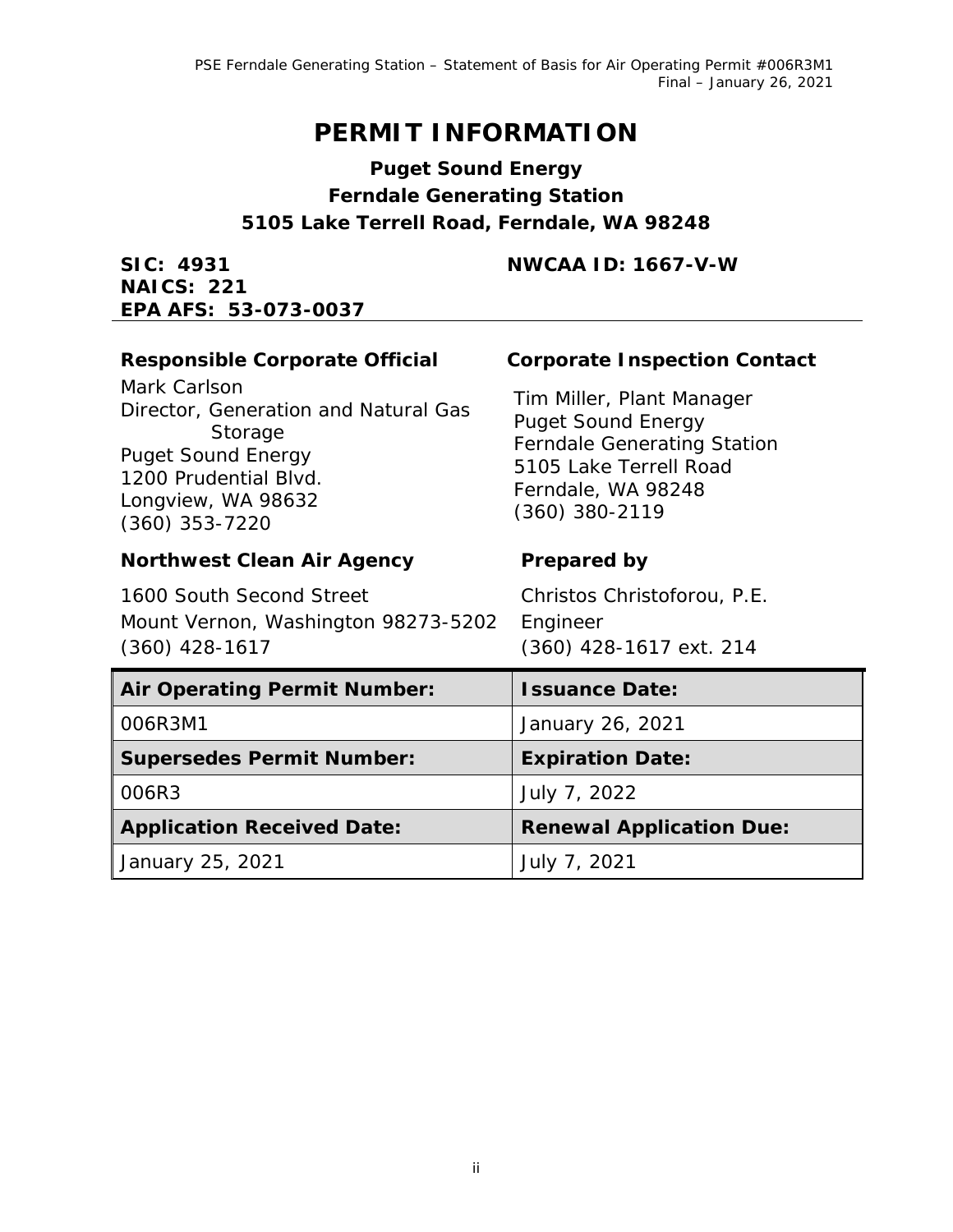# **TABLE OF CONTENTS**

| 1.1<br>Changes made in Modification 1 (Administrative Amendment) 2<br>1.2<br>$\overline{2}$ |  |
|---------------------------------------------------------------------------------------------|--|
|                                                                                             |  |
|                                                                                             |  |
|                                                                                             |  |
| 1.3                                                                                         |  |
| 1.4                                                                                         |  |
| 1.5                                                                                         |  |
| 1.6                                                                                         |  |
| 1.7                                                                                         |  |
| 3                                                                                           |  |
| 1.8                                                                                         |  |
| National Emissions Standards for Hazardous Air Pollutants (NESHAP) 15<br>1.9                |  |
|                                                                                             |  |
|                                                                                             |  |
|                                                                                             |  |
|                                                                                             |  |
|                                                                                             |  |
| 4                                                                                           |  |
|                                                                                             |  |
|                                                                                             |  |
|                                                                                             |  |
|                                                                                             |  |
|                                                                                             |  |
|                                                                                             |  |
| Permit Elements and Basis for Terms and Conditions24<br>5                                   |  |
|                                                                                             |  |
|                                                                                             |  |
|                                                                                             |  |
| 1.25 Section 3 Standard Terms and Conditions for NSPS and NESHAP 24                         |  |
|                                                                                             |  |
| 1.27 Section 5 Specific Requirements for Emissions Units  27                                |  |
| 1.28 Section 6 Acid Rain Permit for Combustion Turbines 1A and 1B  32                       |  |
|                                                                                             |  |
| 6                                                                                           |  |
| 7                                                                                           |  |
| 8                                                                                           |  |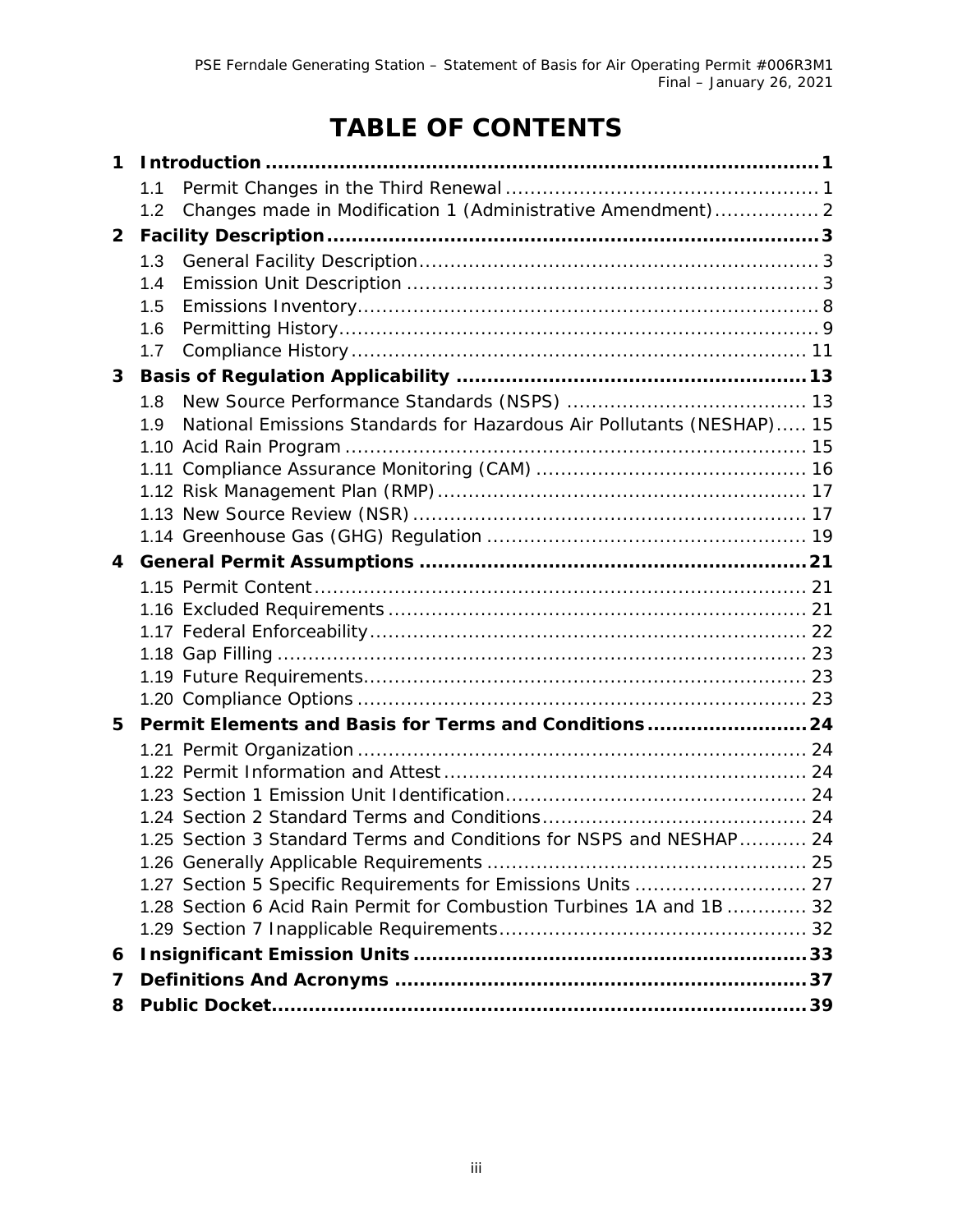# **TABLES**

| Table 6-1 Insignificant Activities and Emission Units33 |  |
|---------------------------------------------------------|--|

# **FIGURES**

| Figure 2-1 PSE Ferndale Cogeneration Station location  4 |
|----------------------------------------------------------|
|                                                          |
|                                                          |

**APPENDIX A Air Operating Permit History**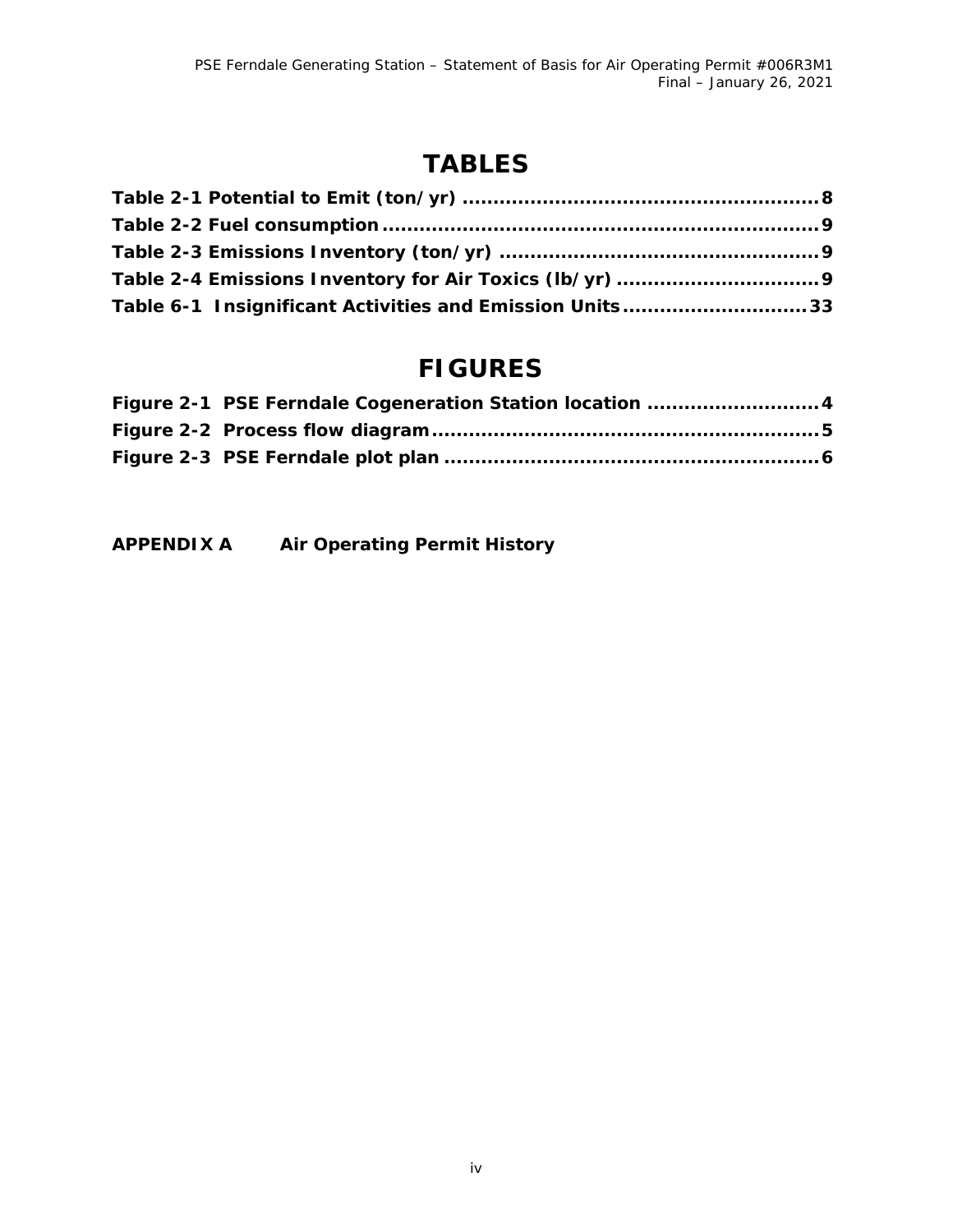# **1 INTRODUCTION**

The Puget Sound Energy, Ferndale Generating Station (identified herein as the permittee, the facility, or PSE Ferndale), located in Ferndale, Washington, is required to obtain an air operating permit because it has the potential to emit 100 tons or more of each of the following "criteria"<sup>[1](#page-4-0)</sup> pollutants: oxides of nitrogen (NO<sub>x</sub>), sulfur dioxide (SO<sub>2</sub>), and carbon monoxide (CO). These air pollutants are defined as regulated pollutants in the Chapter 173-401 of the Washington Administrative Code (WAC). The primary sources of these and other emissions are produced by the burning of natural gas and fuel oil $2$  in two General Electric (GE) Frame 7EA combustion turbines and associated duct burners at the facility. Furthermore, the PSE Ferndale Generating Station is subject to the acid rain program (Title IV of the Clean Air Act), which also triggers the requirement to obtain an air operating permit.

The purpose of this Statement of Basis is to set forth the legal and factual basis for the conditions of the PSE Ferndale Air Operating Permit (AOP) No. 006R3 in accordance with WAC 173-401-700(8). This document also provides background information to facilitate review of the permit by interested parties. The Statement of Basis is not a legally enforceable document.

# **1.1 Permit Changes in the Third Renewal**

The Northwest Clean Air Agency (NWCAA) received an application for the third renewal of the PSE Ferndale AOP on July 14, 2016.

The following changes have been made to the AOP during the third renewal:

- Regulatory citations in the permit were revised to reflect new or modified regulations and updated revision/promulgation dates.
- Formatting throughout the entire permit has been updated to current NWCAA standards.
- Contact names and information for PSE and the NWCAA were updated as appropriate. In addition, the Permit Information page reflects the updated permit number and dates for the permit renewal.
- AOP Section 2 (Standard Terms and Conditions) has been replaced with the latest NWCAA standard version, containing any new or modified regulations and updated reference dates.
- AOP Section 3 (Standard Terms and Conditions for NSPS and NESHAP) has been replaced with the latest NWCAA standard version of applicable requirements, containing any new or modified regulations and updated reference dates.

<span id="page-4-0"></span> <sup>1</sup> The Environmental Protection Agency (EPA) calls these pollutants "criteria" air pollutants because it regulates them by developing human health-based and/or environmentally-based criteria (science-based guidelines) for setting permissible levels in the ambient air. For more information, please visit the EPA's website [www.epa.gov/air/urbanair.](http://www.epa.gov/air/urbanair)<br><sup>2</sup> The terms "fuel oil", "No. 2 distillate", "diesel fuel", "diesel oil", "No. 2 diesel", and "oil" all are

<span id="page-4-1"></span>synonymous with the term "on-road spec oil" within the context of the facility's Air Operating Permit and Statement of Basis. "On-road spec oil" means "on-road specification No. 2 diesel fuel" containing no more than 0.05 percent sulfur by weight, as specified in 40 CFR 80.29, as amended through January 18, 2001.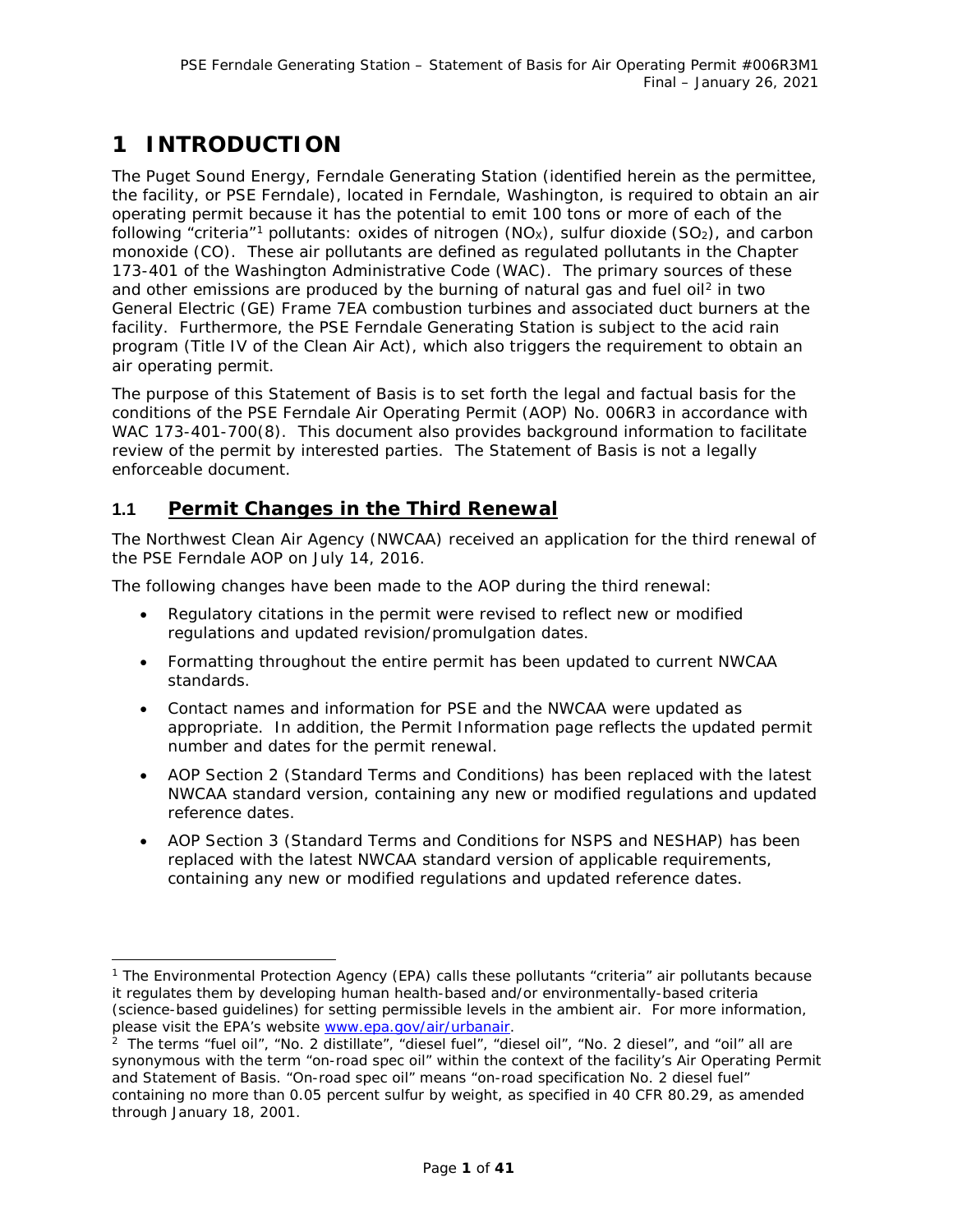- AOP Section 4 (Generally Applicable Requirements) has been replaced with the latest NWCAA standard version of applicable requirements, containing any new or modified regulations and updated reference dates.
- The Acid Rain Permit and Certificate of Representation for the two Units are included in AOP Section 6. Both documents have been updated since the last AOP renewal.
- The Statement of Basis content and layout were revised to standardize the documents issued for the Puget Sound Energy facilities within NWCAA jurisdiction. Factual information was revised to correct for current operation and some text has been rephrased to add clarification.

# **1.2 Changes made in Modification 1 (Administrative Amendment)**

The responsible official was changed from Ron Roberts to Mark Carlson. Permit information on page 2 of the AOP and SOB were changed to reflect issuance of this modification.

These changes were performed in accordance with WAC 173-401-720.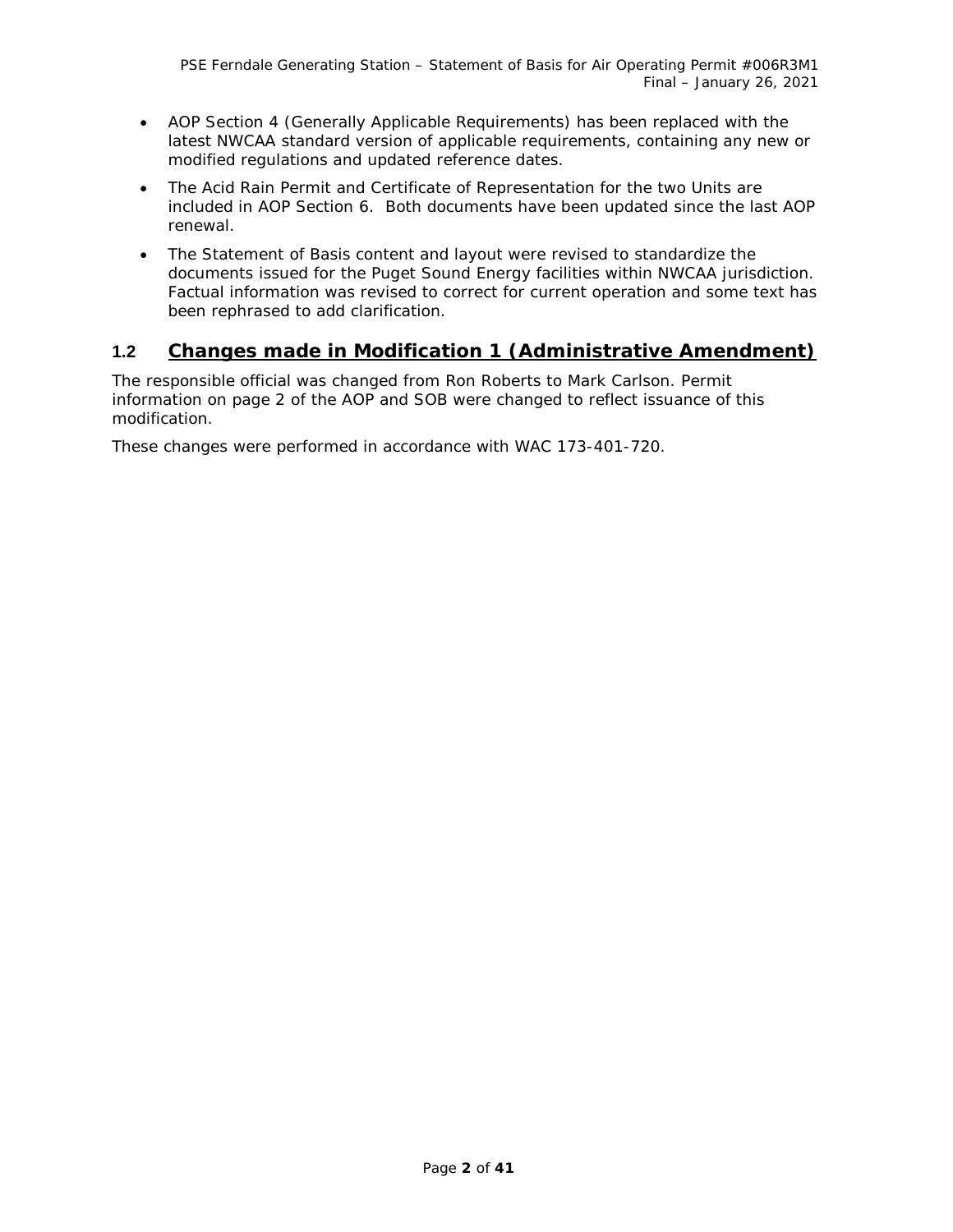# **2 FACILITY DESCRIPTION**

# **1.3 General Facility Description**

The PSE Ferndale facility is located on 14 acres on the 5100 block of Lake Terrell Road in Ferndale, Washington (see [Figure 2-1\)](#page-7-0), approximately seven miles northwest of the City of Bellingham and adjacent to the Phillips 66 Ferndale Refinery (refinery). The facility produces up to 270 megawatts (MW) of electrical power for sale as an Independent Power Producer (IPP) and steam for the refinery.

The PSE Ferndale Generating Station is a combined cycle cogeneration facility that produces electric power and steam from the combustion of natural gas and up to 20.4 million gallons of low-sulfur diesel per year. In a combined cycle gas turbine plant, a gas turbine generator generates electricity, and heat in the exhaust is used to make steam, which in turn drives a steam turbine to generate additional electricity. This last step enhances the efficiency of electricity generation. The electric power generated is sold to the electrical distribution system, as PSE Ferndale is an IPP as of January 1, 2012. Steam is transferred to the adjacent refinery for use in the oil refining process. PSE Ferndale produces electricity and steam on an intermittent basis as electrical demand and economic factors allow*.*

PSE Ferndale consists of two combustion turbines, each equipped with 250 MMBtu/hr duct burners and a heat recovery steam generator. PSE Ferndale also operates an extraction/condensing steam turbine, as well as equipment for fuel oil storage, an electrical switchyard, and equipment for fire suppression, water treatment, and combustion turbine compressor cleaning. Each combustion turbine is capable of producing 91 MW, and the steam turbine is capable of producing 88 MW. Full nominal rating of the facility is 270 MW. [Figure 2-2](#page-8-0) shows the process flow diagram of the facility, and Figure 2-3 shows the facility plot plan.

Diesel is delivered to the PSE Ferndale site by tanker truck and is stored onsite in a 2.1 million-gallon capacity storage tank. Williams Northwest Pipeline supplies natural gas to the facility via a Cascade Natural Gas Corporation pipeline.

# **1.4 Emission Unit Description**

Emission units at the facility consist of two combustion turbines that are each equipped with duct burners and selective catalytic reduction systems, and a single aboveground diesel fuel storage tank.

#### <span id="page-6-0"></span>**2.1.1 Combustion Turbines, Duct Burners, and Steam Generators**

The two main emission units are GE Frame 7EA combined cycle combustion turbine generator systems and associated heat recovery steam generators, each of which employs a duct burner. As shown in [Figure 2-2,](#page-8-0) each combustion turbine exhausts to a duct burner-equipped heat recovery steam generator, through a selective catalytic reduction section, then to an exhaust stack. The combustion turbines can be fueled by either natural gas or low-sulfur No. 2 diesel, but the duct burners inside the heat recovery steam generators are permitted to be fired on natural gas only.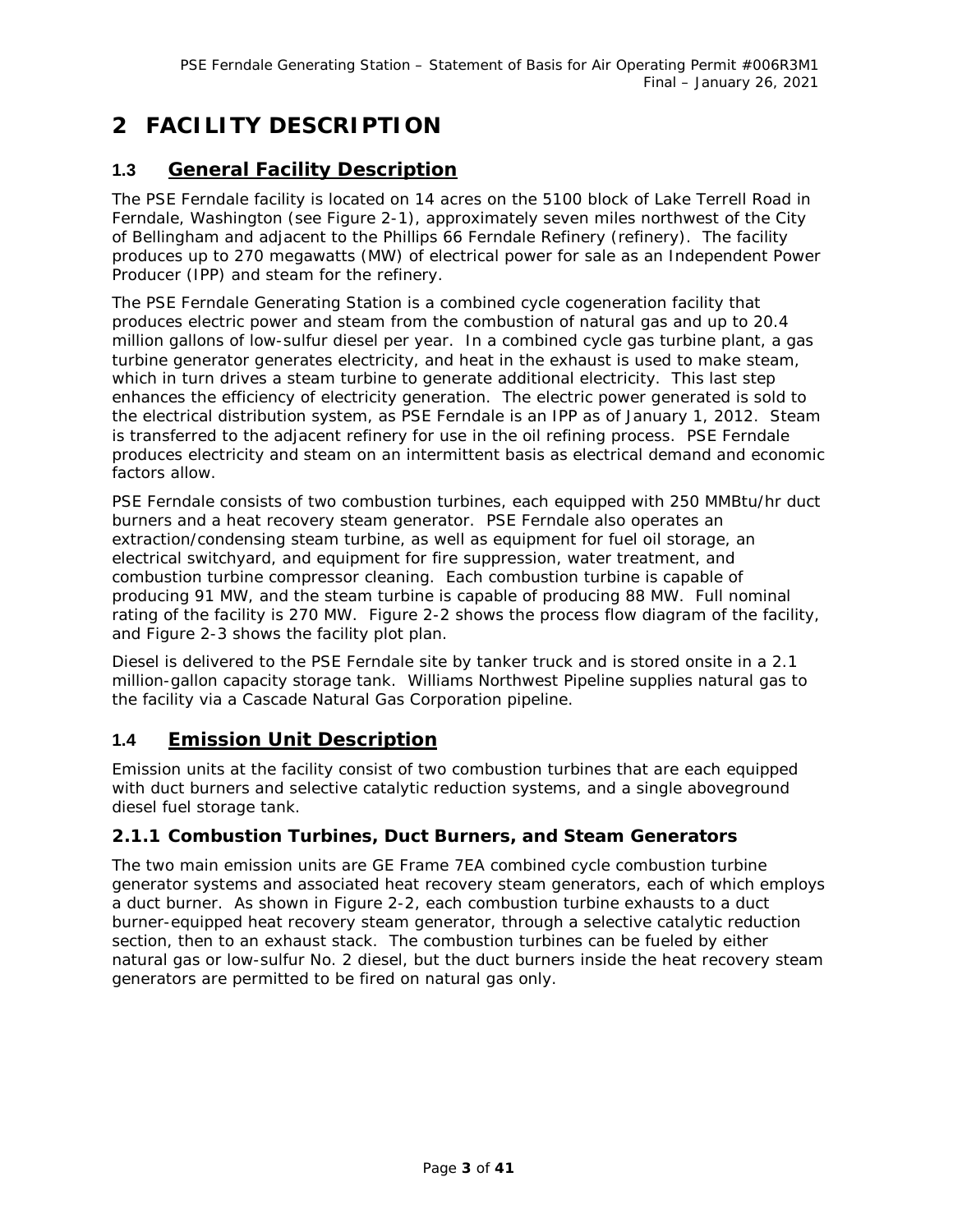

<span id="page-7-0"></span>**Figure 2-1 PSE Ferndale Cogeneration Station location**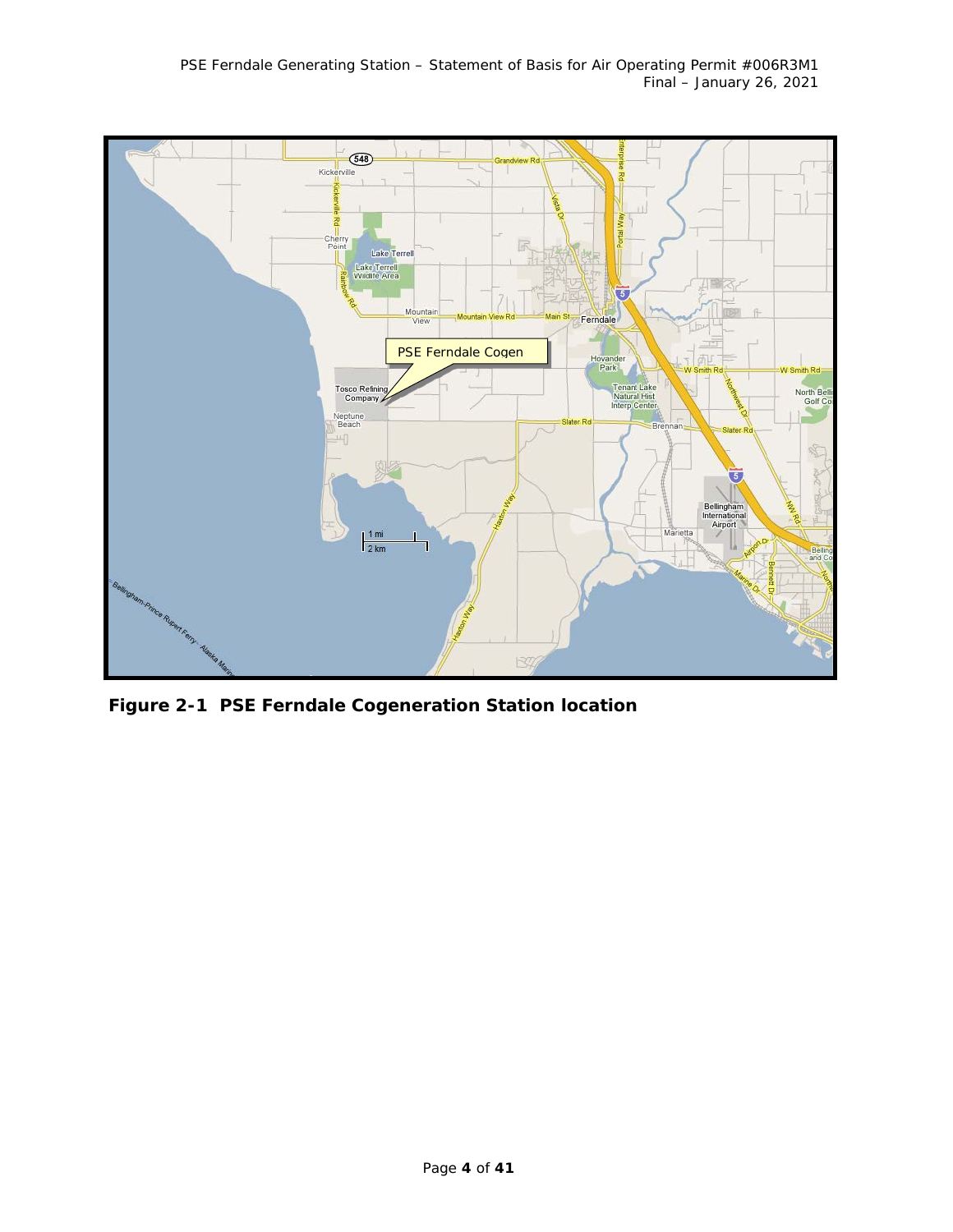

<span id="page-8-0"></span>**Figure 2-2 Process flow diagram**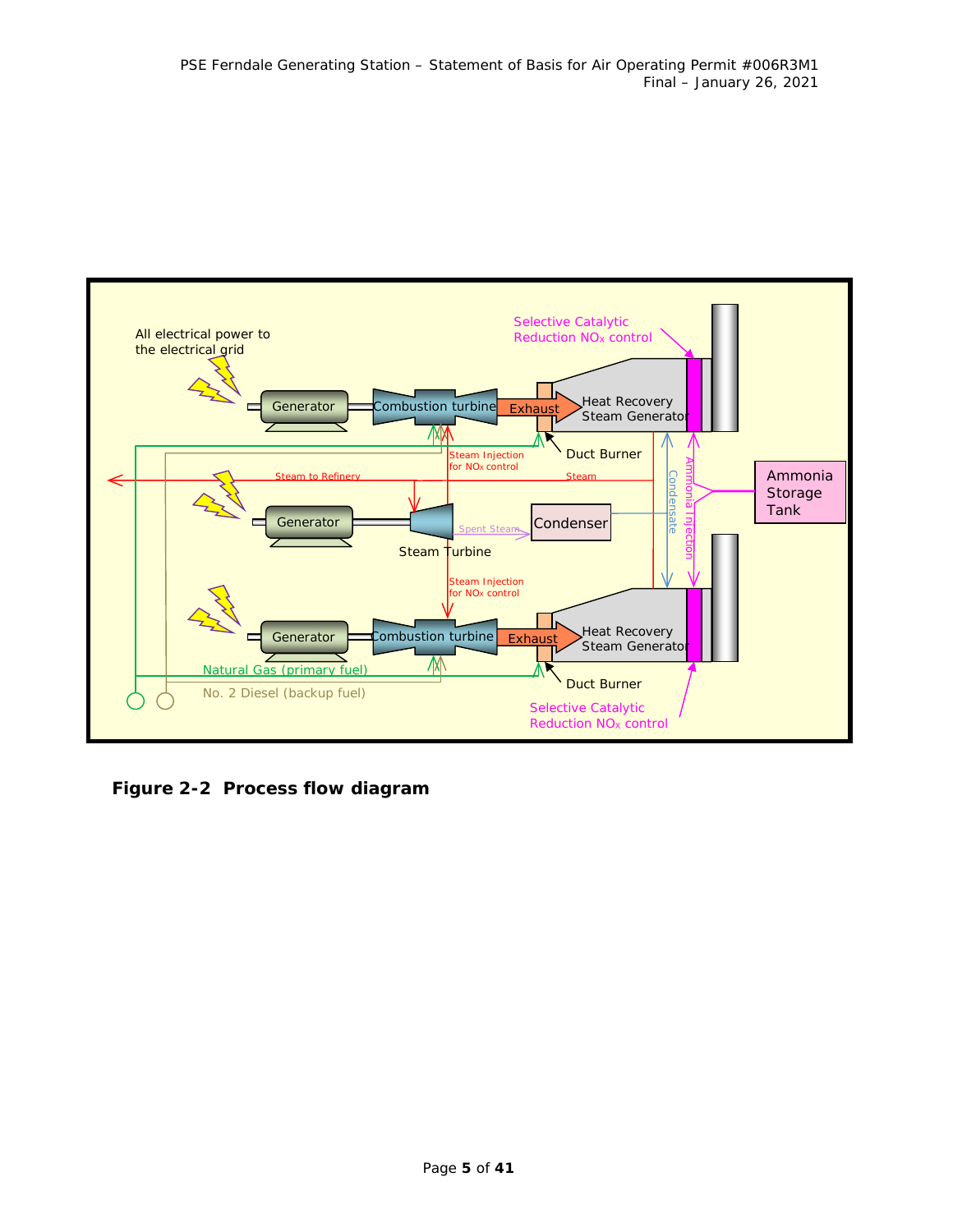Figure  $1-2$ Tenaska Ferndale Site Map





**Figure 2-3 PSE Ferndale plot plan**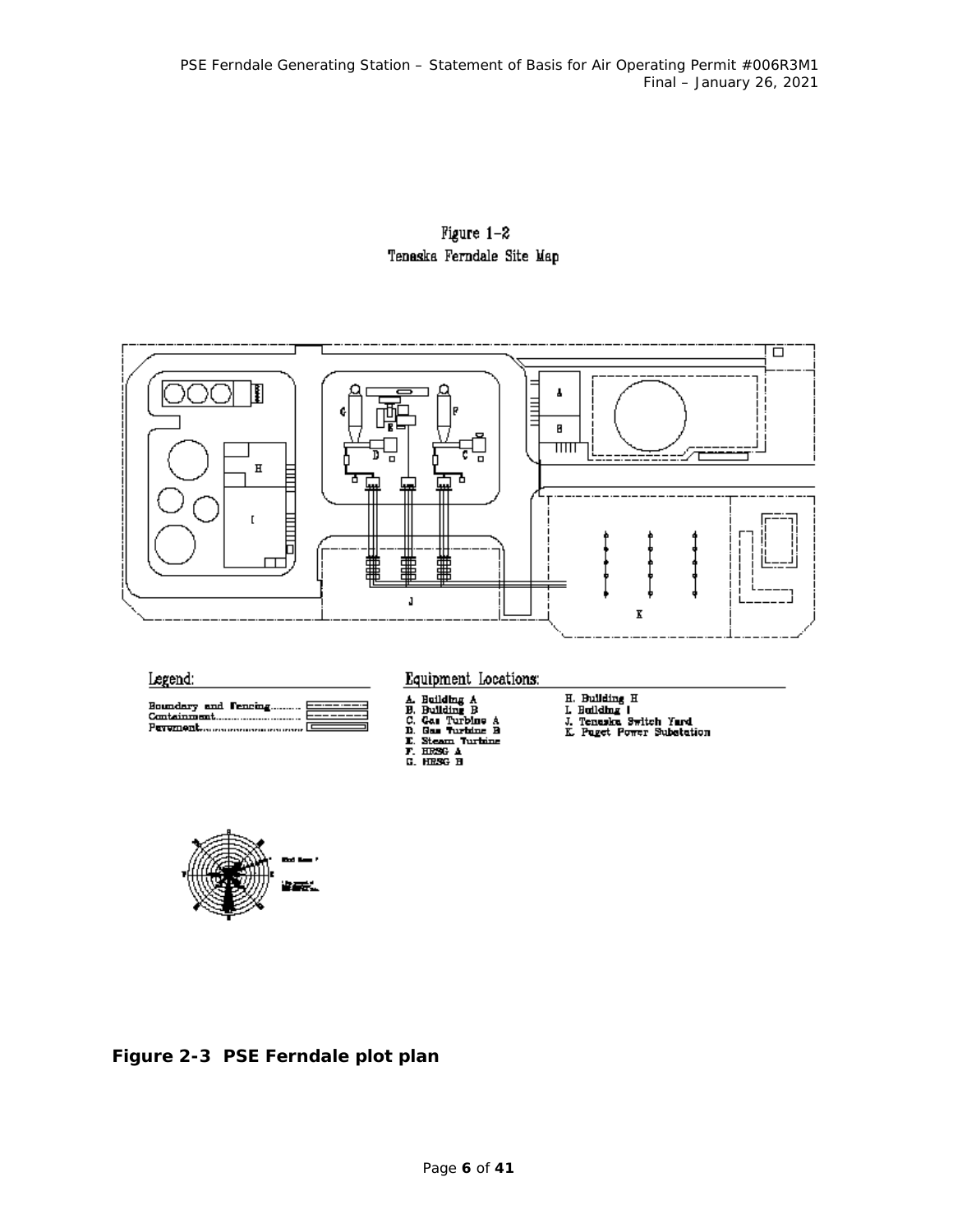The combustion turbines work on the same principle as those used in jet aircraft. First, incoming air is compressed by rotating vanes in the compressor section. The highly compressed hot air passes to the combustor section where it is mixed with fuel and ignited in combustion cans. Steam is injected into the combustor sections of the turbines to reduce peak combustion temperatures to reduce formation of  $NO<sub>X</sub>$ . The rapidly expanding hot gases exit the combustion section and drive a turbine, which powers a generator at the back end as well as the compressor section. The hot gases then exhaust to the heat recovery steam generator (HRSG). The combustion turbines are designated GT/HRSG-1A and GT/HRSG-1B by PSE Ferndale (GT for gas turbine).

The HRSGs have three main components: duct burners, boiler tubes, and a catalyst grid. Hot gases from the turbines pass by the duct burners, which combust natural gas into the hot gas stream for additional steam production during peak steam and/or energy demand. The gases then pass through and transfer heat energy to a set of boiler tubes to convert water in the tubes to steam. This steam passes through a steam turbine generator on its way to the refinery. The exhaust gases, now somewhat depleted in energy, pass through a catalyst grid, where anhydrous ammonia is injected for control of  $NO<sub>X</sub>$  and then pass through additional boiler tubes before being vented to the atmosphere through a vertical stack. The heat recovery steam generators are designated HRSG-1A and HRSG-1B.

The primary fuel used in the combustion turbines and HRSGs is natural gas. The maximum design heat rate for each combustion turbine when combusting natural gas is 10,116 Btu/kWh (the amount of Btu input needed to make 1 kWh of output, LHV, 100 percent load, 60°F) or 924 MMBtu/hr. An additional 250 MMBtu/hr can be added using the duct burners in each of the HRSGs.

The backup fuel used in the combustion turbines is No. 2 diesel fuel with a maximum sulfur content of 0.05 weight percent. The maximum design heat rate for each combustion turbine when combusting No. 2 diesel fuel is 10,145 Btu/kWh (LHV, 100 percent load, 60°F) or 927 MMBtu/hr.

The stacks for each of the GT/HRSG systems are the only two emission points from these units. The height of each stack is 180 ft, and the diameter of each stack is 14 ft.

Nitrogen oxides  $(NO<sub>x</sub>)$  from the GT/HRSG systems are controlled by injection of steam into the turbine combustors and by a selective catalytic reduction (SCR) system. Steam injection limits peak combustion temperatures thereby reducing formation of thermal NO<sub>x</sub>. Ammonia (NH3) is injected ahead of a catalyst grid in the HRSG section to further lower the  $NO<sub>X</sub>$  concentration in the exhaust gas. Most of the  $NO<sub>X</sub>$  reacts in the presence of ammonia and the catalyst to form elemental nitrogen and water. Ammonia emissions (or "ammonia slip") are controlled by regulating the rate of ammonia injection into the SCR system.

Sulfur dioxide emissions are limited by the use of low-sulfur content fuels, i.e., natural gas and ultralow-sulfur diesel. The flow of each fuel is monitored continuously. The  $SO<sub>2</sub>$ emission rate from each GT/HRSG system is calculated based on the sulfur content of the fuel and the fuel flow rate.

Emissions of particulate matter, nearly all of which is composed of particles with a mean aerodynamic diameter smaller than 10 microns  $(PM_{10})$ , as well as carbon monoxide  $(CO)$ and volatile organic compounds (VOC), are minimized by the use of "good combustion practice." Stationary turbines generate the least amount of combustion byproducts such as PM10, CO, and VOC when they are operating most efficiently. It is in the best interest of the source to maintain the equipment in peak operating condition in order to minimize operating expense. PSE Ferndale is required to maintain the GT/HRSG systems according to an approved air compliance operation and maintenance (O&M) manual.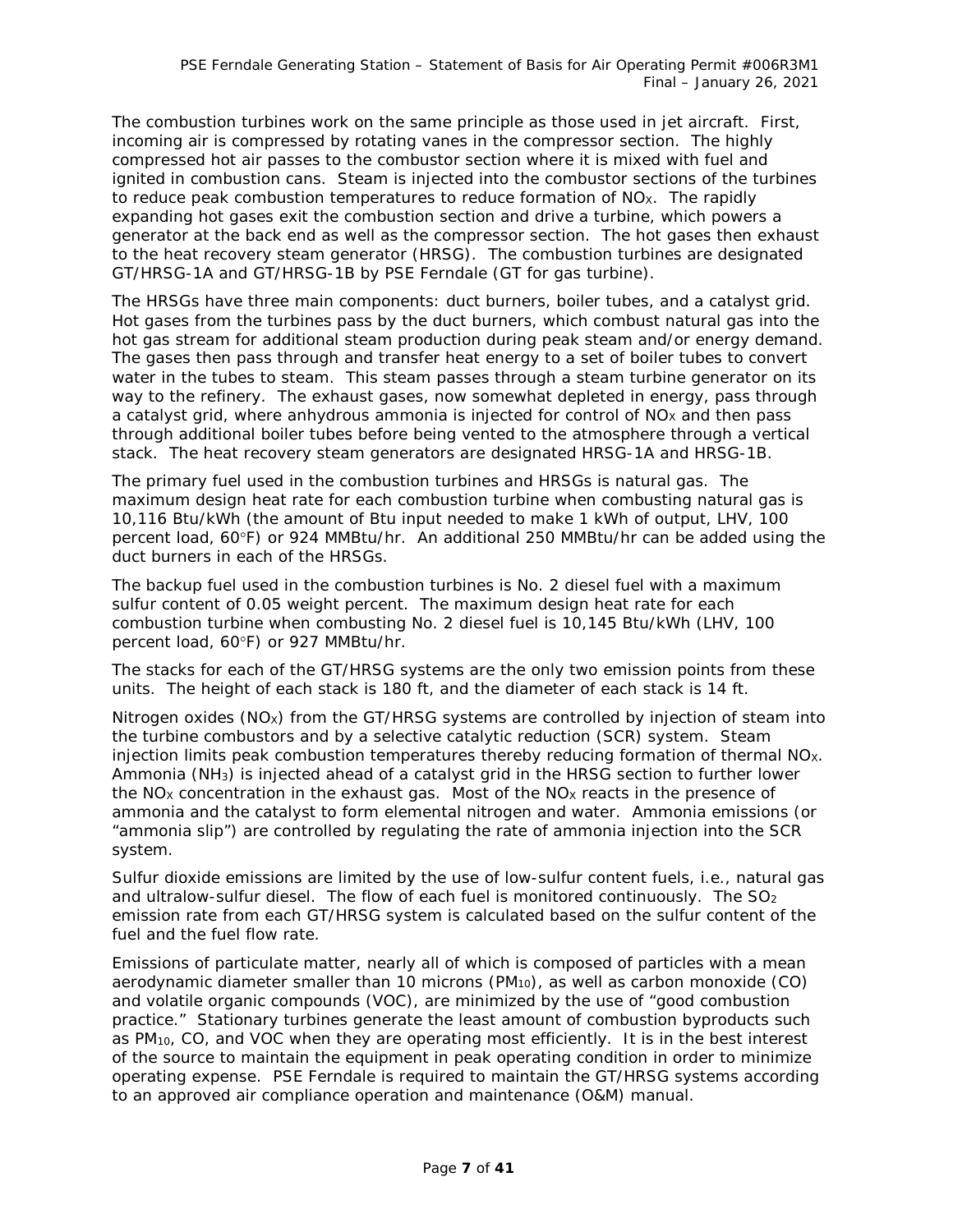Continuous emission monitoring systems (CEMS) continuously measure  $NO<sub>X</sub>$  emissions and O2 from the turbine exhaust stacks. And, although not directly required for compliance, PSE Ferndale also operates a NO<sub>x</sub> CEMS just prior to the SCR to assist in monitoring SCR performance.

## **2.1.2 Bulk Storage Tank**

In addition to the turbines and HRSGs, other major equipment includes the back-up diesel fuel storage tank. Low-sulfur No. 2 diesel fuel used as back-up fuel for the combustion turbines is stored on site in a 2.1 million-gallon vertical fixed-roof tank. The use of No. 2 diesel fuel is limited to a maximum of 20.4 million gallons per year (total for both turbines) by Condition 3 of PSD No. 91-04 Amendment 1. Actual diesel fuel usage was approximately 8,200 gallons in 2010.

"Good engineering practices" are used to minimize evaporative emissions of VOC from the diesel storage tank. Good engineering practices consist of painting the tank a light color and using it only for storage of low vapor pressure diesel fuel, and taking precautions to minimize spillage during fuel transfer activities. There is no specific air pollution control equipment installed on the diesel fuel storage tank.

## **2.1.3 Fire Pump Engine**

PSE Ferndale maintains a 182 brake horsepower (BHP) diesel-driven fire pump for emergency use. The engine is tested for 30 minutes each week to ensure proper operation. The engine's fuel supply is a 270-gallon storage tank containing low sulfur diesel, which contains a maximum of 0.05 wt% sulfur. The engine is located in the fire pump room on the south end of the Water Treatment/Control Room building.

# **2.1.4 Ammonia Storage Tank**

As described above in section [2.2.1,](#page-6-0) PSE Ferndale employs SCR, which requires ammonia injection into the exhaust gas ahead of a catalyst bed, to reduce  $NO<sub>X</sub>$  emissions. Bulk anhydrous ammonia is stored onsite in a tank near the HRSGs. PSE Ferndale is required to have a Risk Management Plan according to the requirements of 40 CFR 68 because of the amount of ammonia stored on site for use in the SCR systems. Annual source tests measure ammonia emissions from the facility at the GT/HRSG stack.

# **1.5 Emissions Inventory**

The facility qualifies as a major source subject to the requirements of the Clean Air Act (CAA) Title V program because it has the potential to emit more than 100 tons per year (tpy) of nitrogen oxides, sulfur dioxide, and carbon monoxide.

According to the Amendment 1 of PSD 91-04 application submitted to the WA State Department of Ecology, the facility's potential to emit is shown in Table 2-1.

# **Table 2-1 Potential to Emit (ton/yr)**

|                                  | <b>NOx</b> | <b>00</b> | cog | <b>VOC</b> | PМ | <b>PM10</b> |
|----------------------------------|------------|-----------|-----|------------|----|-------------|
| Potential<br>emissions<br>ton/vr | 342        | 366       | 10C |            |    | 70          |

According to annual emissions inventories submitted by the facility (see Table 2-4), formaldehyde is the hazardous air pollutant emitted at highest rates. Using an emission factor of 7.10E-04 lb of formaldehyde per MMBtu, and an hourly heat consumption of 2533 MMBtu per hour, potential annual emissions for formaldehyde are 7.9 tons. Therefore, the facility is not major for HAP.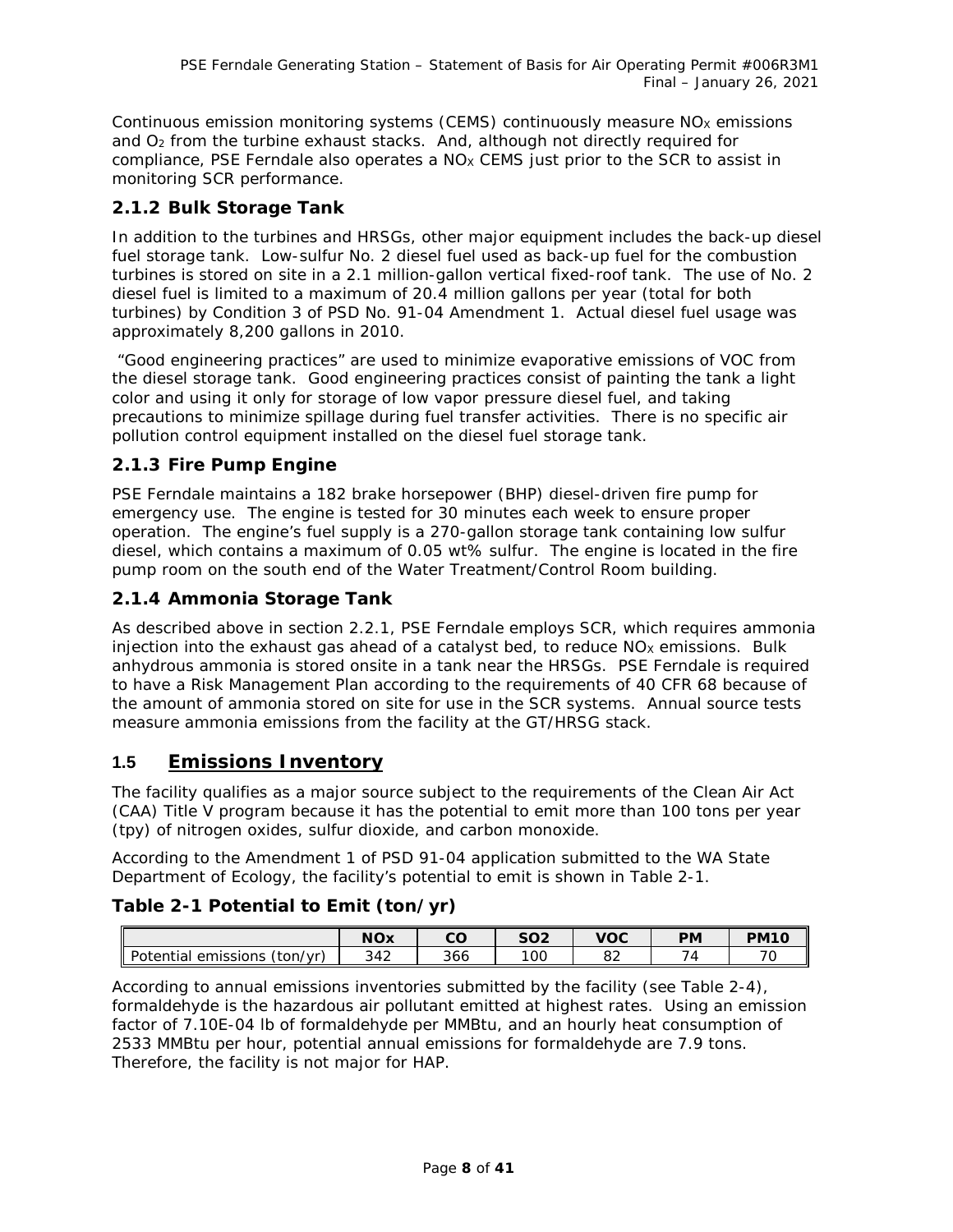# **2.1.5 Actual Emissions**

Tables 2-2 and 2-3 list fuel usage and air emissions, respectively, from the PSE Ferndale facility as reported in past annual emissions inventory reports.

#### **Table 2-2 Fuel consumption**

| l Fuel                       | 2010  | 2011 | 2012 | 2013 | 2014 | 2015 |
|------------------------------|-------|------|------|------|------|------|
| Diesel (in 1000 gallons)     | o.z   | o.o  |      | 8.4  | 4.,  |      |
| Natural gas (in million scf) | 5,357 | 668  | 275  |      |      | 756  |

## **Table 2-3 Emissions Inventory (ton/yr)**

| <b>Pollutant</b>  | 2010    | 2011   | 2012   | 2013    | 2014    | 2015    |
|-------------------|---------|--------|--------|---------|---------|---------|
| <b>PM</b>         | 18      |        |        | 25.2    | 20.2    | 26.1    |
| $PM_{10}$         | 18      |        |        | 25.2    | 20.2    | 26.1    |
| PM <sub>2.5</sub> | 18      |        |        | 25.2    | 20.2    | 26.1    |
| SO <sub>2</sub>   | 12      |        |        | 15.1    | 7.3     | 6.6     |
| NO <sub>X</sub>   | 65      | 8      | 3.4    | 84.2    | 70      | 87.1    |
| <b>VOC</b>        |         |        | 0.6    | 9.4     | 8       | 9.6     |
| <b>CO</b>         |         |        |        | 9.6     | 8.3     | 10      |
| CO <sub>2</sub>   | 360,102 | 44,963 | 17,230 | 227,879 | 368,259 | 443,916 |

| <b>Toxic Air</b><br><b>Pollutant</b> | 2010           | 2011           | 2012           | 2013  | 2014           | 2015  |
|--------------------------------------|----------------|----------------|----------------|-------|----------------|-------|
| 1,3-butadiene                        | $\overline{2}$ | $\Omega$       | $\Omega$       | 4     | $\overline{2}$ | 4     |
| Acetaldehyde                         | 927            | 117            | 50             | 1,261 | 1,070          | 1,275 |
| Acrolein                             | 19             | $\overline{2}$ | $\overline{2}$ | 26    | 22             | 26    |
| Ammonia                              | 2,000          | 500            | 180            | 5,320 | 4,480          | 9,380 |
| Benzene                              | 18             | $\overline{2}$ | 4              | 85    | 72             | 86    |
| Ethylbenzene                         | 169            | 22             | 9              | 229   | 195            | 232   |
| Formaldehyde                         | 3,706          | 481            | 205            | 5,033 | 4,187          | 4,899 |
| Hexane                               | 450            | 22             | 12             | 145   | 207            | 399   |
| Naphthalene                          | 6              | 0              | $\Omega$       | 10    | 8              | 10    |
| <b>PAHs</b>                          | 6              | 2              | $\Omega$       | 8     | $\overline{7}$ | 8     |
| Propylene oxide                      | 151            | 19             | 8              | 205   | 173            | 207   |
| Sulfuric acid                        | 1,933          | 450            | 98             | 2,435 | 1,178          | 1,063 |
| Toluene                              | 706            | 89             | 38             | 960   | 815            | 971   |
| Xylene                               | 336            | 42             | 18             | 457   | 388            | 462   |
| Zinc                                 | 7              | 0              | 0              | 2     | 3              |       |

## **Table 2-4 Emissions Inventory for Air Toxics (lb/yr)**

# <span id="page-12-0"></span>**1.6 Permitting History**

On January 11, 1991, the facility submitted a Notice of Construction (NOC) application to the Northwest Clean Air Agency to construct and operate two combustion turbine/heat recovery steam generator trains with supplemental firing, a single steam turbine generator, two auxiliary boilers, and an emergency generator. The NOC was reviewed under the minor new source review program as required by NWCAA Regulation Section 300 and WAC 173-400-110, and Order of Approval to Construct (OAC) 330 was issued by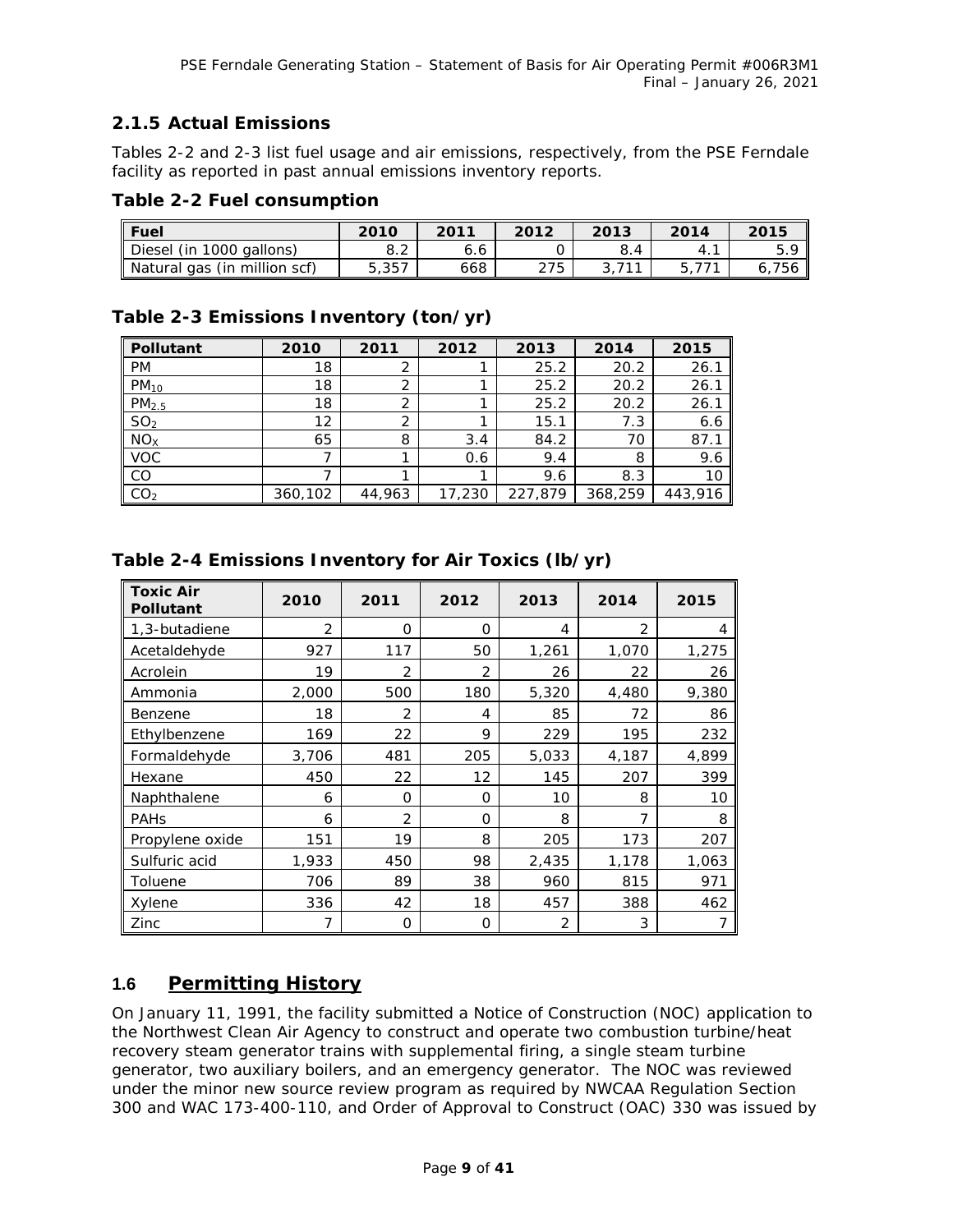NWCAA on April 9, 1992 for the project.

The Washington State Department of Ecology (Ecology) Prevention of Significant Deterioration (PSD) Approval No. 91-04 was issued to the facility on June 10, 1992, and the facility began commercial operations in April 1994.

The facility requested a change to their PSD Approval in May 1996. The request was for removal of the words "or operation" from the following sentence in Condition 15: "This approval shall become void if construction of the project is not commenced within 18 (eighteen) months after receipt of final approval, or if construction or operation of the project is discontinued for a period of eighteen (18) months." Ecology made the administrative change to PSD 91-04 in June 1996. At the time this change was not considered to be an "amendment."

In June 1998, the facility requested several changes to their PSD and OAC permits. These included eliminating references to equipment never installed (two auxiliary boilers and one standby diesel generator) or fuels never used (refinery gas), clarifying permit language, clarifying reporting requirements, and allowing alternative monitoring methods for  $NH<sub>3</sub>$ and CO. These requested changes were made in OAC 330 Revision 3 issued in September 1999 and in Ecology PSD 91-04 Amendment 1 issued in January 2000.

In 2001 the facility implemented a project to install foggers on the turbines. The foggers inject water vapor into the inlet of the turbine to reduce the temperature of the ambient air thereby causing a gain in turbine performance. An analysis of emission increases was performed, and as a result the NO<sub>x</sub> emission limit was reduced from 7 to 6 parts per million on a dry, volumetric basis ( $ppmvd<sup>3</sup>$  $ppmvd<sup>3</sup>$  $ppmvd<sup>3</sup>$ ) to account for the slight increase in fuel consumption during fogger operation. No other emission limits were modified due to this project. OAC 330 Revision 4 was issued on June 7, 2001 to incorporate new conditions required for operation of the foggers. Condition 6 in the revised OAC required the facility to conduct annual testing for VOC.

In December 2001 a Notice of Construction was received from the facility to install performance enhancing upgrades to the turbines as part of the inspection and maintenance process at the station. These upgrades resulted in a 1.95% improvement in the efficiency of the turbines and a net increase in power output of about 4.95%. The potential increase in fuel usage was estimated to be 2.8% which would result in additional emissions. However, a PSD analysis was done by the Department of Ecology using the WEPCO methodology<sup>4</sup>, and they determined that the increases would not be significant. OAC 330 Revision 5 was issued on April 12, 2002 to include minor changes in operating conditions as a result of this project. This included annual testing for PM/PM<sub>10</sub> (front and back half analysis.)

OAC 330 Revision 5, Condition 6 required the facility to conduct annual source testing for CO, ammonia, VOC and PM/PM10. In addition, the source test reports were to include a summary of the annual net increase or decrease in emissions of  $NO<sub>X</sub>$ ,  $PM<sub>10</sub>$ , CO, VOC, and SO2 as a result of the project following the WEPCO procedure (past actual emissions vs. actual emissions) representing actual operating conditions throughout the year (e.g., including the effects of all fuels burned and the effects of the foggers, if they were operated). Source tests in 2002 and 2003 indicated that actual emissions were lower than emissions before the two projects. This is attributable to the increased efficiency of

<span id="page-13-0"></span> $3$  "by volume, on a dry basis" means that water vapor is removed from the exhaust gas prior to pollutant measurement, and the measurement is made on a volumetric basis (as opposed to a mass basis).

<span id="page-13-1"></span><sup>4</sup> The Wisconsin Electric Power Company (WEPCO) methodology allowed Ecology to analyze pastactual to future-actual emissions due to the turbine upgrade projects when determining the significance of emissions.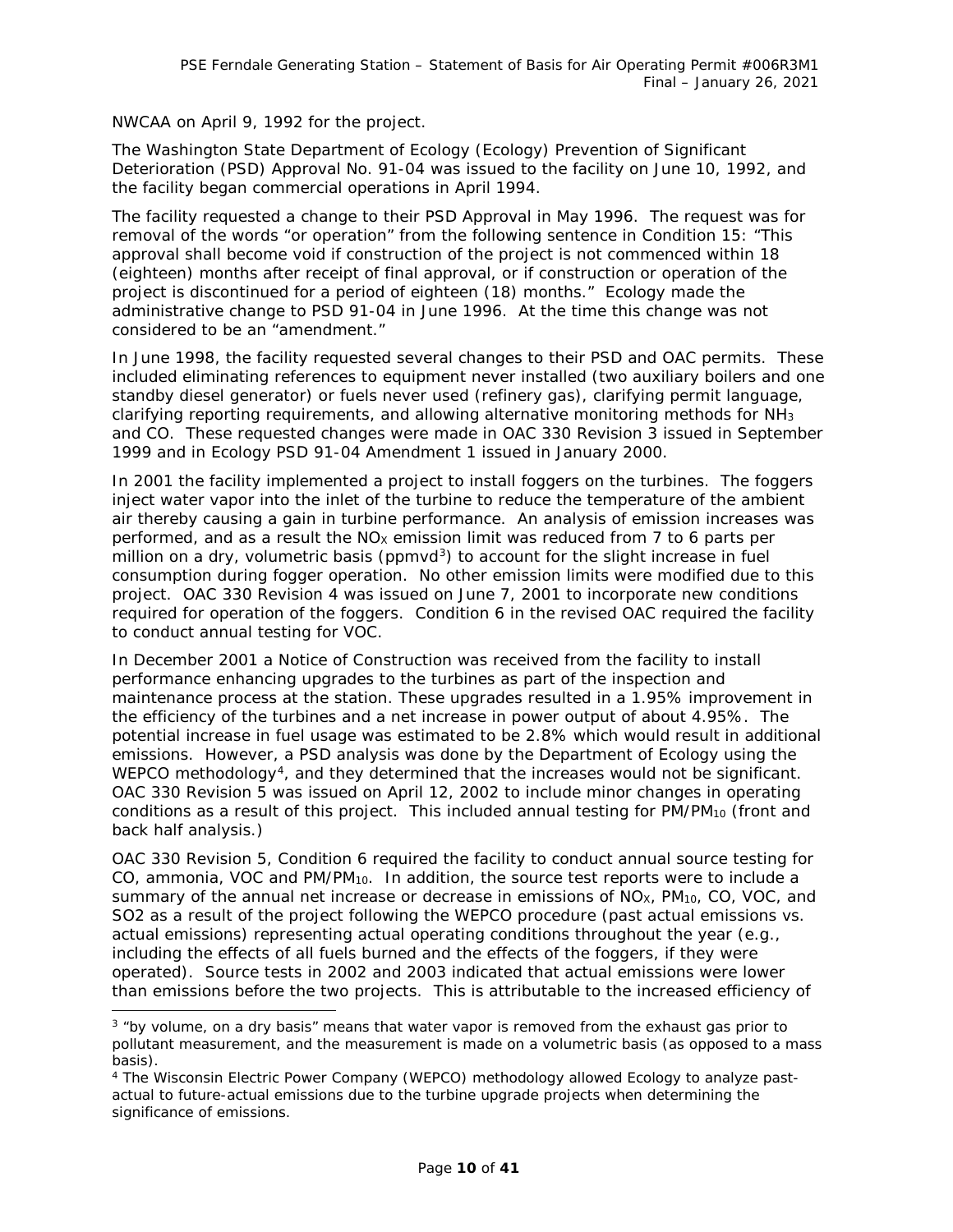the upgraded turbines and the fact that the turbines rarely operate under peak load conditions.

In January 2007 the facility applied for an administrative revision to OAC 330 Revision 5 to remove the five-year requirement to conduct annual source testing for  $PM_{10}$  and VOC emissions. Tests completed during calendar years 2002 through 2006 satisfactorily demonstrated that the installation of the inlet air foggers in 2001 and the major turbine upgrades in 2002 did not result in past-actual to future-actual emissions in excess of PSD thresholds. This 1992 Pre-New Source Review (NSR) Reform rule applied only to electrical utility steam generating units and was allowed as an alternative to the standard PSD pastactual to future-potential test. Because annual source testing for CO and NH3 were required during the original OAC 330 issuance as the sole means of compliance assurance for these pollutants, annual testing continues to be required for CO and NH3.

The NWCAA issued OAC 330f on May 14, 2007, which removed the facility's obligation to conduct annual PM<sub>10</sub> and VOC source testing. Additional revisions were made in an effort to facilitate incorporation of the OAC into the air operating permit (AOP). These include:

- Removal of the odor enforcement condition and obsolete conditions requiring initial source testing and the requirement to submit a quality assurance manual for CEM prior to commercial startup,
- Updating the ammonia source test method,
- Revision of elements prescribing source testing and CEM operation to reflect provisions of NWCAA Section 367 and NWCAA Appendix A that the Agency adopted in 2005.

# **1.7 Compliance History**

The PSE Ferndale facility is a major source and, as such, has been either a registered air pollution source or a Title V source since its start-up in 1994.

#### **2.1.6 Notice of Violation**

PSE Ferndale is required to notify NWCAA if events such as a breakdown, start-up, or shutdown result in excess emissions to the atmosphere. NWCAA then makes a determination as to whether there was a violation of an AOP term. If a violation is determined to have occurred, enforcement action may be taken. This may include issuance of a Notice of Violation (NOV), reporting in the Aerometric Information Retrieval System (AIRS) database, and possible listing with EPA Region 10 as a High Priority Violation (HPV). The source is then tracked until it returns to compliance.

NWCAA has issued three NOVs to the facility since it began operation in 1994 – one for a late cylinder gas audit of the CEMS in 1998 (issued a NOV Warning), one for another late cylinder gas audit of the CEMS in late 2000, and one for failing to submit an AOP semiannual monitoring certification in a timely manner in 2001.

At the time of this permit issuance, there are no unresolved enforcement issues.

## **2.1.7 Compliance Reports**

The PSE Ferndale AOP requires monthly, quarterly, semiannual, and annual reports to be submitted to the NWCAA as part of the facility's ongoing compliance demonstration. The facility submits a monthly summary report of emissions and process information. The monthly report also must identify any excess emissions and provide a discussion as to the cause and what was done to correct the problem. PSE Ferndale submits information about quality assurance/quality control (QA/QC) actions taken on continuous emission monitoring systems (such as Cylinder Gas Audits, Linearity Checks, or Relative Accuracy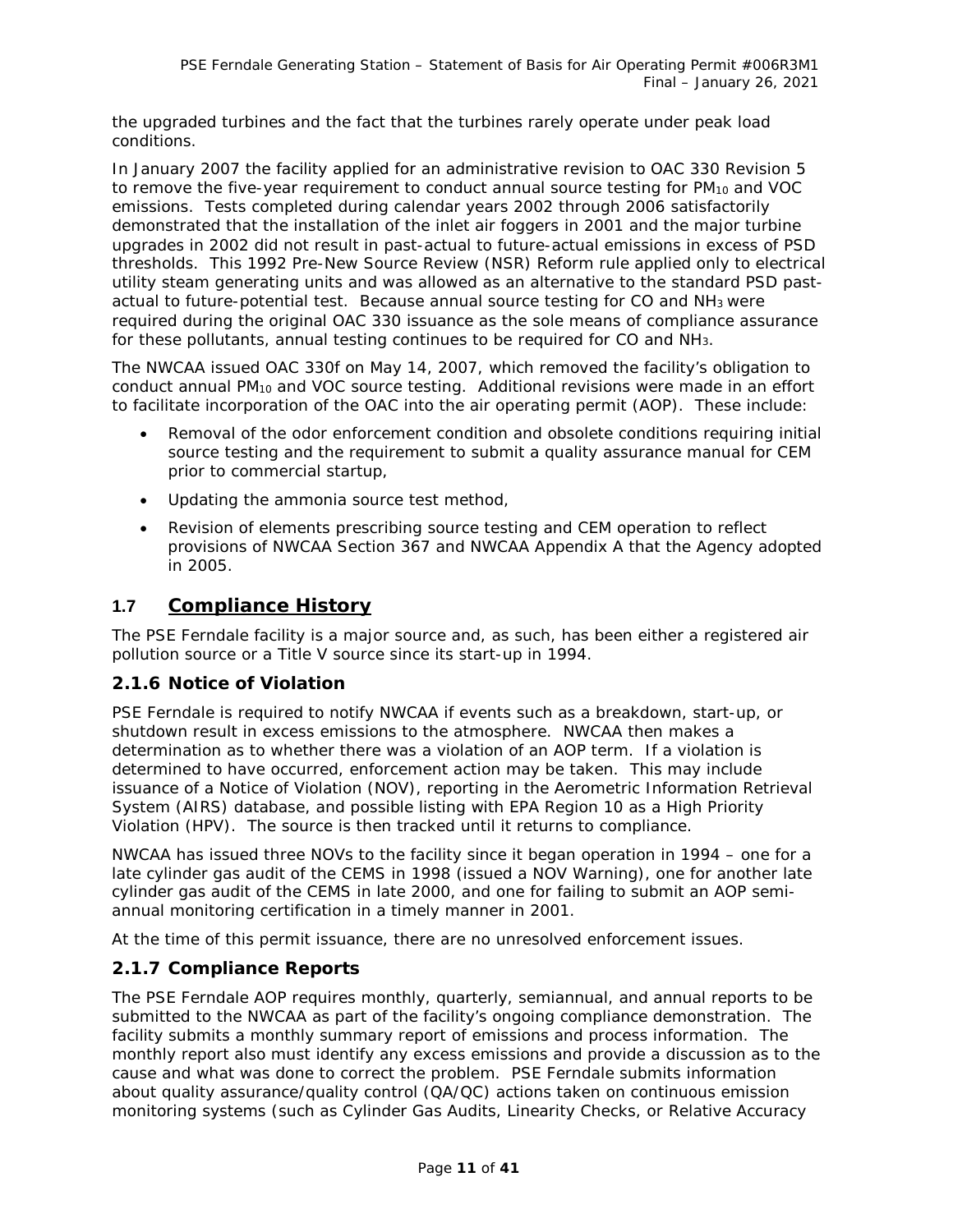Test Audits) in quarterly reports submitted as part of the monthly report for the month in which the QA/QC actions occur. Each report submitted by the facility is certified by the responsible corporate official. Certification of the truth and accuracy of reported information by the responsible official is required at least semiannually. Annually, the responsible corporate official also certifies compliance with all applicable requirements in the AOP term by term and whether the facility was fully or intermittently in compliance with each term.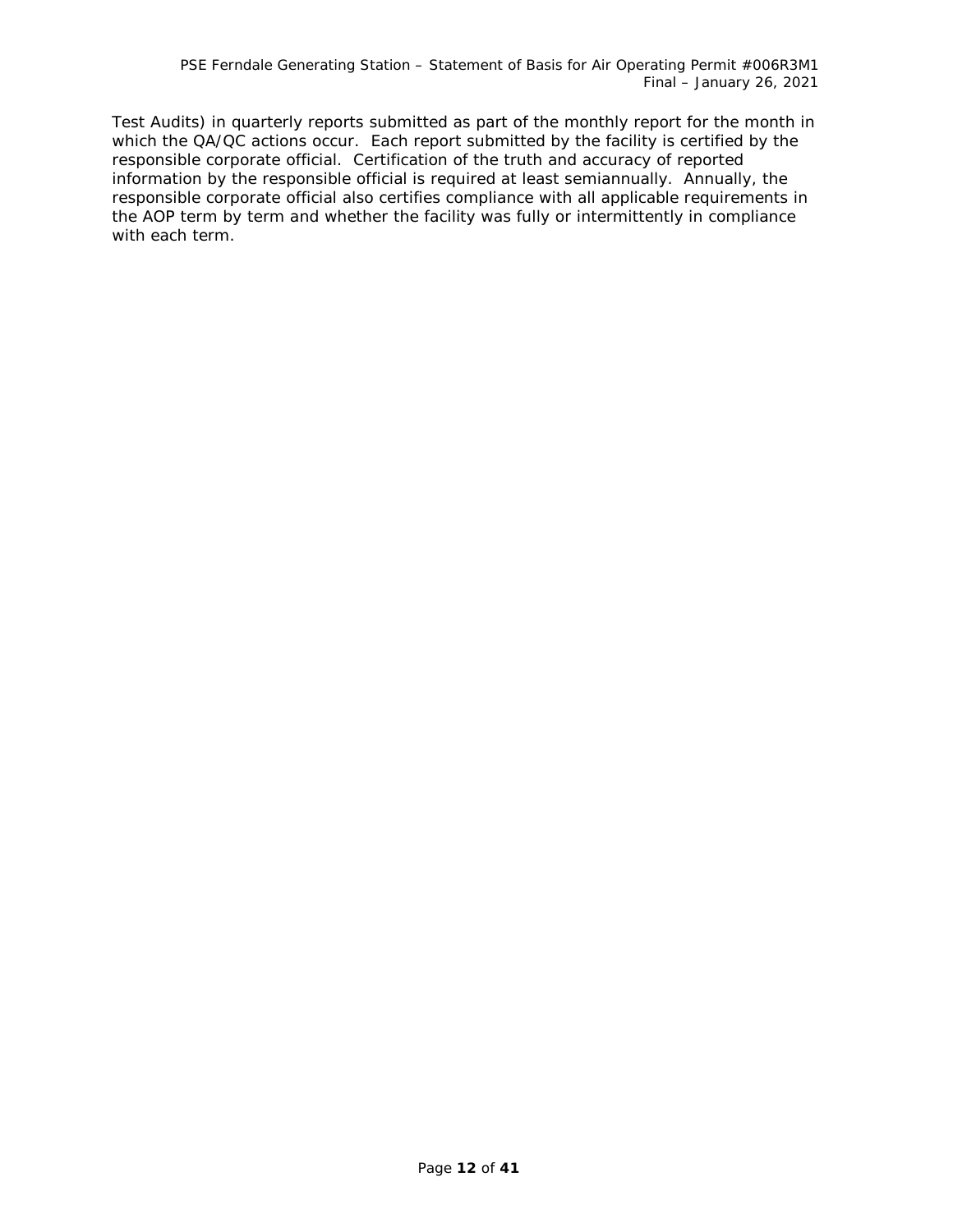# **3 BASIS OF REGULATION APPLICABILITY**

# **1.8 New Source Performance Standards (NSPS)**

**40 CFR 60 Subpart A – General Provisions:** The NSPS General Provisions apply to the owner or operator of a stationary source that contains an affected facility. Since the combustion turbines at the facility are subject to 40 CFR 60 Subpart GG - NSPS for Stationary Gas Turbines and the duct burners are subject to 40 CFR 60 Subpart 60 Subpart Db – Standards of Performance for Industrial-Commercial-Institutional Steam Generating Units, the combustion turbines and duct burners are "affected facilities". Therefore, the General Provisions of 40 CFR 60 Subpart A apply to those units. NSPS Subpart A requirements are listed in Section 3 of the AOP as generally applicable to affected facilities.

**40 CFR 60 Subpart Db – Standards of Performance for Industrial-Commercial-Institutional Steam Generating Units:** This standard applies to the HRSG duct burners since they were constructed after June 19, 1984, and each has a maximum design heat input capacity of 250 MMBtu/hr, which is greater than the 100 MMBtu/hr applicability threshold but just below the threshold of applicability for 40 CFR 60 Subpart Da (more than 250 MMBtu/hr).

Subpart Db contains no sulfur dioxide (60.42b) or particulate matter (60.43b) limits for affected units fired on natural gas only. However, some recordkeeping and reporting requirements do apply.

 $60.44b(a)(4)(i)$  limits NO<sub>X</sub> emissions from duct burners in combined cycle systems that combust natural gas to 0.20 lb  $NO<sub>x</sub>$  (expressed as  $NO<sub>2</sub>$ ) per MMBtu heat input. In the previous version of the facility's AOP, a determination was made that the 0.20 lb NO<sub>x</sub>/MMBtu limit did not apply since the duct burners are permitted to burn only natural gas. However, an exemption from the Subpart Db  $N_{\text{Ox}}$  limit also requires a permitted operational limit of an annual capacity factor of 10% or less, which PSE Ferndale does not have. There is no federally enforceable requirement in any PSE Ferndale permit that limits the annual heat input to the duct burners. Therefore, the exemption in 40 CFR 60.44b(k) does not apply – the NO<sub>x</sub> limit does indeed apply to the duct burners. PSE Ferndale is not required to install a continuous emissions monitoring system to measure  $NO<sub>X</sub>$  emissions from the duct burners themselves  $(60.48b(h))$ .

NSPS Subpart Db specifies primarily fuel use-related recordkeeping and reporting requirements and an initial testing requirement for purposes of compliance demonstration with regard to the NO<sub>x</sub> limit.

An initial source test was conducted on the GT/HRSG train in March and April 1994. NO<sub>x</sub> emissions from the GT/HRSGs were measured at four loads; one load was the gas turbines fired at 100% capacity with no duct burner firing ("90% Load"), and one load was both the gas turbine and the duct burner fired at 100% capacity ("100% Load"). NSPS Subpart Db requires an initial source test for  $NO<sub>x</sub>$  emissions according to 40 CFR 60 Appendix A Method 7E. During the initial source test,  $NO<sub>X</sub>$  emissions were measured using 40 CFR 60 Appendix A Method 20, which refers to 40 CFR 60 Appendix A Method 7E for NO<sub>x</sub> emissions measurement. The NO<sub>x</sub> emissions from the GT/HRSG at 90% load (turbine only) averaged 0.023 lb/MMBtu for both GT-1A and GT-1B. At 100% load, (both turbine and duct burners firing at 100%), the  $NO<sub>x</sub>$  emissions averaged 0.023 lb/MMBtu and 0.020 lb/MMBtu for GT-1A and GT-1B, respectively. Since the GT/HRSGs are each equipped with SCR after the duct burners, the NO<sub>X</sub> emissions are controlled to 7 ppmvd at 1[5](#page-16-0)%  $O_2^5$ 

<span id="page-16-0"></span> <sup>5</sup> Correcting pollutant concentration measurements to 15% oxygen eliminates the variability of excess air dilution in the exhaust gas.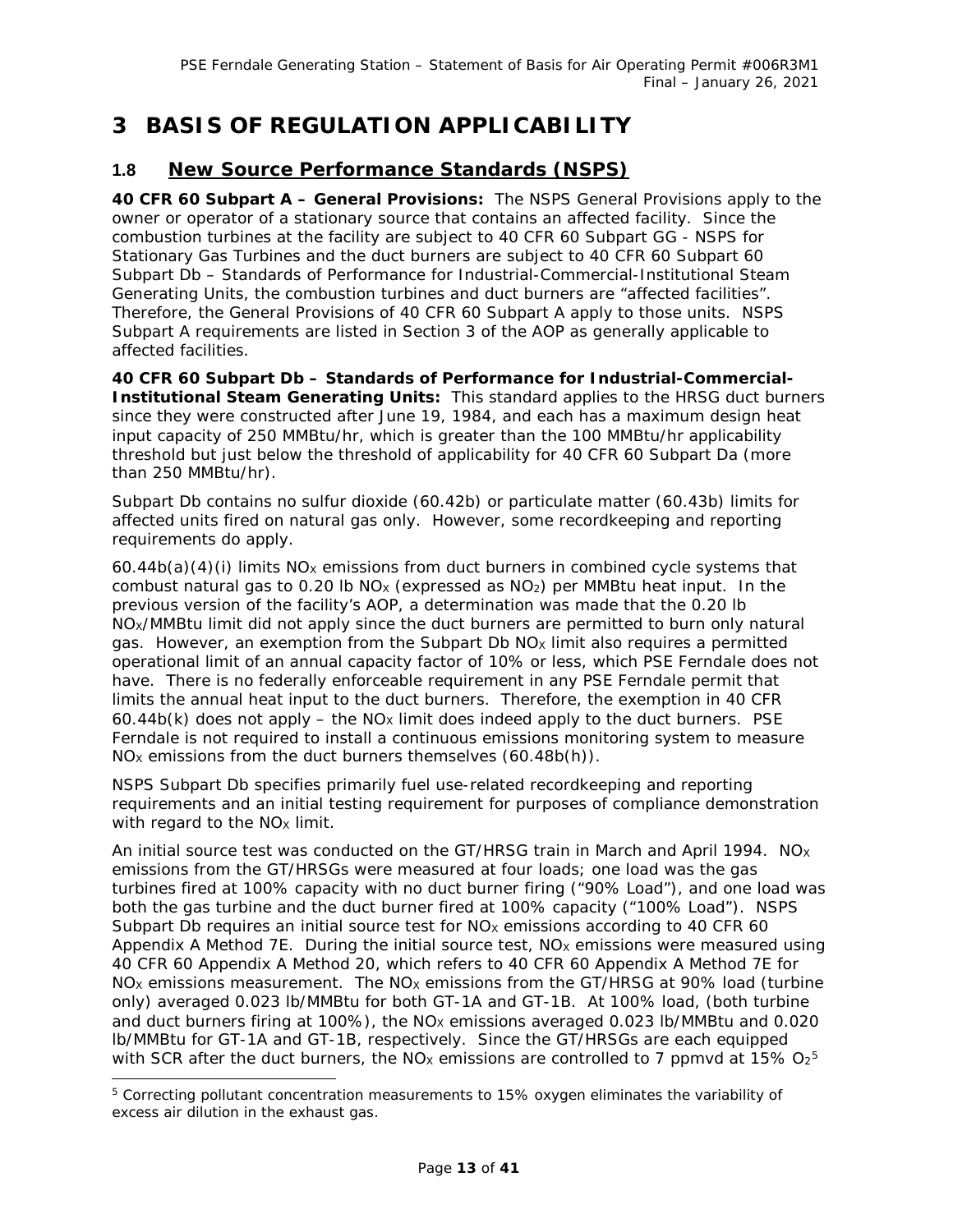when the turbines are fired on natural gas and 12 ppmvd at  $15\%$  O<sub>2</sub> when the turbines are fired on distillate. Therefore, the initial source tests showed that  $NO<sub>x</sub>$  emissions from both duct burners are controlled below the NSPS Subpart Db limit of 0.20 lb/MMBtu.

**40 CFR 60 Subpart Kb – Standards of Performance for Volatile Organic Liquid Storage Vessels (Including Petroleum Liquid Storage Vessels) for Which Construction, Reconstruction, or Modification Commenced after July 23, 1984:** This regulation does not apply to the fuel storage tank at the facility because, although the tank was constructed after July 23, 1984 and has a capacity greater than 151  $m<sup>3</sup>$  (the tank has an approximate capacity of 2.1 million gallons or 7,949  $m<sup>3</sup>$ , the maximum true vapor pressure of the diesel fuel stored in the tanks is below the 3.5 kPa (0.5 psia) applicability threshold<sup>6</sup>.

**40 CFR 60 Subpart GG – Standards of Performance for Stationary Gas Turbines:**  The provisions of NSPS Subpart GG apply to stationary gas turbines with a heat input at peak load equal to or greater than 10.7 gigajoules (10 million Btu) per hour, based on the lower heating value of the fuel fired, for which construction, modification, or reconstruction is commenced after October 3, 1977. The two stationary gas turbines were installed at the facility after the adoption of NSPS Subpart GG; therefore, NSPS Subpart GG applies to the combustion turbines.

The steam injection rate for  $NO<sub>X</sub>$  control does not need to be monitored since the facility employs continuous emissions monitoring for  $NO_{X}$ . [40 CFR 60.334(b)]

Under 40 CFR 60 Subpart GG, the facility requested approval of a custom fuel monitoring schedule based on the specific design and operation characteristics of the cogeneration facility. Fuel quality monitoring under the original rule was required, unless an alternative custom fuel monitoring plan was approved by EPA. In July 1994, EPA Region X granted the facility's request for an alternative monitoring plan, contingent upon the use of natural gas in the turbines and records documenting a constant supplier or source of fuel. The 2004 revision of 40 CFR 60 Subpart GG eliminated the requirement for sulfur sampling of fuels that qualify as natural gas, a definition of which was also included with the 2004 amendments. The revised rule rendered the existing custom schedule approved by EPA obsolete. The natural gas documentation required to be maintained by the facility is listed in Section 5 of the AOP.

**40 CFR 60 Subpart IIII – Standards of Performance for Stationary Compression Ignition Internal Combustion Engines:** PSE Ferndale maintains one 182 BHP dieselfired fire pump engine that was installed prior to 1994. Subpart IIII does not apply to owners and operators of fire pump engines that commenced construction on or before July 11, 2005.

**40 CFR 60 Subpart KKKK – Standards of Performance for Stationary Combustion Turbines:** The combustion turbines at PSE Ferndale were constructed prior to the applicability date of February 18, 2005; therefore, this NSPS does not apply to the combustion turbines at PSE Ferndale.

<span id="page-17-0"></span><sup>&</sup>lt;sup>6</sup> At 100°F, the vapor pressure of distillate fuel oil No. 2 (diesel) is 0.022 pounds per square inch (EPA AP-42 Chapter 7, Table 7.1-2, November 2006). This is equivalent to a vapor pressure of 0.15 kPa, which is well below the 3.5 kPa limit discussed above. **[www.epa.gov/ttn/chief/ap42/ch07/final/c07s01.pdf](http://www.epa.gov/ttn/chief/ap42/ch07/final/c07s01.pdf)**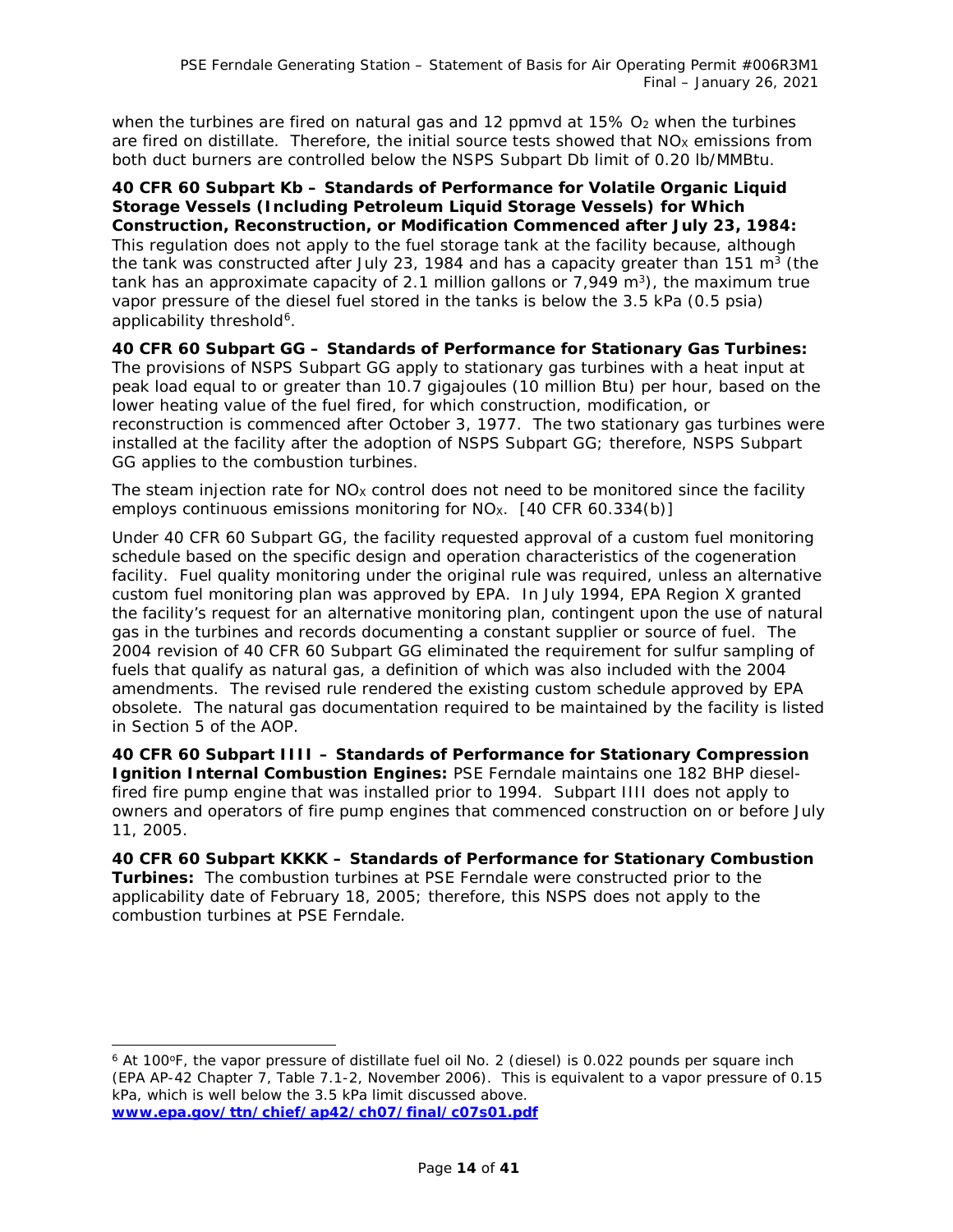# **1.9 National Emissions Standards for Hazardous Air Pollutants (NESHAP)**

One emission source, the 182 BHP diesel-fired emergency fire pump engine, is subject to a NESHAP. The applicability of relevant NESHAP regulations is addressed below.

**40 CFR Part 61 (all) - National Emission Standards for Hazardous Air Pollutants**  There are no new or existing sources to which Part 61 applies at the PSE Ferndale facility; in particular, there are no asbestos building materials onsite.

**40 CFR 63 Subpart A – General Provisions:** NESHAP General Provisions apply to "affected sources". The emergency fire pump engine at the facility is an "affected source" since it is subject to 40 CFR 63 Subpart ZZZZ - NESHAP for Stationary Reciprocating Internal Combustion Engines. Therefore, portions of the General Provisions of 40 CFR 63 Subpart A apply to that engine as specified in Subpart ZZZZ. NESHAP Subpart A requirements are listed in Section 3 of the AOP as generally applicable to affected sources.

**40 CFR 63 Subpart Q – National Emission Standards for Hazardous Air Pollutants for Industrial Process Cooling Towers:** This standard would apply if PSE Ferndale emitted more than 10 tons per year of a single hazardous air pollutant (HAP) or if the total HAPs emitted from the plant exceeded 25 tons per year. Because formaldehyde is the overwhelming driver for NESHAP applicability and because the facility's potential to emit (PTE) formaldehyde is less than 10 tons per year, the standard does not apply to PSE Ferndale. Furthermore, chromium, an inorganic HAP, has never been used as a biocide in the cooling towers at PSE Ferndale.

**40 CFR 63 Subpart DDDDD – National Emission Standards for Hazardous Air Pollutants Industrial, Commercial, and Institutional Boilers and Process Heaters:** This subpart applies to boilers and process heaters that are located at major sources of HAP. Since PSE Ferndale emits less than 10 tons per year of any single HAP and less than 25 tons per year total HAPs, this standard does not apply.

**40 CFR 63 Subpart YYYY – National Emission Standards for Hazardous Air Pollutants for Stationary Combustion Turbines:** On January 14, 2003, the proposed combustion turbine NESHAP (CAA Section 112(b)) was published as 40 CFR 63 Subpart YYYY. Since PSE Ferndale emits less than 10 tons per year of any single HAP and less than 25 tons per year total HAPs, this standard does not apply.

**40 CFR 63 Subpart ZZZZ— National Emissions Standards for Hazardous Air Pollutants for Stationary Reciprocating Internal Combustion Engines:** 40 CFR 63 Subpart ZZZZ establishes national emission and operating limitations for HAP emissions from stationary reciprocating internal combustion engines (RICE) located at major and area sources of HAP emissions. PSE Ferndale is an area source of HAP emissions and maintains a 182 BHP diesel-fired (compression-ignition) emergency fire pump engine that is subject to 40 CFR 63 Subpart ZZZZ. As a RICE that was constructed prior to June 12, 2006 and is used exclusively for emergency situations, the PSE Ferndale fire pump is considered an existing emergency stationary RICE located at an area source of HAP emissions under 40 CFR 63 Subpart ZZZZ.

## **1.10 Acid Rain Program**

**40 CFR Parts 72, 73, 74, 75, 76, 77, and 78 – The Acid Rain Program: Permits, Allowance System, Sulfur Dioxide Opt-Ins, Continuous Emission Monitoring, Nitrogen Oxides Emission Reduction Program, Excess Emissions, and Appeal Procedures:** Title IV of the Clean Air Act authorizes the EPA to establish the Acid Rain Program. The purpose of the Acid Rain Program is to significantly reduce emissions of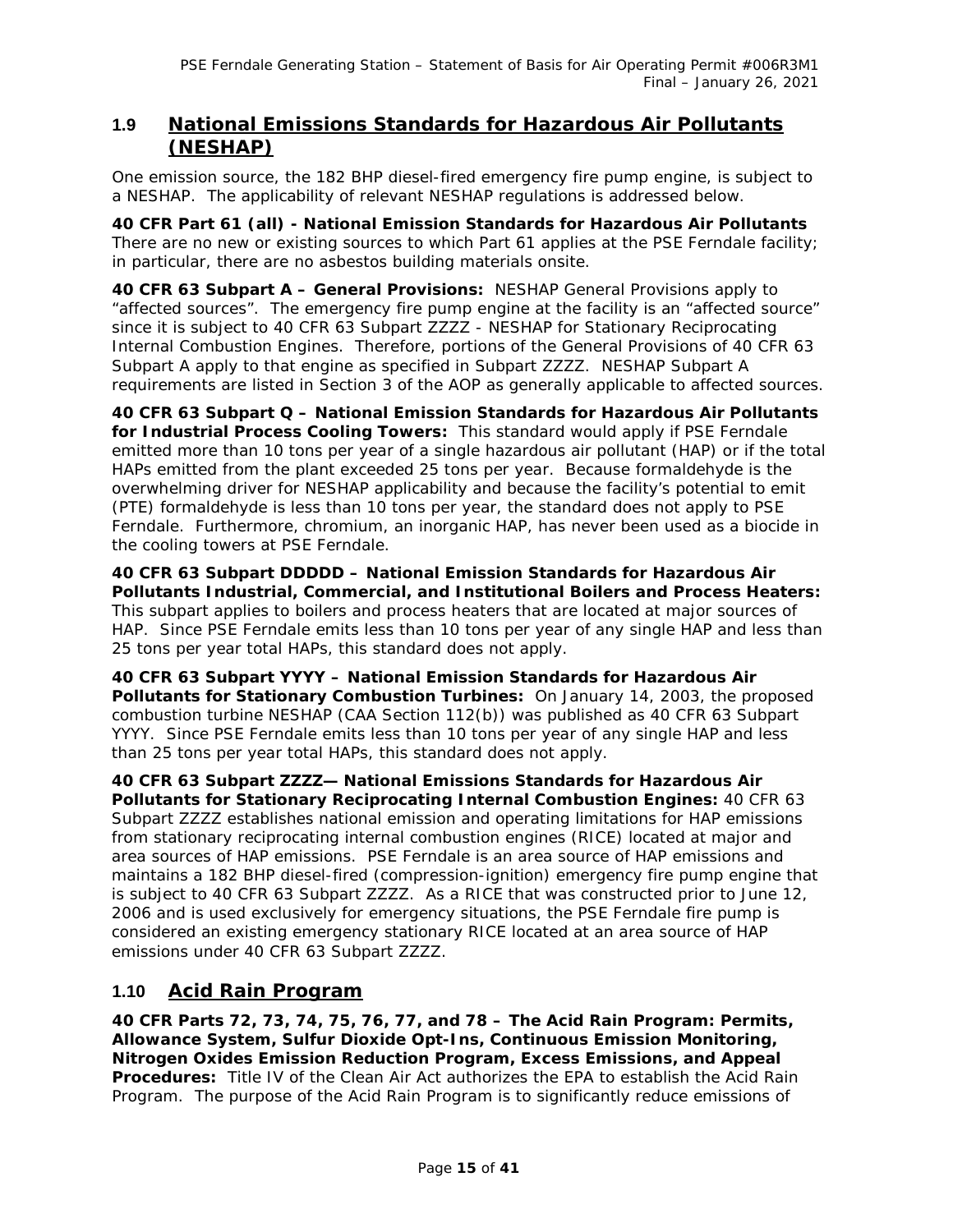sulfur dioxide and nitrogen oxides from utility electric generating plants in order to reduce the adverse health and ecological impacts of acidic deposition (or acid rain) resulting from such emissions. The EPA promulgated these rules on January 11 and March 23, 1993. In a letter to the Northwest Air Pollution Authority (now known as NWCAA) dated August 30, 1994, the facility explained that the plant was exempt from the acid rain regulations per 40 CFR 72.6 (b)(5) since:

- the facility was classified as a qualifying cogeneration facility pursuant to the provisions of Section 210 of the Public Utility Regulatory Policies Act of 1978 (PURPA),
- the facility had as of November 8, 1990 a qualifying power purchase commitment to sell 100% of the plant's total planned net output capacity to Puget Sound Power & Light Company, and
- the total installed net output capacity of the facility did not exceed 130%.

This exemption was lost when the power purchase contract between the facility and Puget Sound Energy expired on January 1, 2012. Since that date, the facility is considered a public electric generating utility and, therefore, subject to the acid rain regulations. The facility submitted their Acid Rain Permit application and associated Certificate of Representation on November 8, 2011.

The facility converted its CEM systems on the turbines from the performance and quality assurance/quality control requirements under 40 CFR 60 to those under 40 CFR 75. NWCAA Regulation Appendix A and 40 CFR 75 require specific quality assurance methods including daily calibration checks, quarterly linearity checks, and annual Relative Accuracy Test Audits (RATAs) that assure precise and accurate CEM information is collected. Cylinder gas audits (CGAs) are required by 40 CFR 60 Appendix F, which is required by NWCAA Regulation Appendix A  $(III)(A)(2)$ , but the acid rain regulations (40 CFR 75) require more stringent quarterly linearity checks that meet the requirements of NWCAA Regulation Appendix A  $(III)(A)(1)<sup>7</sup>$ .

# **1.11 Compliance Assurance Monitoring (CAM)**

**40 CFR 64 – Compliance Assurance Monitoring:** PSE Ferndale is not subject to the CAM rule. The CAM rule under 40 CFR 64 requires owners or operators of subject sources to conduct monitoring that satisfies specific criteria established in the rule to provide a reasonable assurance of compliance with applicable requirements. Monitoring focuses on emission units that rely on pollution control equipment to achieve compliance. The CAM rule coordinates existing monitoring requirements with additional monitoring if current requirements fail to specify adequate detail. CAM applies to units that (1) are subject to an emission limit, (2) use an add-on control device to meet the emission limit, and (3) have potential pre-control device emissions that would classify the unit as a major source (referred to as an "uncontrolled major source").

<span id="page-19-0"></span><sup>&</sup>lt;sup>7</sup> NWCAA Regulation Appendix A (III)(A)(2) requires that all CEMs be operated in accordance with the appropriate Section of 40 CFR 60 Appendix F, and 40 CFR 60 Appendix F requires Cylinder Gas Audits (CGAs). However, NWCAA Regulation Appendix A (III)(A)(1) states that CEMs subject to acid rain regulations shall be capable of meeting the specifications outlined in the appropriate section of 40 CFR 75. NWCAA Appendix A (III)(A)(2), which requires all CEMs to be operated in accordance with the appropriate section of 40 CFR 60 Appendix F is interpreted to apply to all CEMs not otherwise covered by 40 CFR 75, and the PSE Ferndale CEMs, which are subject to the 40 CFR 75 acid rain regulations, shall be capable of meeting the specifications outlined in the appropriate section of 40 CFR 75 per NWCAA Appendix A (III)(A)(1).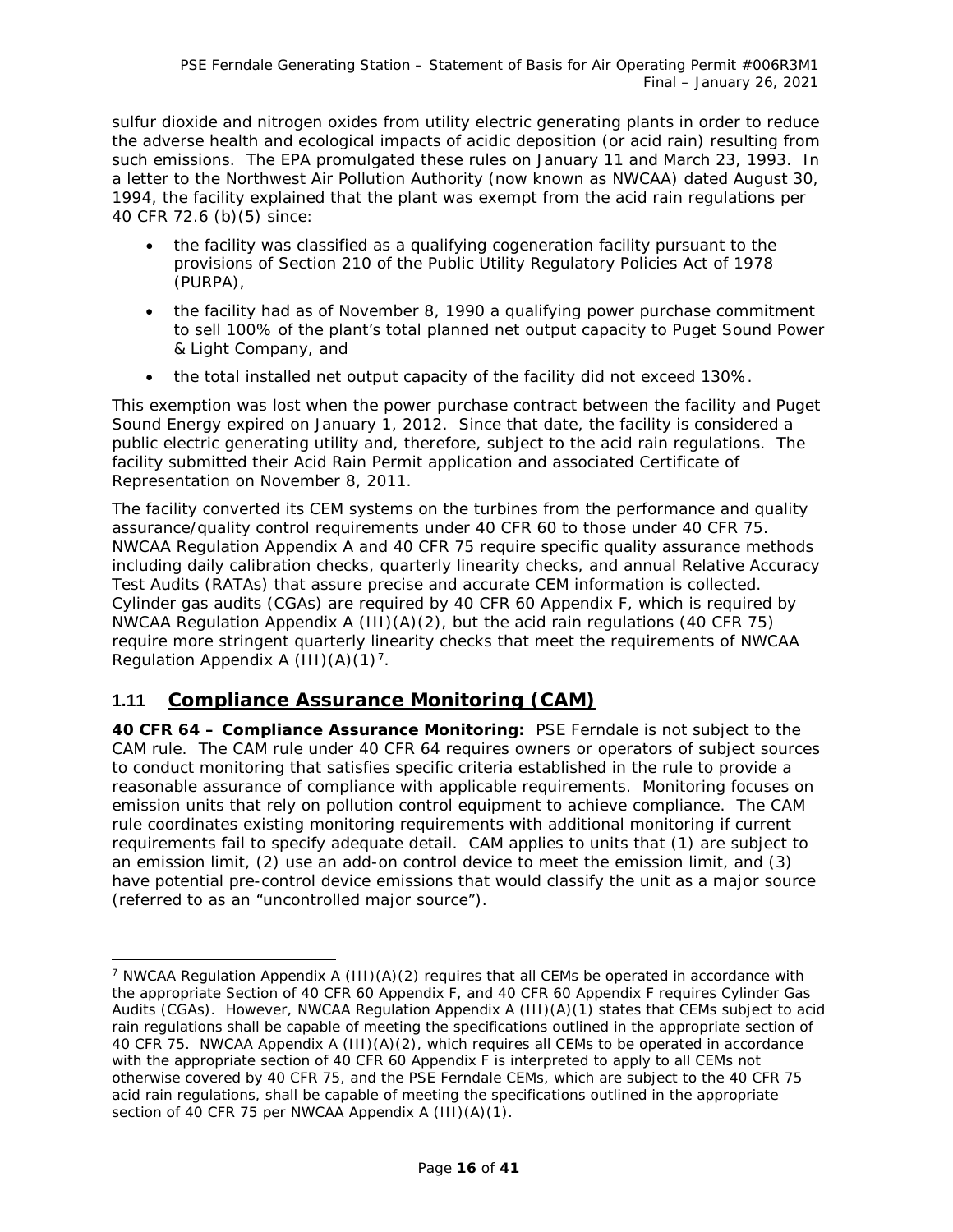The two combustion turbines and associated duct burners at the facility are subject to  $NO_X$ emission limits, and both units employ selective catalytic reduction control devices to achieve compliance. The combustion turbines also employ steam injection to control  $NO<sub>X</sub>$ emissions. The two combustion turbine/heat recovery steam generator trains pre-control  $NO<sub>X</sub>$  emissions exceed major source status (greater than 100 tons  $NO<sub>X</sub>$  per year). These criteria would generally cause the combustion turbines and duct burners to be subject to the CAM rule. However, the AOP requires PSE Ferndale to operate a  $NO<sub>x</sub>$  CEM at the combined turbine-duct burner exhaust outlet. CEMS are accepted as a continuous compliance determination method, and 40 CFR 64.2(b)(1)(vi) exempts units from the rule if the AOP specifies a continuous compliance determination method. Therefore, the combustion turbines and duct burners are not subject to CAM.

# **1.12 Risk Management Plan (RMP)**

**40 CFR 68 – Chemical Accident Prevention Provisions:** PSE Ferndale is subject to the provisions of this program. The goal of 40 CFR 68 and the Risk Management Program (RMP) it requires is to prevent accidental release of substances that can cause serious harm to the public and the environment and to mitigate the severity of releases if they do occur. If a tank, drum, container, pipe, or other process at a facility contains any of the regulated toxic and flammable substances listed in 40 CFR 68.130 in an amount above the "threshold quantity" specified for that substance, the facility operator is required to develop and implement a risk management program.

PSE Ferndale uses anhydrous ammonia in the SCR systems for NO<sub>x</sub> control on the combustion turbine (and duct burner) exhaust. Anhydrous ammonia in quantities greater than 10,000 pounds and aqueous ammonia (concentration of 20% or greater) in quantities greater than 20,000 pounds are regulated substances under 40 CFR 68 – Chemical Accident Prevention Provisions. As required, the facility submitted their original RMP to the EPA on June 22, 1999. The facility will certify ongoing compliance with all applicable requirements of 40 CFR 68 in their annual compliance certification.

# **1.13 New Source Review (NSR)**

## **3.1.1 Basic Information**

New Source Review (NSR) requires stationary sources of air pollution to acquire permits before they begin construction. NSR is also referred to as construction permitting or preconstruction permitting.

There are three types of NSR permits. A source may have to acquire one or more of these permits:

- Prevention of Significant Deterioration (PSD) permits, which are required for new major sources or a major source making a major modification in an attainment<sup>[8](#page-20-0)</sup> area;
- Nonattainment NSR permits, which are required for new major sources or major sources making a major modification in a nonattainment area; and
- Minor source permits, which are required for sources that emit pollutants below the major source threshold but above the minor source threshold. It is generally the

<span id="page-20-0"></span><sup>&</sup>lt;sup>8</sup> An attainment area means a geographic area designated by EPA at 40 CFR 81 as having attained the National Ambient Air Quality Standard for a given criteria pollutant (Reference: WAC 173-400- 030 (9)).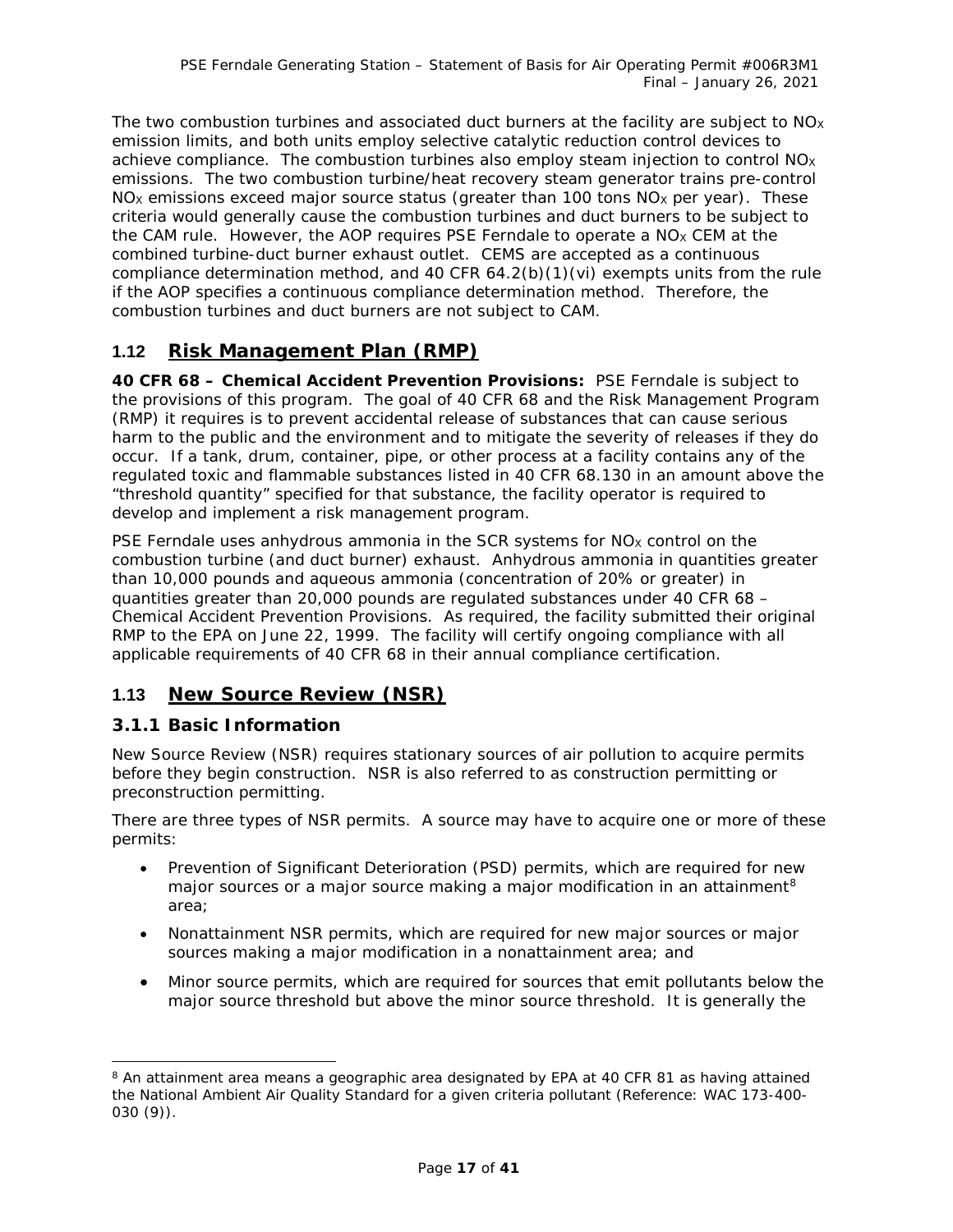case that a major new or modified source will also require minor NSR permitting that covers a different subset of pollutants.

## **3.1.2 What are Permits?**

Permits are legal documents that the source must follow. Permits specify what emission limits must not be exceeded and how the source is to demonstrate compliance with the set limits. Permits may contain conditions to ensure that the source is built according to the permit application upon which the permitting agency relies for air impact analysis. For example, the permit may specify a stack height that was used by the permitting agency to determine compliance with air pollutant limits. Some limits in the permit may be specified at the request of the source to keep them from being subject to other requirements. For example, the source may take limits in a minor NSR permit to keep the source out of PSD. To assure that sources follow permit requirements, permits also contain monitoring, recordkeeping, and reporting (MR&R) requirements.

## **3.1.3 Who Issues the Permits?**

In Washington State most NSR permits are issued by the Washington State Department of Ecology (Ecology) or local air pollution control agencies. The EPA issues the permit in some cases. Ecology and local air pollution control agencies have their own permit programs that are approved by EPA in the State Implementation Plan (SIP). In general, in the NWCAA jurisdiction, which encompasses Island, Skagit, and Whatcom Counties, Ecology issues major NSR permits (PSD permits) and NWCAA issues minor NSR permits (Orders of Approval to Construct, or OACs).

# **3.1.4 Prevention of Significant Deterioration (PSD)**

Before a major source can be constructed or modified in an area that meets all the healthbased ambient air requirements (i.e. in an attainment area), the owner or operator must demonstrate that the project will not cause or contribute to violations of any ambient air quality standard or air quality increment. Also, the owner or operator must demonstrate that the project will not cause significant deterioration in nearby Class I Areas (parks and wilderness areas).

The PSE Ferndale facility qualifies as a major source and is, therefore, an applicable source under the PSD program (40 CFR 52.21) since the facility is located in an attainment area. Emissions of NO<sub>X</sub>, CO, SO<sub>2</sub>, VOC, PM, and PM<sub>10</sub> were subject to PSD review. The PSD Approval No. 91-04 was issued to the facility on June 10, 1992, and was amended in January 2000. The facility began commercial operations in April 1994. Details on revisions to this PSD permit are given in Section 2.

## **3.1.5 Minor New Source Review**

New or modified sources of air pollution are required to obtain a permit from the NWCAA before beginning construction. Permits are referred to as Orders of Approval to Construct (OACs) and contain a wide range of local, state, and federal requirements to minimize air pollution impacts on the environment. The type of activity, the size of the operation, and the kinds of pollutants emitted determine permit conditions.

The facility was subject to minor NSR for ammonia. Ammonia is used in the selective catalytic reduction (SCR) system as part of the  $NO<sub>X</sub>$  emission control; however, some ammonia "slips" through the catalyst. Ammonia emissions are subject to minor NSR since, although ammonia is neither a criteria pollutant nor on EPA's list of Hazardous Air Pollutants (HAPs), ammonia is a state-listed Toxic Air Pollutant (TAP; see WAC 173-460- 150).

The facility's OAC specifies annual source testing for ammonia and CO emissions at the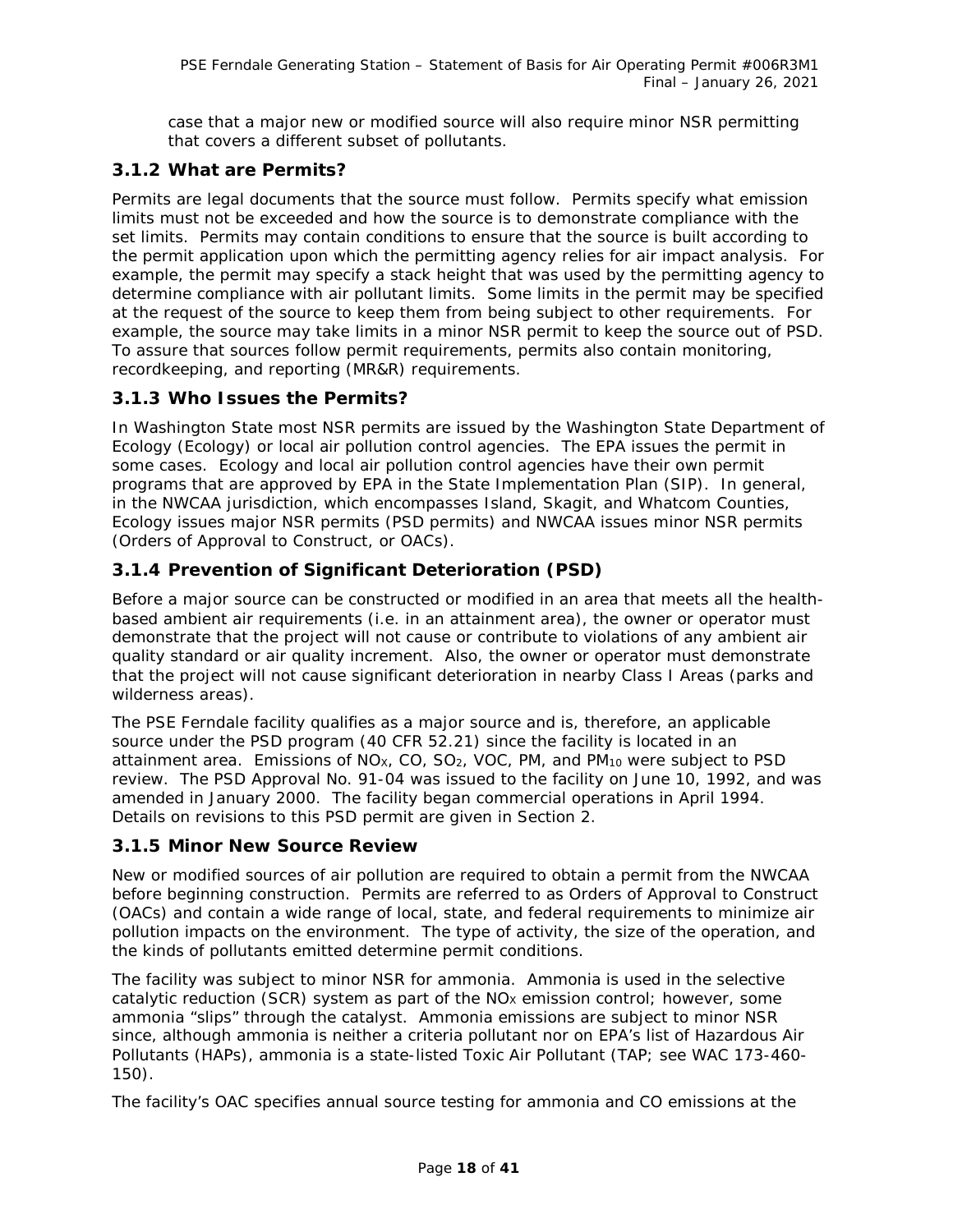GT/HRSG stacks while the turbines are fired on natural gas. Requirements regarding the use of foggers to cool inlet air are also addressed in the OAC. Section [2.4](#page-12-0) details the minor NSR permits that cover the PSE Ferndale facility.

#### **3.1.6 Other Federal New Source Review Programs**

The entire jurisdiction of NWCAA is designated as in attainment for all criteria pollutants. For this reason no other federal new source review programs for new or modified sources of air pollution are applicable.

# **1.14 Greenhouse Gas (GHG) Regulation**

Greenhouse gases are chemicals that contribute to climate change by trapping heat in the atmosphere. The greenhouse gases recognized by EPA and Ecology are: carbon dioxide  $(CO<sub>2</sub>)$ , methane  $(CH<sub>4</sub>)$ , nitrous oxide  $(N<sub>2</sub>O)$ , hydrofluorocarbons (HFC), perfluorocarbons (PFC), and sulfur hexafluoride (SF<sub>6</sub>). "Hydrofluorocarbons" or "HFCs" means a class of greenhouse gases primarily used as refrigerants, consisting of hydrogen, fluorine, and carbon.

PSE Ferndale is required to meet the following federal and state greenhouse gas emission requirements.

#### **3.1.7 40 CFR 98, Federal Mandatory Greenhouse Gas Emission Inventory Regulation**

This regulation applies to PSE Ferndale due to its GHG emission levels and facility type. The rule requires annual GHG inventories and reporting starting in calendar year 2010, with reports due to EPA by no later than March 31 of the following year. This regulation is implemented in its entirety by the EPA. This regulation is excluded from appearing in a Title V air operating permit because it does not contain applicable requirements under the Title V program (WAC 173-401-200(4)).

#### **3.1.8 WAC Chapter 173-407, Carbon Dioxide Mitigation Program, Greenhouse Gases Emissions Performance Standard and Sequestration Plans and Programs for Thermal Electric Generating Facilities, Part I WAC 173-407-010 through -070, and Part II, WAC 173-407-100 through -320.**

Chapter 173-407 WAC, "Carbon Dioxide Mitigation Program, Greenhouse Gases Emissions Performance Standard And Sequestration Plans And Programs For Thermal Electric Generating Facilities", consists of two parts: Part I, WAC 173-407-010 through -080, and Part II, WAC 173-407-100 through -320.

Part I of the rule does not apply to PSE Ferndale because the facility is not a new or modified facility. However, Part II of the rule does apply because effective November 15, 2012, the facility underwent a change in ownership (see WAC 173-407-120  $(4)(c)$ ).

PSE Ferndale, according to WAC 173-407-130, is subject to the GHG emissions performance standard of one thousand one hundred pounds of regulated GHG (CO<sub>2</sub>, N<sub>2</sub>O) and CH4) per megawatt-hour, annual average.

CH4 and N2O emissions will be calculated using operational data and emission factors that were obtained from four stack tests conducted in 2013. CO2 emissions will be monitored by a continuous emission monitoring system meeting the requirements of 40 CFR Sections 75.10 and 75.13 and 40 CFR Part 75 Appendix F (see WAC 173-407-230).

This regulation is implemented in its entirety by Ecology. Additionally, this regulation is excluded from appearing in the AOP because it does not contain applicable requirements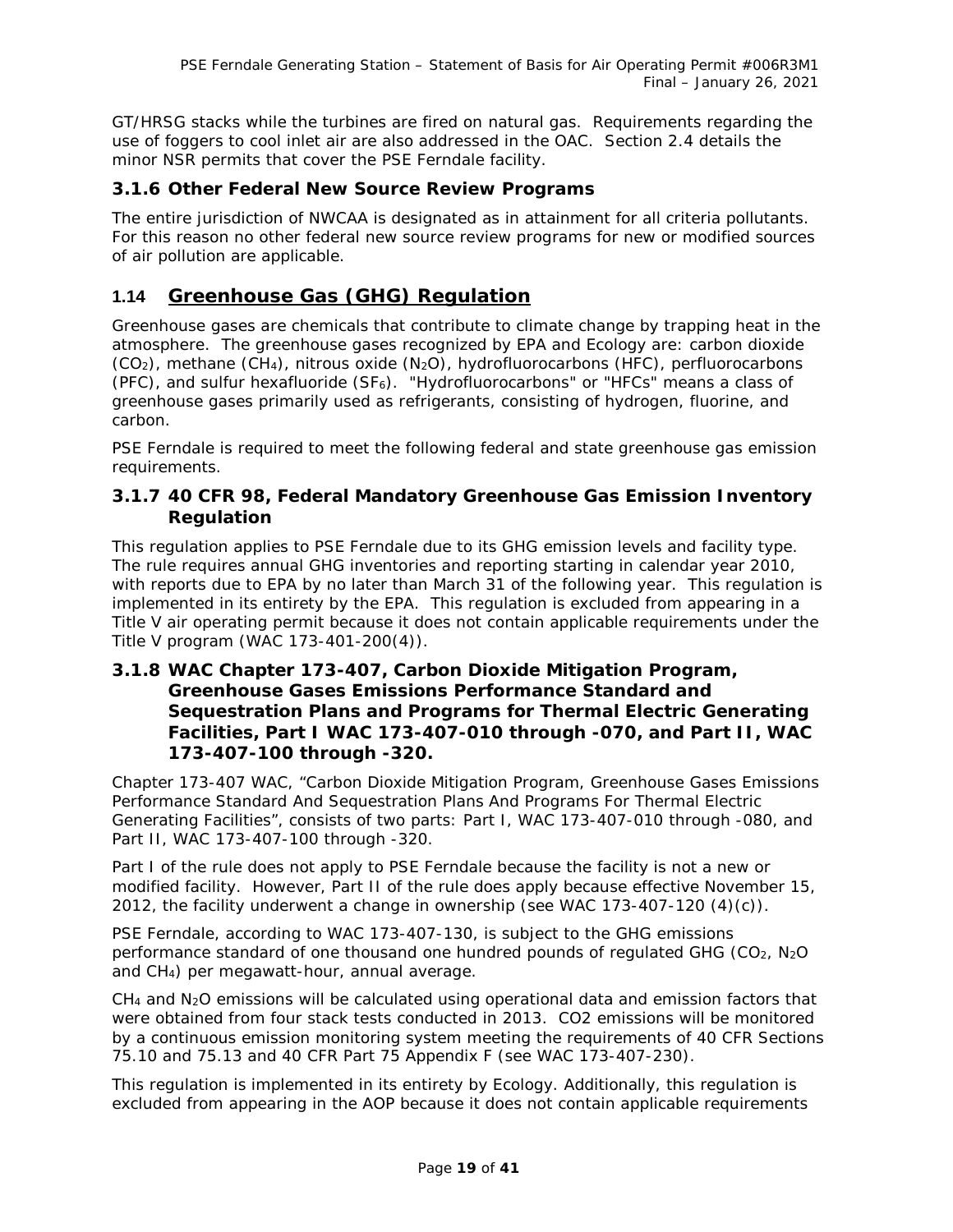under the Title V program (WAC 173-401-200(4)).

#### **3.1.9 WAC Chapter 173-441, Reporting of Emissions of Greenhouse Gases**

Chapter 173-441 WAC, "Reporting of Emissions of Greenhouse Gases", is a mandatory greenhouse gas (GHG) reporting rule for:

- Suppliers that supply applicable fuels sold in Washington State of which the complete combustion or oxidation would result in at least 10,000 metric tons of carbon dioxide annually; or
- Any listed facility that emits at least 10,000 metric tons of  $CO<sub>2</sub>$ -equivalents ( $CO<sub>2</sub>e$ ) of greenhouse gases annually in the state.

WAC 173-441 was adopted by Ecology on December 1, 2010 and became effective on January 1, 2011. This regulation applies to PSE Ferndale because the facility emits at least 10,000 metric tons of CO<sub>2</sub>e of greenhouse gases per year. Section 2.3 lists GHG emissions from the facility. Similar to the federal reporting rule under 40 CFR 98, WAC 173-441 requires annual GHG inventories with reports due no later than March 31 of the following year for facilities that are also subject to 40 CFR 98. This regulation is implemented in its entirety by Ecology and is considered an applicable requirement under the Title V program; as such, it is included in Section 2 of the Title V AOP.

#### **3.1.10 WAC Chapter 173-442, Clean Air Rule**

This rule is described in Section 2.9 of the AOP. PSE Ferndale is subject to this rule since their average annual GHG emissions for the years 2012-2015 are 264,321 metric tons of CO2e. PSE Ferndale are required to reduce GHG emissions by 1.7% each year from their baseline emission rate until 2035. The baseline emission rate is calculated in accordance with WAC 173-442-050 and is based on a three year average starting in calendar year 2012.

To ensure that GHG emission reductions are enforceable, Ecology is required to issue a regulatory order to each Clean Air Rule covered party by January 30, 2018.

Annual reporting required under the Clean Air Rule must be submitted to Ecology whom administers the program for the State of Washington. In accordance with 173-442-340 only Ecology may implement and enforce the terms of the regulatory order. In accordance with WAC 173-442-330, the regulatory order issued by Ecology must be included in the air operating permit as a stand-alone appendix.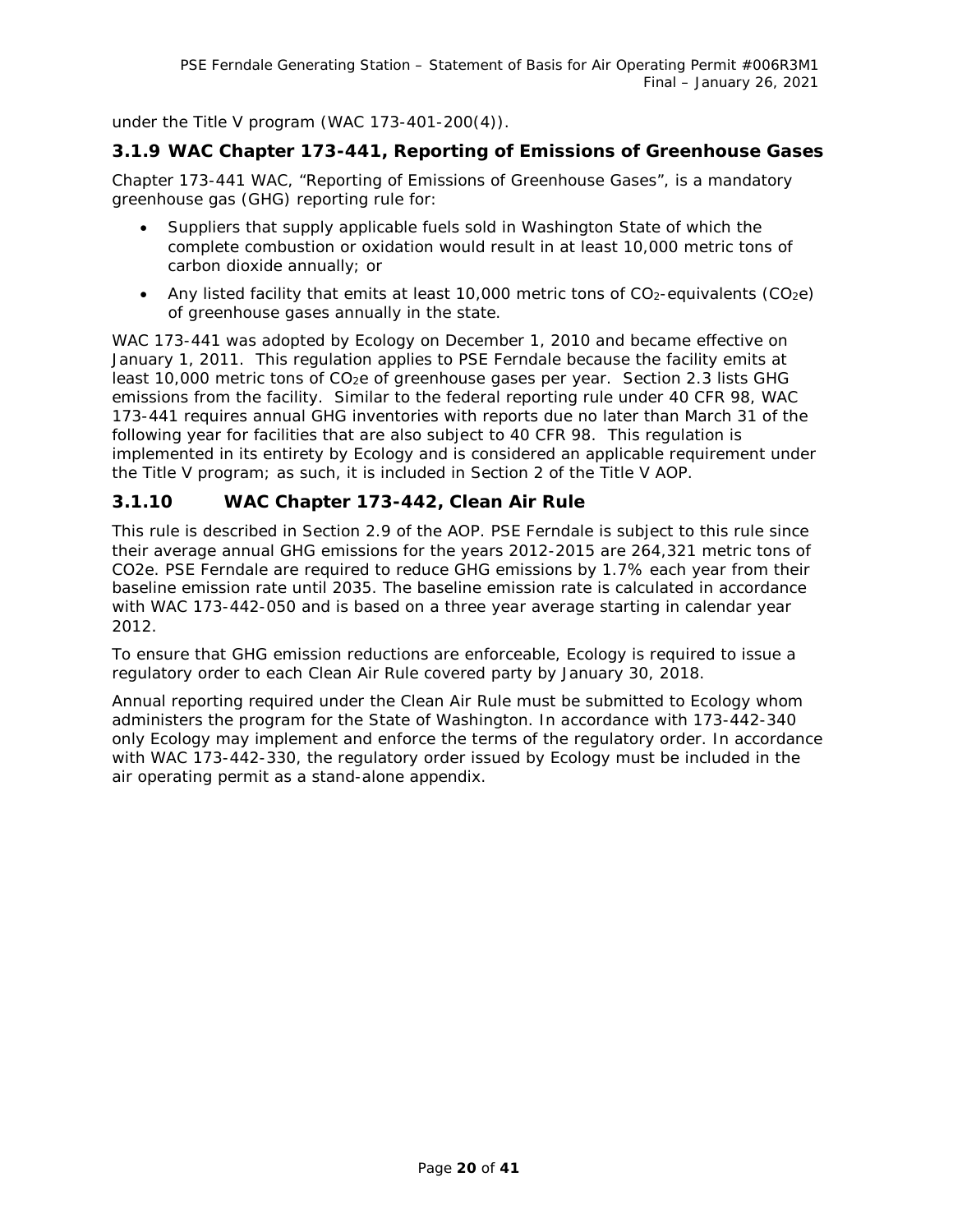# **4 GENERAL PERMIT ASSUMPTIONS**

# **1.15 Permit Content**

The permit contains (1) standard terms; (2) generally applicable conditions for the type of facility permitted; and (3) specifically applicable conditions originating from PSD permits, approvals to construct, and federal New Source Performance Standards. Applicable requirements that were satisfied by a single past action on the part of the source are not included in the AOP. An example of this would be performance testing to demonstrate compliance with applicable emission limitations as a requirement of initial startup. Also, regulations that require action by a regulatory agency but not of the regulated source are not included as applicable permit conditions.

# **1.16 Excluded Requirements**

Early facility history and activities related to one-time permitting requirements are listed below.

- The facility submitted notification of commencement of construction to Ecology and NWCAA in accordance with § 60.7 of 40 CFR 60 Subpart A of the NSPS. Construction commenced in December 1992.
- The facility was required in PSD 91-04 Condition 23 to participate in an ambient air monitoring program directed by the U. S. Forest Service in consultation with Ecology. The facility contributed \$100,000 to the U. S. Forest Service to fund a study of air quality effects on ozone-sensitive lichen using passive ozone monitors in the Glacier Peak area, thereby fulfilling the requirement of PSD 91-04 Condition 23. The Forest Service submitted a study plan to use the money on July 26, 1993. This requirement is listed as Condition 11 in PSD 91-04 Amendment 1. Neither NWCAA nor the facility have the results of the study; however, the facility fulfilled their requirements and is in compliance with this PSD condition.
- The facility submitted notification of the March 1994 anticipated date of start-up to Ecology in accordance with § 60.7 of 40 CFR 60 Subpart A of the NSPS. Actual start-up was March 1994.
- The initial performance test requirements of PSD 91-04 (issued 5/18/92) Conditions 1, 2, 4, 5, 6, and 7 and NSPS requirements of 40 CFR § 60.44b (a), § 60.332 and § 60.333 were conducted in March 1994. Test results were submitted to the NWCAA in May 1994.
- The testing and monitor certification requirements of PSD 91-04 (issued 5/18/92) Condition 8 and NWCAA OAC 330 (issued 4/9/92) Conditions 4a and b were completed during August 1995. The facility submitted results to the NWCAA in September 1995.
- The requirement for annual source testing for  $PM_{10}$  and VOC was removed because the facility has successfully demonstrated that "new actual" minus "past actual" emissions do not exceed PSD significance levels, thereby verifying the assumption used to calculate "new projected actual" emissions. This change was made in OAC 330f, which was described at the end of Section [2.4.](#page-12-0)

PSD 91-04 Amendment 1 conditions 10, 11, 13, and 15 were excluded from the AOP for the following reasons:

• Condition 10: Initial performance tests for NOX, SO2, CO, VOC, PM10, opacity and ammonia were conducted in March and April 1994.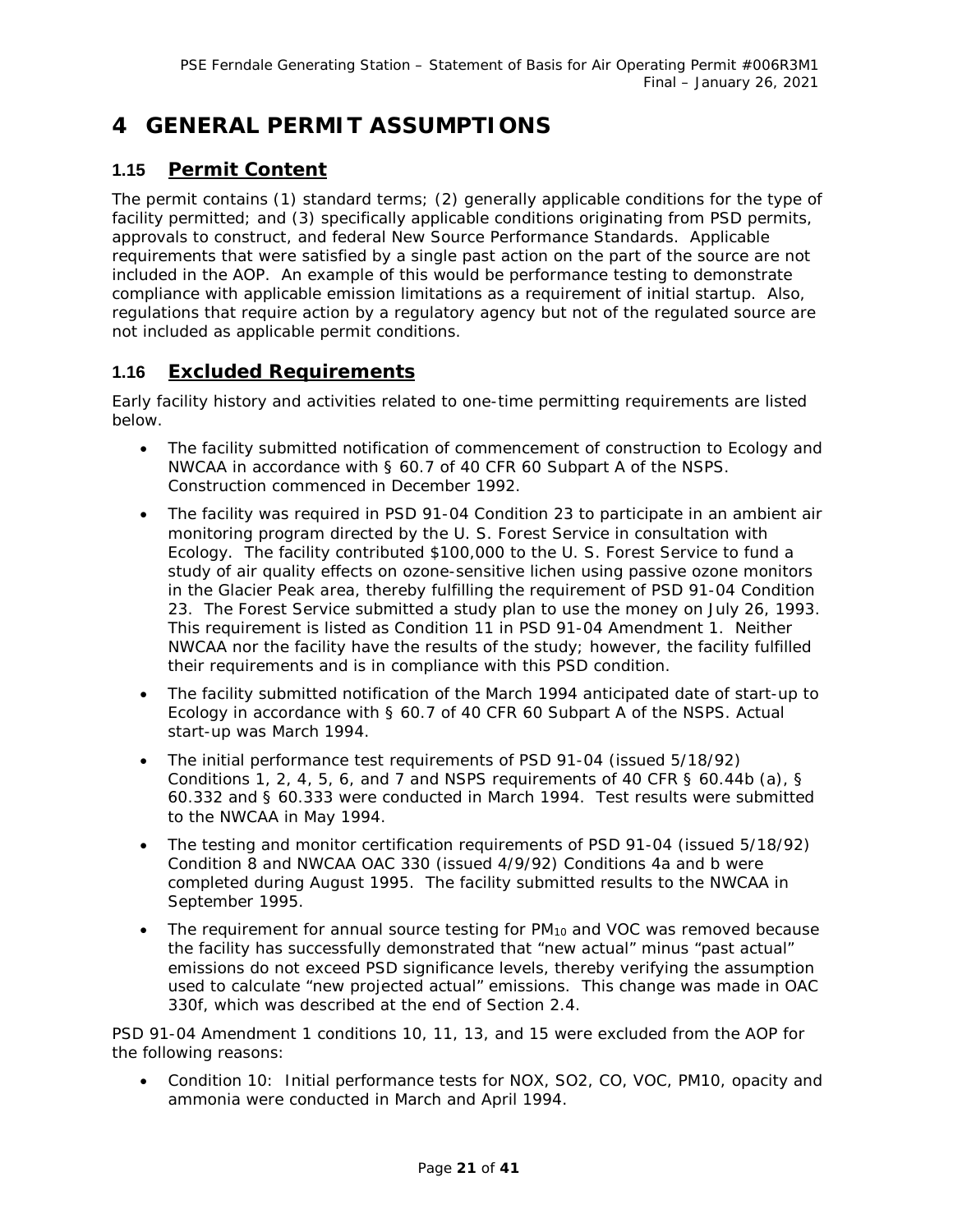- Condition 11: The facility fulfilled the requirements of this term through participation in an ambient air monitoring program directed by the U.S. Forest Service as discussed in the bulleted list above.
- Condition 13: This condition requires construction of the project to begin within 18 months of PSD approval and to continue without an interruption greater than 18 months in duration. The terms of this condition were met since the facility has been fully constructed and operational since March 1994.
- Condition 15: This condition requires notification of initial start-up of the plant at least thirty days prior to start-up. The plant began operation in March 1994, and proper notification was submitted.

Furthermore, the requirement in PSD 91-04 Amendment 1 condition 2 that the facility submits a CO test plan for Ecology approval is not included in the AOP. In an email correspondence between NWCAA and Bob Burmark of Ecology (author of PSD 91-04 Amendment 1) dated April 10, 2012, Mr. Burmark clarified that:

NWCAA is the regulatory authority for the facility, so has authority to approve test plans from the time the PSD is issued. After the PSD is put into the Title V permit, Ecology completely backs away from any involvement with regulatory activities like approving test plans unless asked by NWCAA. The wording in this condition is old, but that is how Ecology now interprets it.

The exception to this policy is to approve any changes that really end up being changes to the PSD permit itself, like approving the use of a different test method or something similar. EPA R10 has specifically told us that we cannot delegate the responsibility of approving changes to the PSD permit itself to a local air authority.

# **1.17 Federal Enforceability**

Federally enforceable requirements are terms and conditions required under the Federal Clean Air Act or under any of its applicable requirements such as NSPS or NESHAP. Local and state regulations may become federally enforceable by formal approval and incorporation into the State Implementation Plan (SIP) or through other delegation mechanisms. Federally enforceable requirements are enforceable by the EPA and citizens of the United States. All applicable requirements in the permit including Standard Terms and Conditions, Generally Applicable Requirements, and Specifically Applicable Requirements are federally enforceable unless identified in the permit as enforceable only by the state (i.e., labeled as "state only").

Chapter 173-401 WAC is not federally enforceable although the requirements of this regulation are based on federal requirements for the air operating permit program. Upon issuance of the permit, the terms based on Chapter 173-401 WAC will become federally enforceable for the source.

Most rules and requirements are followed by a date in parentheses. Two different versions (identified by the date) of the same regulatory citation may apply to the source if federal approval/delegation lags behind changes made to the Washington Administrative Code (WAC) or the NWCAA Regulation. The date associated with a WAC regulation denotes the "State Effective Date" of the regulation. For SIP-approved WAC regulations (identified by the absence of the "state only" designation), the date represents the "State Effective Date" of the regulation version that was SIP-approved. For NWCAA regulations, the date represents the most recent Board of Directors adoption date, which is identified as the "Passed" or "Amended" date in the NWCAA Regulation. For SIP-approved NWCAA regulations (also identified by the absence of the "state only" designation), the parenthetical date represents the "Passed" or "Amended" date of the regulation version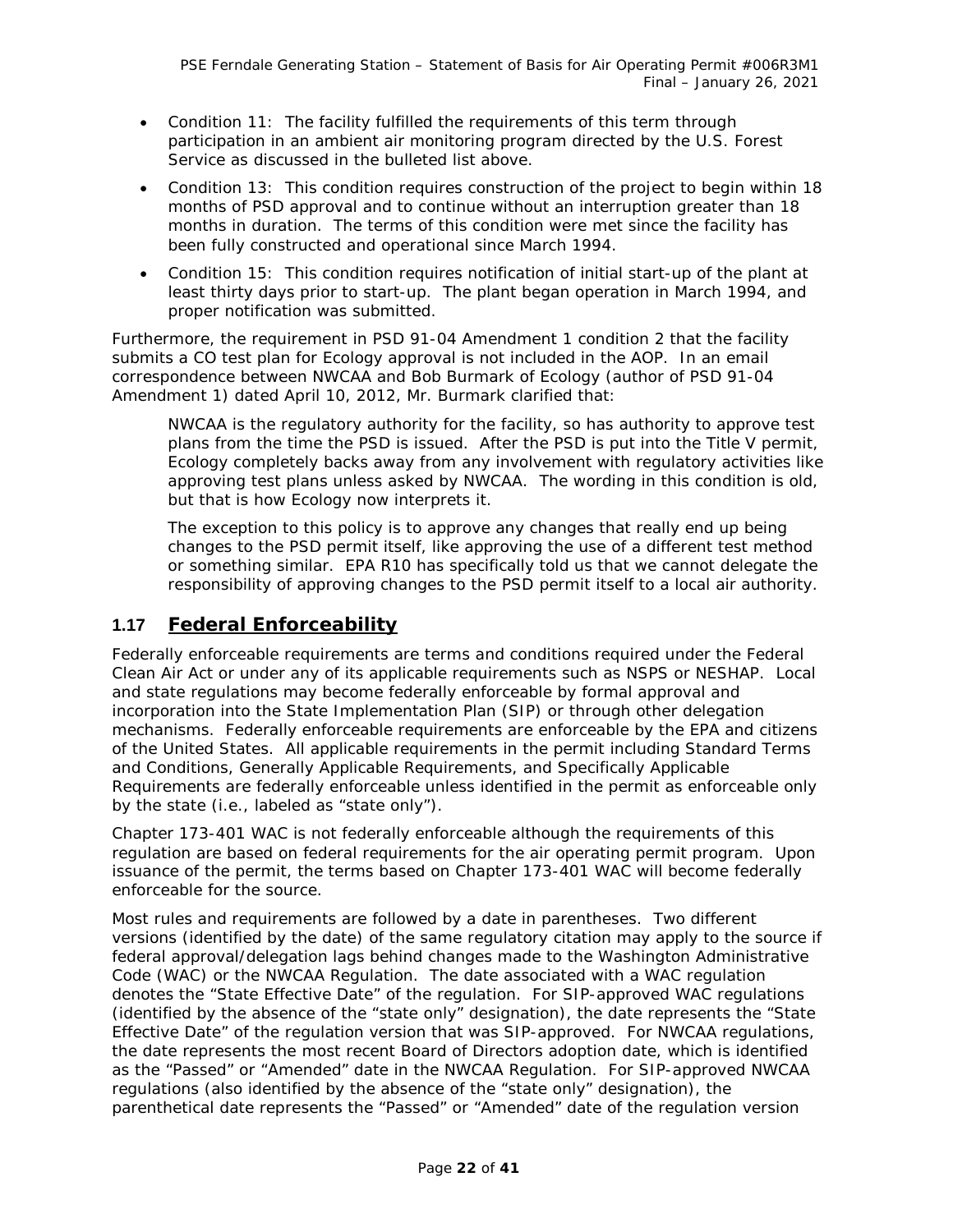that was SIP-approved. The date associated with an OAC or PSD permit represents the latest revision date of that order. For a federal rule, the date is the rule's most recent promulgation date.

# **1.18 Gap Filling**

Title V of the Federal Clean Air Act is the basis for 40 CFR Part 70, which is the basis for the State of Washington air operating permit regulation, Chapter 173-401 WAC. Title V requires that all air pollution regulations applicable to the source be called out in the air operating permit for that source. Title V also requires that each applicable regulation be accompanied by a federally enforceable means of "reasonably assuring continuous compliance". Some of the older general regulations and federal new source performance standards do not have monitoring, recordkeeping, and reporting requirements that are sufficient to reasonably assure continuous compliance with the emission limitation. Title V, 40 CFR Part 70, and WAC 173-401-615 all contain a "gap-filling" provision to address an inadequate compliance demonstration. The permitting agency is required to create monitoring, recordkeeping, and reporting requirements that fill the gap and to put those requirements in the air operating permit. In any term where gap-filling has taken place, the term "Directly Enforceable" will be included as described in the introductory paragraph to each section.

# **1.19 Future Requirements**

Applicable requirements promulgated with future effective compliance dates may be included as applicable requirements in the permit. Some requirements that are not applicable until triggered by an action, such as the requirement to file an application prior to constructing a new source, are addressed within the standard terms and conditions section of the permit.

There are presently no pending applications to construct or modify PSE Ferndale in such a way as to trigger New Source Review. The facility has certified in the permit application that the facility will meet any future applicable requirements on a timely basis.

# **1.20 Compliance Options**

The facility did not request emissions trading provisions or specify more than one operating scenario in the air operating permit application; therefore, the permit does not address these options as allowed under WAC 173-401-650. This permit does not condense overlapping applicable requirements (streamlining) nor does it provide any alternative emission limitations.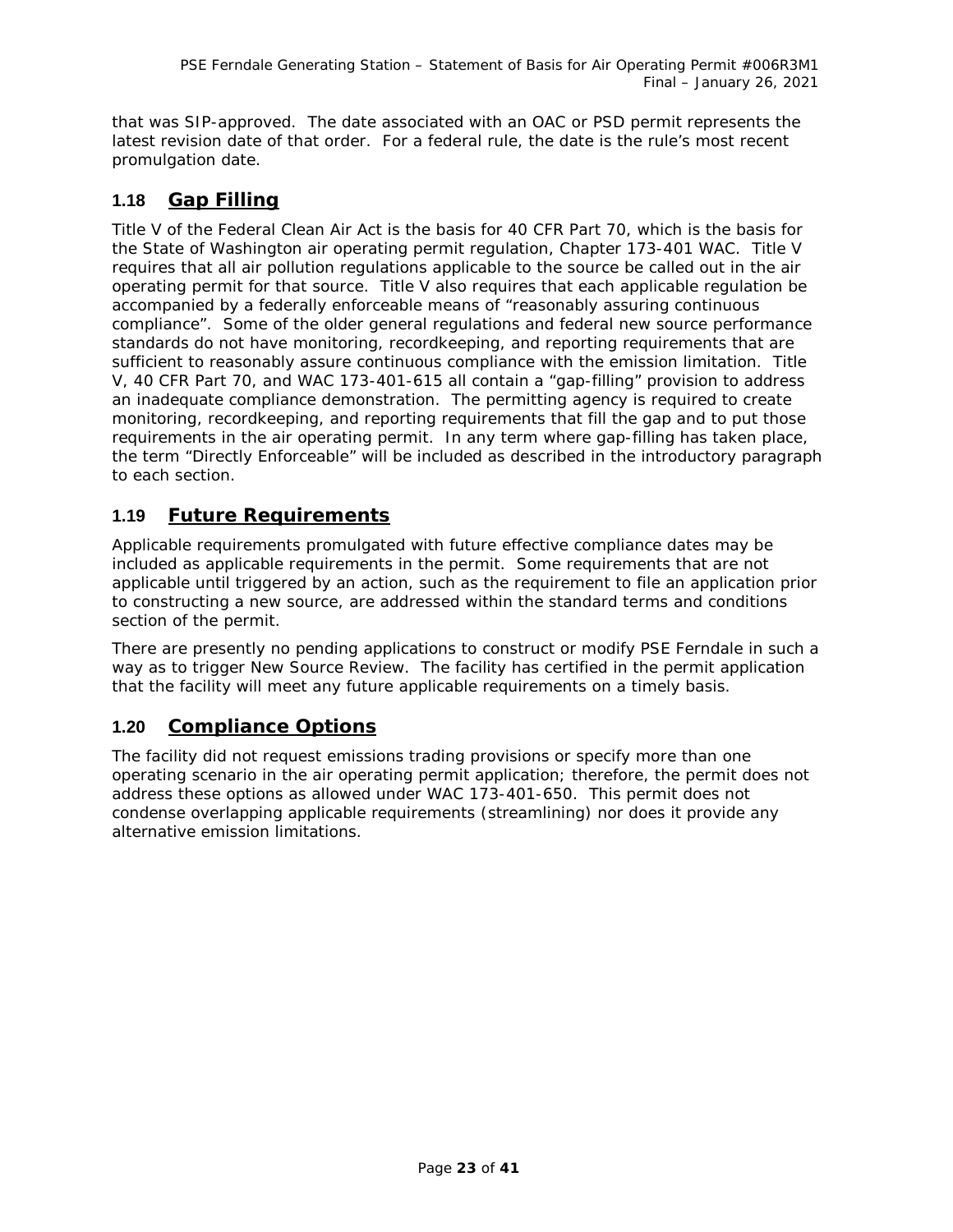# **5 PERMIT ELEMENTS AND BASIS FOR TERMS AND CONDITIONS**

# **1.21 Permit Organization**

The facility's Air Operating Permit (AOP) is organized in the following sequence:

**Permit Information Attest Table of Contents Section 1 Emission Unit Identification Section 2 Standard Terms and Conditions Section 3 Standard Terms and Conditions for New Source Performance Standards Section 4 Generally Applicable Requirements Section 5 Specific Requirements for Emissions Units Section 6 Acid Rain Permit for Combustion Turbines 1A and 1B Section 7 Inapplicable Requirements**

# **1.22 Permit Information and Attest**

#### **5.1.1 Permit Information and Attest**

The Information Page identifies the facility, the responsible corporate official, the Agency personnel responsible for permit preparation, the date of permit issuance, and the due date for the renewal application. The Attest section provides NWCAA's authorization for the source to operate under the terms and conditions contained in the air operating permit.

# **1.23 Section 1 Emission Unit Identification**

The Emission Unit Identification section lists emission units, rated capacities, and air pollution control methods at the facility.

## **1.24 Section 2 Standard Terms and Conditions**

The Standard Terms and Conditions section contains administrative requirements and prohibitions that do not have ongoing compliance monitoring requirements. Regulations that give legal authority to the standard terms and conditions are cited for each topic. At times, requirements are paraphrased; the language of the cited regulation takes precedence over the paraphrased summary. For understanding and readability, the terms and conditions have been grouped by function. Similar requirements from the State and the NWCAA are grouped together where possible. Requirements that are not applicable until triggered are also included. An example of these would be the requirement to file a "Notice of Construction" and "Application for Approval."

# **1.25 Section 3 Standard Terms and Conditions for NSPS and**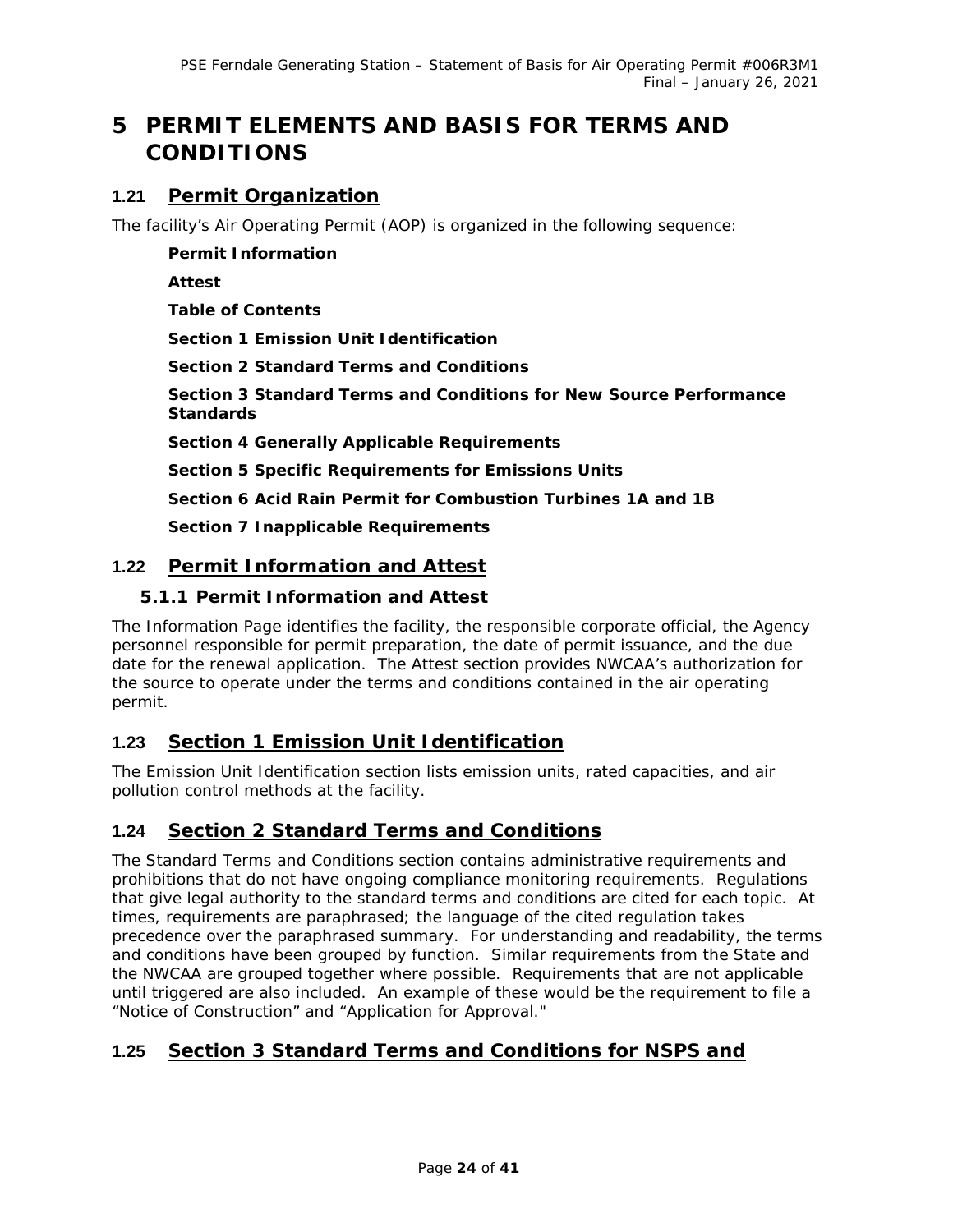# **NESHAP**

The Standard Terms and Conditions for NSPS and NESHAP section contains applicable requirements from Subpart A of 40 CFR 60 and Subpart A of 40 CFR 63.

#### **1.26 Generally Applicable Requirements**

AOP Section 4 entitled "Generally Applicable Requirements" identifies requirements that apply broadly to the facility. These requirements are generally not called out in OAC and instead are found as general air pollution rules in the NWCAA Regulation or the Washington Administrative Codes.

When referring to the tables in AOP Sections 4 and 5, the first column lists the AOP term number and pollutant or type of requirement. The AOP terms are numbered consecutively to individually identify each requirement and so that the reader may easily locate a referenced term. Next, the citation column includes the legal citation which is a federally enforceable requirement unless listed as "State Only". The "Description" column is a paraphrase of the requirement for informational purposes only; the language of the cited regulation takes precedence over a paraphrased requirement.

The last column lists the monitoring, recordkeeping and reporting (MR&R) requirements. The MR&R is a summary of the underlying requirements found in the "Citation" column and is not enforceable – the language of the cited regulation takes precedence over a paraphrased requirement. However, when there is text in the MR&R column that states "Directly Enforceable", all text below that statement has been added by the NWCAA as part of the agency's gap-filling authority; these additional requirements are enforceable. The agency uses gap-filling when the cited underlying requirement (e.g., regulation, OAC) does not provide adequate monitoring, recordkeeping and/or reporting methods to demonstrate compliance with the applicable requirement. In these cases, the NWCAA uses its authority under WAC 173-401-615(b) to gap-fill with adequate MR&R.

#### **5.1.2 General Nuisance**

NWCAA Regulations and the WAC contain requirements regarding emissions deemed to be a "general nuisance". Emissions of air contaminants that damage human health, plant or animal life, or otherwise interfere with the "enjoyment of life and property" are prohibited. These rules, however, do not include specific monitoring, recordkeeping, or reporting requirements. Therefore, according to the requirements of WAC 173-401-615, the MR&R for general nuisance terms was gap-filled. The gap-filled MR&R require the facility to inspect potential sources of nuisance emissions upon receipt of a compliant, repair problems found, document the inspection and subsequent work, and notify NWCAA if repairs cannot be made in a timely fashion.

#### **5.1.3 Fugitive Emission Standards**

PSE Ferndale does not conduct activities that typically generate fugitive emissions such as storage or transport of solid materials. Permit conditions require the facility to respond to and correct nuisance emissions as soon as possible. If emissions cannot be corrected within four hours, PSE Ferndale must notify the NWCAA within twelve hours with a description of the complaint and action being taken to resolve the problem. PSE Ferndale will provide assurance of compliance with these requirements in the annual compliance certification and by maintaining a log of nuisance complaints and associated repairs and mitigation actions.

#### **5.1.4 Opacity Standard**

The generally applicable opacity requirement limits any source at the facility to 20%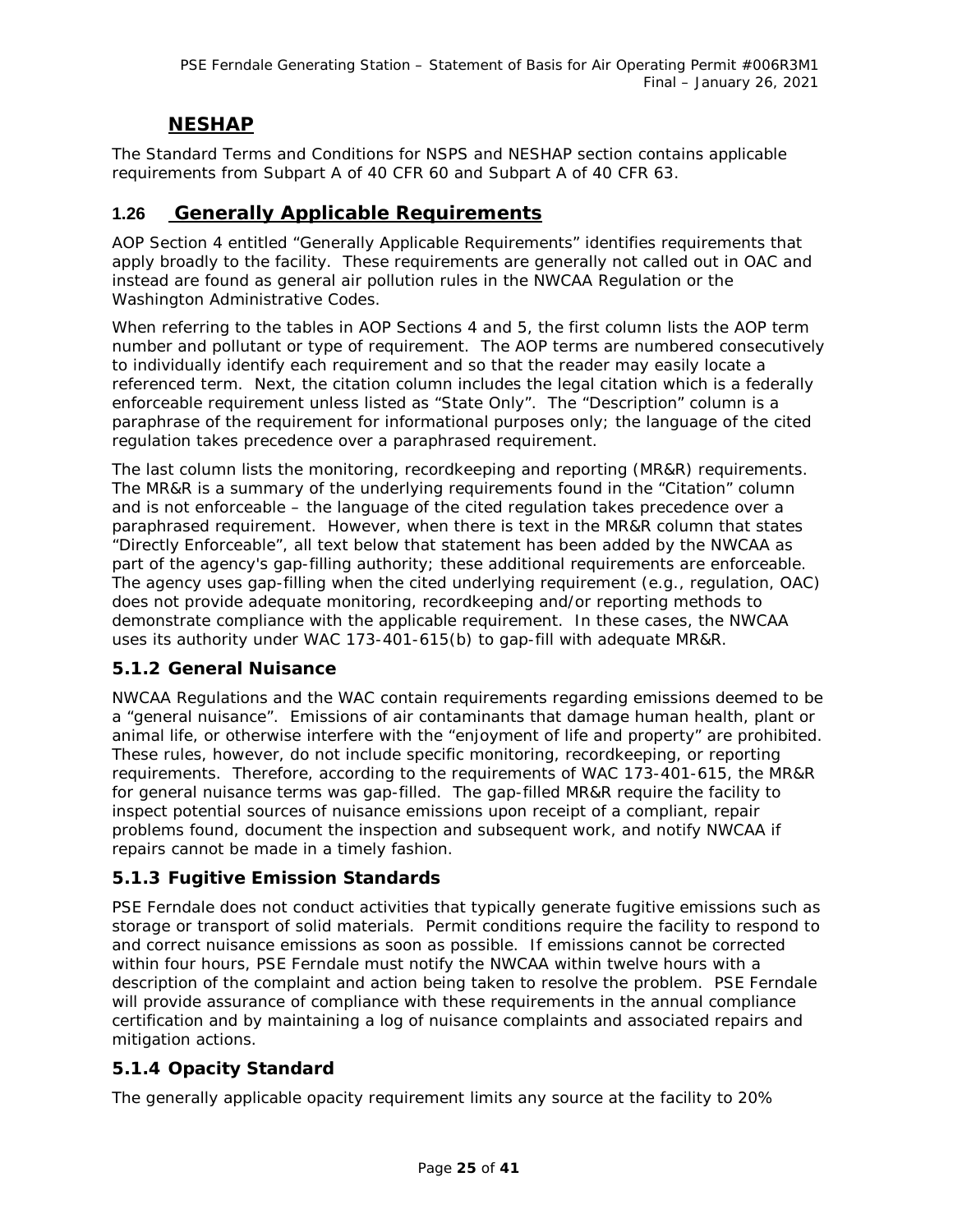opacity according to Ecology Method 9A. Because the combustion turbines have more stringent opacity requirements at 5% opacity by EPA Method 9 and Ecology Method 9A, respectively, and because visible emissions (VE) are not known to occur in general at PSE Ferndale, the MR&R for the opacity standard is written such that any visible emissions require immediate action with increasing stages of monitoring, depending on the situation. Any observed VE require that one of three step be taken within 24 hours: correct the problem, a certified reader shall determine the opacity by EPA Method 9, or shut the unit down. If an EPA Method 9 test shows emissions in excess of any standard, an Ecology Method 9A reading must be taken. If a certified VE reader is unavailable to read the emissions, NWCAA will assume that all opacity standards have been exceeded. Observations and actions taken must be recorded and made available at the facility for inspection.

Visible emission observations are required monthly.

If opacity is greater than an applicable emission standard, the exceedance must be reported to NWCAA. All Method 9 or 9A opacity readings must be taken by an individual holding a valid Certification of Completion for Plume Evaluation Training from Ecology or other authorized training facility.

#### **5.1.5 Particulate Matter Standards**

The GT/HRSG stacks are sources of particulate matter emissions at the facility. Modern gas turbines, when fueled by natural gas or low-sulfur oil, are unlikely to exceed particulate matter emission standards if the units are properly operated and maintained.

The limit established in both the NWCAA regulations and the WAC. The WAC limit is 0.1 grains per dry standard cubic foot corrected to 7% oxygen, and the NWCAA limit is 0.05 grains per dry standard cubic foot corrected to 7% O2. Performance tests conducted during March and April 1994 using EPA Reference Method 5 demonstrated compliance with particulate matter emission standards for the gas turbines. Tests were conducted on units operating at 100 percent of full load during both natural gas and oil firing.

Permit conditions require that the facility visually monitor emissions from these stacks as a surrogate to stack testing.

#### **5.1.6 Sulfur Dioxide Standards**

The GT/HRSGs are sources of sulfur dioxide emissions. The gas turbines are limited by conditions specified in the AOP to burning either natural gas or fuel oil containing no more than 0.05% by weight sulfur. Sulfur emissions from the duct burners are limited by allowing the firing of natural gas only.

"Natural gas" is defined in NSPS 40 CFR 60.331(u) Subpart GG as follows:

Natural gas means a naturally occurring fluid mixture of hydrocarbons (e.g., methane, ethane, or propane) produced in geological formations beneath the Earth's surface that maintains a gaseous state at standard atmospheric temperature and pressure under ordinary conditions. Natural gas contains 20.0 grains or less of total sulfur per 100 standard cubic feet. Equivalents of this in other units are as follows: 0.068 weight percent total sulfur, 680 parts per million by weight (ppmw) total sulfur, and 338 parts per million by volume (ppmv) at 20 degrees Celsius total sulfur. Additionally, natural gas must either be composed of at least 70 percent methane by volume or have a gross calorific value between 950 and 1100 British thermal units (Btu) per standard cubic foot. Natural gas does not include the following gaseous fuels: landfill gas, digester gas, refinery gas, sour gas, blast furnace gas, coal-derived gas, producer gas, coke oven gas, or any gaseous fuel produced in a process which might result in highly variable sulfur content or heating value.

The facility receives natural gas from Northwest Pipeline via gas distribution lines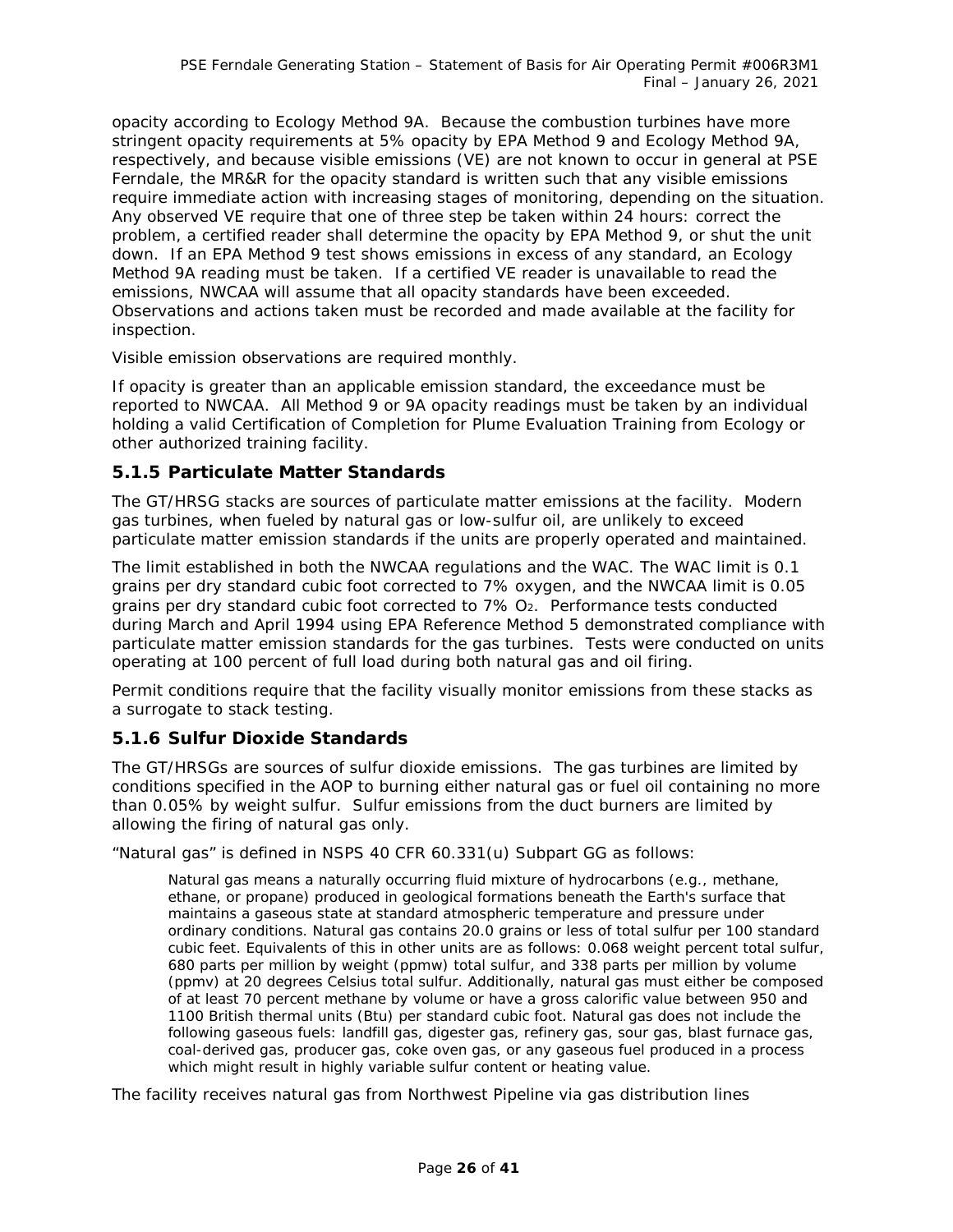maintained by Cascade Natural Gas. This same natural gas is used by all of the other natural gas consumers, private and industrial, in the Northwest. Natural gas contains approximately 1 to 2 grains of sulfur per 100 standard cubic feet on average and up to 5 grains of sulfur per 100 standard cubic feet, which includes 0.26 grains of sulfur per 100 standard cubic feet contributed by the methyl mercaptan added to this otherwise odorless gas for the purposes of leak detection.

NWCAA Regulation Section 460 requires a sulfur dioxide ambient monitoring plan for sources with a heat input greater than 500 MMBtu/hour. NWCAA has determined that the requirement to burn only natural gas or "on-road spec" oil satisfies this requirement.

When natural gas is burned, the gas turbines will emit about 0.0163 lb  $SO<sub>2</sub>$  per MMBtu as shown in the following calculation:

$$
\frac{6 \text{ gr } S}{100 \text{ scf natural gas}} \times \frac{1 \text{ lb } S}{7000 \text{ gr } S} \times \frac{1,000 \text{ scf natural gas}}{1.05 \text{ MMBtu}} \times \frac{2 \text{ lb } SO_2}{1 \text{ lb } S} = \frac{0.0163 \text{ lb } SO_2}{\text{ MMBtu}}
$$

Note: A "lb-mole" of a pure gas weighs the molecular weight of that gas in pounds and occupies 385.3 ft<sup>3</sup> at 68° F and 760 mmHg pressure. (A temperature of 68° F and a pressure of 760 mmHg are standard conditions according to NWCAA Section 200). A "lbmole" of sulfur (S) weighs 32 lb and reacts with a lb-mole of oxygen  $(O_2)$  which also weighs 32 lb to form a lb-mole of sulfur dioxide, which weighs 64 lb. Therefore, 2 lb of SO2 are generated for every lb of sulfur in the fuel.

The energy content of the natural gas used by the facility is approximately 0.930 MMBtu per 1,000 standard cubic feet of natural gas based on the lower heating value of the fuel.

The only diesel oil that is available for purchase now is ULSD (ultra-low sulfur diesel), which must contain no more than 15 ppm sulfur, or 0.0015%. According to Section 3.1 of the EPA's AP-42 emission factors (*Stationary Gas Turbines, 4/00*), the emission factor for sulfur dioxide from turbines burning fuel oil is  $1.01$  lb  $SO<sub>2</sub>$  per MMBtu times the percent sulfur of the fuel (by weight). Therefore, in the case of ULSD, the emission factor would be

$$
\frac{1.01 \, lb \, SO_2}{MMBtu \cdot \%S} \times 0.0015 \, \%S \ = \frac{0.001515 \, lb \, SO_2}{MMBtu}
$$

This is well below the limit of  $1.5$  lb  $SO<sub>2</sub>$  per MMBtu.

The facility can adequately show compliance by burning only natural gas or "on-road spec" oil, and by maintaining fuel oil supplier-provided records of fuel oil specification, including sulfur content, for all oil burned.

PSD 91-04 Amendment 1 and OAC 330f limit diesel fuel combusted in the turbines to No. 2 distillate fuel oil with 0.05% by weight sulfur, which is  $1/10<sup>th</sup>$  of the allowable level under NWCAA 520. The facility can adequately show compliance with this requirement by burning only natural gas or ULSD oil (15 ppmvd sulfur content).

## **1.27 Section 5 Specific Requirements for Emissions Units**

This section contains a table that lists applicable requirements that specifically apply to the main emission units. Turbines 1A and 1B and their duct burner-equipped heat recovery steam generator units are grouped together because, for the most part, they have the same applicable requirements. The emission limitations in Section 5 are often based on PSD or minor NSR (OAC) best available control technology (BACT) determinations. In addition, applicable NSPS subparts establish emission limits and associated MR&R requirements. The format and organization of this section are the same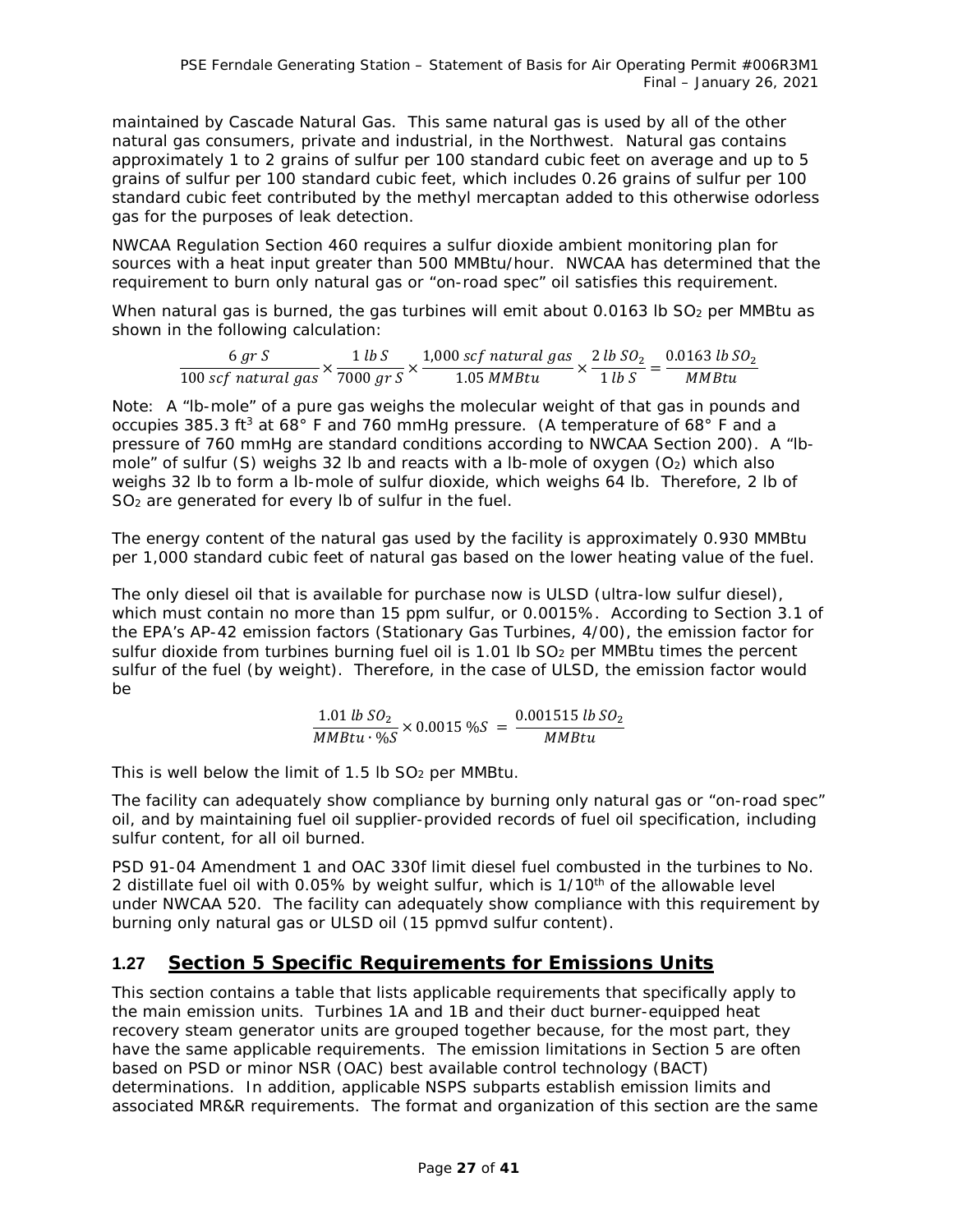as for the generally applicable requirements.

Some of the conditions in this section contain terms that list MR&R for which the rationale is not readily apparent. These terms are discussed below.

#### **5.1.7 Fuel Sulfur Content (Permit Terms 5.1.6 - 5.1.7)**

Permit term 5.1.6 limits fuel combusted in the turbine to natural gas and up to 20.4 million gallons of diesel that contains no more than 0.05 wt% sulfur. The small amount of diesel used for periodic readiness testing is counted against the permitted oil firing limit of 20.4 million gallons per year annual total for both turbines.

Permit term 5.1.7 (40 CFR 60.333) limits the sulfur content of fuel burned in the turbines to 0.8% by weight and  $SO<sub>2</sub>$  stack emissions to 0.015% (150 ppm) corrected to 15%  $O<sub>2</sub>$  on a dry basis.

Natural gas and ULSD oil do not contain enough sulfur to exceed the limits in 40 CFR 60.333. Therefore, the use of natural gas and ULSD oil will adequately demonstrate compliance with these requirements.

#### **5.1.8 Sulfur Dioxide Standard, Stack Emissions from Combustion Turbines (Permit Term 5.1.8)**

This permit term cites condition 4 of PSD 91-04 Amendment 1 and condition 3f of OAC 330f, which limit SO<sub>2</sub> emissions from each GT/HRSG stack to 12 lb/hr when fired on natural gas and 59 lb/hr when fired on No. 2 distillate oil.

 $SO<sub>2</sub>$  is formed when sulfur in the fuels reacts with oxygen in the air during the combustion process. Two pounds of sulfur dioxide are emitted from the stack for every pound of sulfur in the fuel.

The amount of  $SO<sub>2</sub>$  emitted depends on the amount of sulfur in the fuel. When a turbine operates at capacity on natural gas containing 6 grains sulfur per 100 standard cubic feet (as 0.0163 lb SO2 per MMBtu, see section 5.6.5 above), approximately 15 lb sulfur dioxide are emitted per hour from the turbine alone (i.e., not including the duct burner) as shown in the following calculation:

$$
\frac{0.0163 \; lb \; S O_2}{MM B t u} \times \frac{924 \; M M B t u}{hr \cdot turbine} = \frac{15 \; lb \; S O_2}{hr \cdot turbine}
$$

Sulfur dioxide emissions from one of the duct burners fired on natural gas at 100% will add 4 lb/hr to the emission rate:

$$
\frac{0.0163 \; lb \; SO_2}{MMBtu} \times \frac{250 \; MMBtu}{hr \cdot duct \; burner} = \frac{4 \; lb \; SO_2}{hr \cdot duct \; burner}
$$

Therefore, the total sulfur dioxide emissions from a GT/HRSG stack when both the turbine and the duct burner are fired on natural gas is 19 lb  $SO<sub>2</sub>/hr$ .

$$
\frac{15 \text{ lb } SO_2}{hr \cdot turbine} + \frac{4 \text{ lb } SO_2}{hr \cdot duct \text{ burner}} = \frac{19 \text{ lb } SO_2}{hr \cdot GT/HRSG}
$$

However, the limit for sulfur dioxide emissions from each GT/HRSG stack is 12 lb/hr. In order for the facility to meet the limit, the natural gas must contain less than 3.327 gr S/100 scf (including the 0.26 gr S/100 scf sulfur added as an odorant) as shown in the following calculations:

$$
\frac{3.327\; gr\; S}{100\; scf\; natural\; gas} \times \frac{1\; lb\; S}{7000\; gr\; S} \times \frac{1,000\; scf\; natural\; gas}{0.930\; M M B t u} \times \frac{2\; lb\; SO_2}{1\; lb\; S} = \frac{0.01022\; lb\; SO_2}{M M B t u}
$$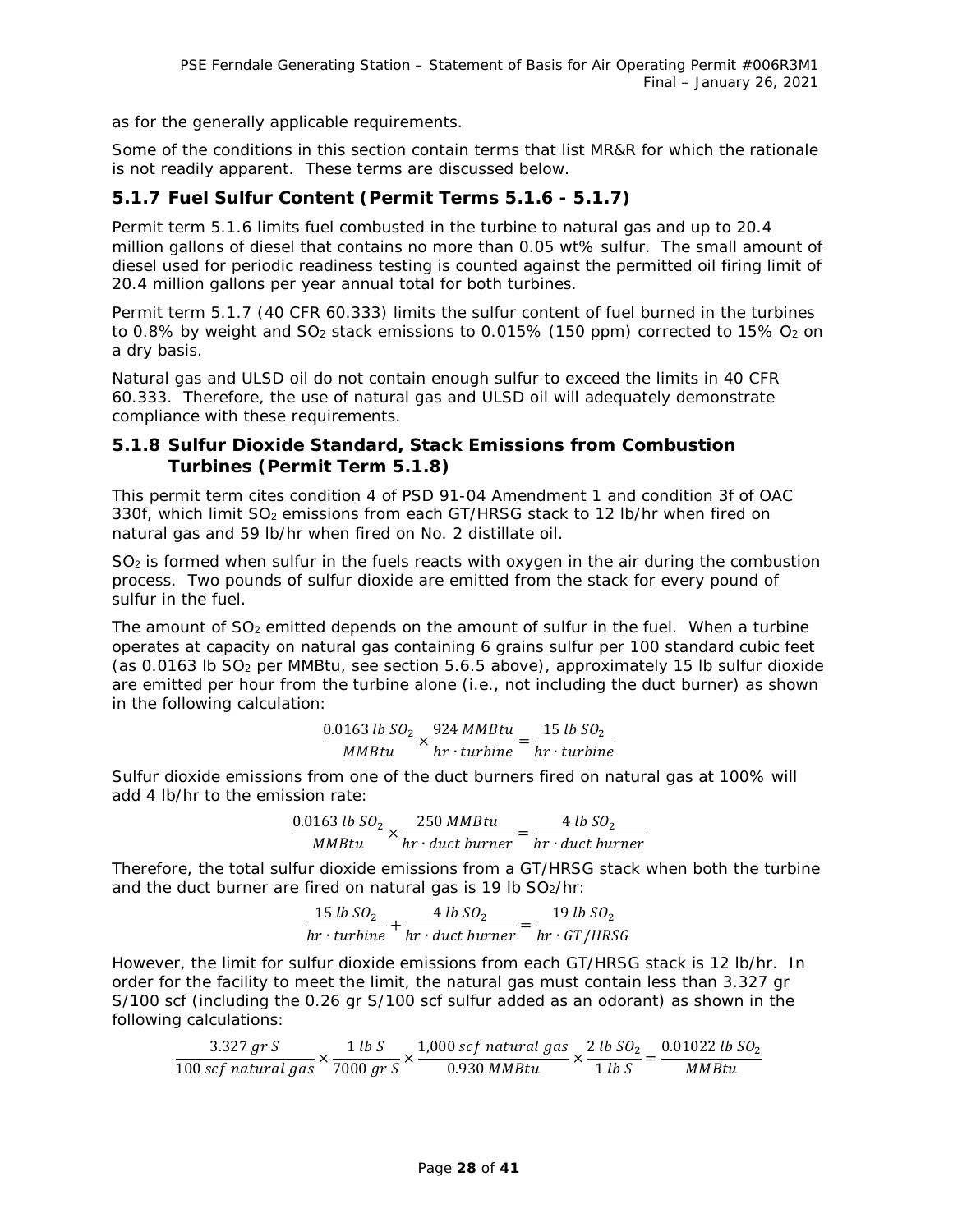$$
\frac{0.01022 \; lb \; SO_2}{MMBtu} \times \left[\frac{924 \; MMBtu}{hr \cdot turbine} + \frac{250 \; MMBtu}{hr \cdot duct \; burner}\right] = \frac{12 \; lb \; SO_2}{hr \cdot GT/HRSG}
$$

Note that the facility purchases natural gas under contract from Northwest Pipeline-Williams, and this is the same natural gas supplied to all industrial natural gas consumers in the NWCAA jurisdiction. The facility has no control over the sulfur content of the natural gas other than the purchase contract and no means by which to assure that the sulfur content of the natural gas remains below 3.327 gr S/100 scf.

When a turbine operates at full capacity on ULSD oil (15 ppmw sulfur) and the duct burners do not operate, approximately 1.4 lb SO2/hr will be emitted from the stack as shown in the following calculation<sup>[9](#page-32-0)</sup>:

$$
\frac{0.0015 \; lb \; SO_2}{MMBtu} \times \frac{927 \; MMBtu}{hr \cdot turbine} = \frac{1.4 \; lb \; SO_2}{hr \cdot turbine}
$$

When the duct burners are also fired at 100% (on natural gas containing 6 gr S/100 scf), the sulfur dioxide emission rate is  $50.65$  lb  $SO<sub>2</sub>/hr$ :

$$
\frac{1.4 \text{ lb } SO_2}{hr \cdot turbine} + \frac{4 \text{ lb } SO_2}{hr \cdot duct \text{ burner}} = \frac{5.4 \text{ lb } SO_2}{hr \cdot GT/HRSG}
$$

This emission rate is below the 59 pounds  $SO<sub>2</sub>$  per hour limit for each GT/HRSG stack when firing ULSD oil. The facility can adequately show compliance with this permit term by burning only natural gas with less than 3.327 gr S/100 scf or ULSD oil, and maintaining fuel oil supplier-provided records of fuel oil specification, including sulfur content, for all oil burned.

#### 5.1.9 Oxides of Nitrogen (NO<sub>x</sub>) Standard for Combustion Turbines (Permit **Terms 5.1.9 through 5.1.11)**

Permit term 5.1.11 (40 CFR 60.332(a)(1)) limits  $NO<sub>x</sub>$  emissions from each turbine to 0.0075% (equivalent to 75 ppm) corrected to 15% oxygen on a dry basis, plus allowances for heat rate and fuel bound nitrogen. According to the facility, the manufacturer's rated heat rate at load is 10,116 Btu/kW-hr (lower heating value, LHV) on natural gas and 10,145 Btu/KW-hr (LHV) on fuel oil, and the fuel-bound nitrogen is essentially zero ( $F = 0$ ) in the equation below). The allowable  $NO<sub>x</sub>$  concentration under 40 CFR 60.332(a)(1) when firing the combustion turbines on either fuel is 101 ppmvd, calculated from the equation given in § 60.332(a)(1) as shown below.

For firing on natural gas:

$$
STD = 0.0075\% \times \frac{14.4}{Y} + F = 0.0075\% \times \frac{14.4}{10.672} + 0 \approx 0.01012\% = 101.2 \text{ ppmdv } NO_x
$$

where:

$$
Y = 10,116 \frac{Btu}{kW \cdot hr} \times \frac{1.055 \, kJ}{Btu} \times \frac{1 \, kW}{1,000 \, W} = 10.672 \frac{kJ}{W \cdot hr}
$$

For firing on fuel oil:

$$
STD = 0.0075\% \times \frac{14.4}{Y} + F = 0.0075\% \times \frac{14.4}{10.703} + 0 \approx 0.01009\% = 100.9 \text{ ppmdv } NO_x
$$

where:

<span id="page-32-0"></span> <sup>9</sup> The EPA AP-42 emission factor (*AP-42, Section 3.1 Stationary Gas Turbines, 4/00*) for fuel oil is 1.01 lb SO<sub>2</sub> per MMBtu per %S times %S, where "%S" is percent sulfur by weight.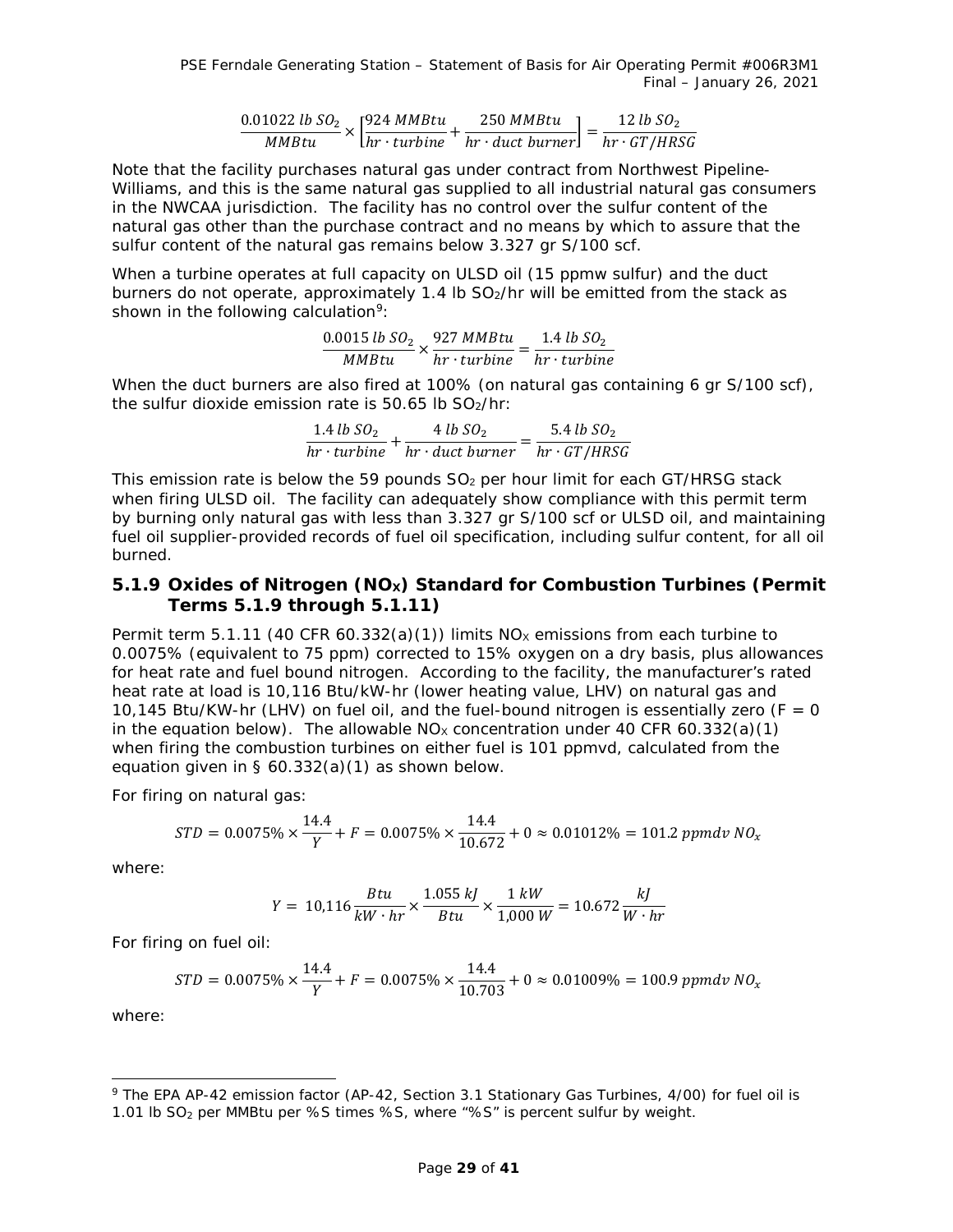PSE Ferndale Generating Station – Statement of Basis for Air Operating Permit #006R3M1 Final – January 26, 2021

$$
Y = 10,145 \frac{Btu}{kW \cdot hr} \times \frac{1.055 \, kJ}{Btu} \times \frac{1 \, kW}{1,000 \, W} = 10.703 \frac{kJ}{W \cdot hr}
$$

The NO<sub>x</sub> limitations in permit term 5.1.9 are more stringent than those found in permit term 5.1.11 at 7 ppmvd NO<sub>x</sub> corrected to 15% oxygen daily average when fired on natural gas (6 ppmvd NO<sub>x</sub> corrected to 15% oxygen daily average when the foggers are in operation) and 12 ppmvd corrected to 15% oxygen daily average when fired on fuel oil. These more stringent limits are established in both the PSD permit and the OAC. The PSD permit limit averaging period is "daily", and the OAC limit averaging period is "24-hour periods (on a daily basis)". The 24-hour averaging period allowance was made in the OAC so that during days in which a startup occurs ( $NO<sub>x</sub>$  emissions are higher at startup since the  $NO<sub>X</sub>$  pollution controls don't begin to function efficiently until the system warms up), the facility may count the non-operational hours during that day as zero  $NO<sub>x</sub>$  emissions toward the "daily" average and still meet the limit. In the AOP, "calendar day" was added to the "24-hour" averaging period to clearly define the 24-hour period as a calendar day and not as a rolling 24-hour period.

The limit of 101 ppmvd NO<sub>X</sub> (@ 15% O<sub>2</sub>) is based on the NSPS and has a rolling four-hour averaging period. If the rolling four-hour 101 ppmvd  $NO<sub>X</sub>$  limit is exceeded, either daily  $NO<sub>x</sub>$  limit will also be exceeded (depending on fuel usage). The facility demonstrates compliance with NO<sub>x</sub> emission limits by utilizing a CEMS on each turbine stack.

#### 5.1.10 **COXIDES OF Nitrogen (NO<sub>X</sub>) Standard for Duct Burners (Permit <b>by Terms 5.1.12 - 5.1.14)**

Permit term 5.1.14 (40 CFR 60.44b(a)(4)(i)) limits  $NO_x$  emissions from each duct burner to 0.20 lb NO<sub>x</sub> (expressed as NO<sub>2</sub>) per MMBtu heat input at all times, including periods of startup, shutdown, or malfunction. Permit term  $5.1.9$  limits NO<sub>x</sub> emissions from the GT/HRSG stacks to 12 ppmvd @ 15%  $O_2$ , worst case (i.e., when firing fuel oil). Using Equation 19-1 from 40 CFR 60 Appendix A Method 19, the maximum allowable emission rate from the GT/HRSG stack is 0.0442 lb NO2 per MMBtu:

$$
E = C_d F_d \frac{20.9}{20.9 - \%O_{2d}} = \frac{lb}{scf} \times \frac{scf}{MMBtu} \times \frac{20.9}{20.9 - 15}
$$

Where $10$ :

$$
C_d = \frac{12 \, dscf \, NO_2}{1,000,000 \, dscf \, exhaust} \times \frac{1 \, lbmol \, NO_2}{385.3 \, dscf \, NO_2} \times \frac{46 \, lb \, NO_2}{1 \, lbmol \, NO_2} = \frac{1.433 \, e - 6 \, lb \, NO_2}{dscf \, exhaust}
$$
\n
$$
F_d = 8710 \, \frac{dscf}{MMBtu} \, (Table \, 19 - 2,40 \, CFR \, 60 \, Appendix \, A \, Method \, 19)
$$

Thus,

ł

$$
E = C_d F_d \frac{20.9}{20.9 - \% O_{2d}} = \frac{1.433 e - 6 lb N O_2}{dscf \; exhaust} \times 8710 \frac{dscf}{MMBtu} \times \frac{20.9}{20.9 - 15} = 0.0442 \; \frac{lb \; N O_2}{MMBtu}
$$

These calculations show that the gas turbine plus the duct burner are limited to a maximum NO<sub>x</sub> emission rate of 0.0442 lb NO<sub>2</sub> per MMBtu, which is less than a quarter of the NSPS Subpart Db standard of 0.20 lb NO2 per MMBtu for the duct burner alone. The

<span id="page-33-0"></span><sup>&</sup>lt;sup>10</sup> The molar volume of 385.3 scf / lbmol is based on the standard temperature of 68 °F and 1 atm as listed in both NWCAA Reg 200 and 40 CFR 60 Appendix A Method 19: 385.3 scf/lbmol = 0.7302413 scf\*atm/°R/lbmol \* (68 (°F) + 459.67)°R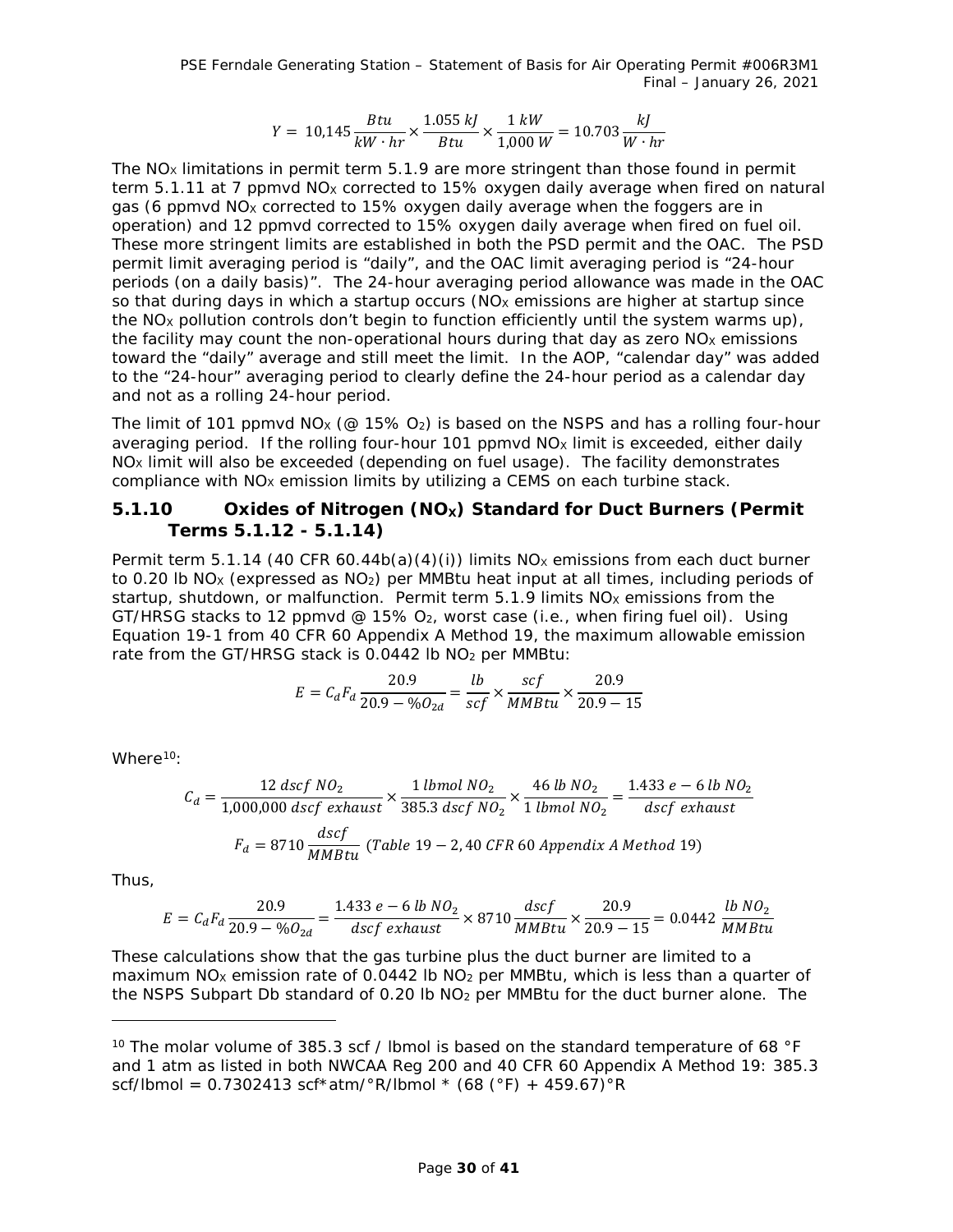facility shows compliance with this emission limit by complying with permit term 5.9 and monitoring NO<sub>x</sub> emissions with a CEM.

#### **5.1.11 Carbon Monoxide (CO) Standard for Combustion Turbines (Permit Terms 5.1.15 and 5.1.17)**

NWCAA OAC 330f conditions 2b and 3b, and PSD 91-04 Amendment 1 condition 2 limit CO emissions from each turbine exhaust stack to 44 pounds per hour and 20 ppmvd corrected to 15% O<sup>2</sup> on an hourly average. OAC 330f condition 5a requires annual source performance tests that measure CO emissions from the GT/HRSG stacks. These tests (results are kept on file) show that CO emissions from the GT/HRSG stacks remain well below the permitted emission limit.

#### **5.1.12 Ammonia (NH3) Standard for Combustion Turbines (Permit Terms 5.1.16 and 5.1.17)**

NWCAA OAC 330f conditions 2c and 3c limit NH3 emissions to 15 pounds per hour when firing natural gas, 16 pounds per hour when firing fuel oil, and 9 ppmvd corrected to 15% O2 on an hourly average from each GT/HRSG stack. OAC 330f condition 5b requires annual source performance tests that measure NH3 emissions from the GT/HRSG stacks.

The SCR unit is the final part of the  $NO<sub>X</sub>$  control system. SCR involves injection of ammonia into the turbine exhaust stream ahead of a catalyst grid in the HRSG section. Most of the  $NO<sub>x</sub>$  reacts in the presence of ammonia and the catalyst to form elemental nitrogen and water. Some ammonia gets through the HRSG without reacting with the NO<sub>x</sub>. This excess ammonia is sometimes referred to as "ammonia slip".

The facility controls stack exhaust  $NO_X$  concentration and emission rate by steam injection into the combustion zone and by varying the amount of ammonia that is injected into the exhaust stream of each GT/HRSG. The amount of ammonia required to adequately control  $NO<sub>x</sub>$  depends on the amount of  $NO<sub>x</sub>$  control achieved by steam injection. Also, the amount of ammonia required to reduce the exhaust  $NO<sub>x</sub>$  concentration increases over time as the catalyst degrades. The facility records the ammonia flow regulator valve setting (displayed as percent open) in their computer system for each GT/HRSG unit in order to monitor ammonia usage. The facility sends catalyst samples to an independent laboratory for testing as needed. The facility demonstrates compliance with ammonia limits by conducting an annual source test for ammonia and by maintaining the ammonia injection rate relative to  $NO<sub>x</sub>$  concentration and stack flow.

#### **5.1.13 Volatile Organic Compound (VOC) Standard for Combustion Turbines (Permit Term 5.1.18)**

OAC 330f condition 3d and PSD 91-04 Amendment 1 condition 6 limits VOC emissions from each GT/HRSG stack to 15 pounds per hour. Initial performance testing for total hydrocarbons (THC) were conducted in March and April 1994. The maximum measured THC mass emission rate was approximately 40% of the standard. The proportion of THC that are VOCs is much less than 100%; therefore, the GT/HRSGs tested well below the VOC emission limit.

Additional VOC source testing was conducted as part of the turbine upgrade and fogger projects as discussed in section [2.4.](#page-12-0) Annual source testing for VOC was dropped from OAC 330f, also described in section [2.4.](#page-12-0) NWCAA has determined that proper operation and maintenance of the GT/HRSG systems is sufficient to show compliance with the VOC emission limit.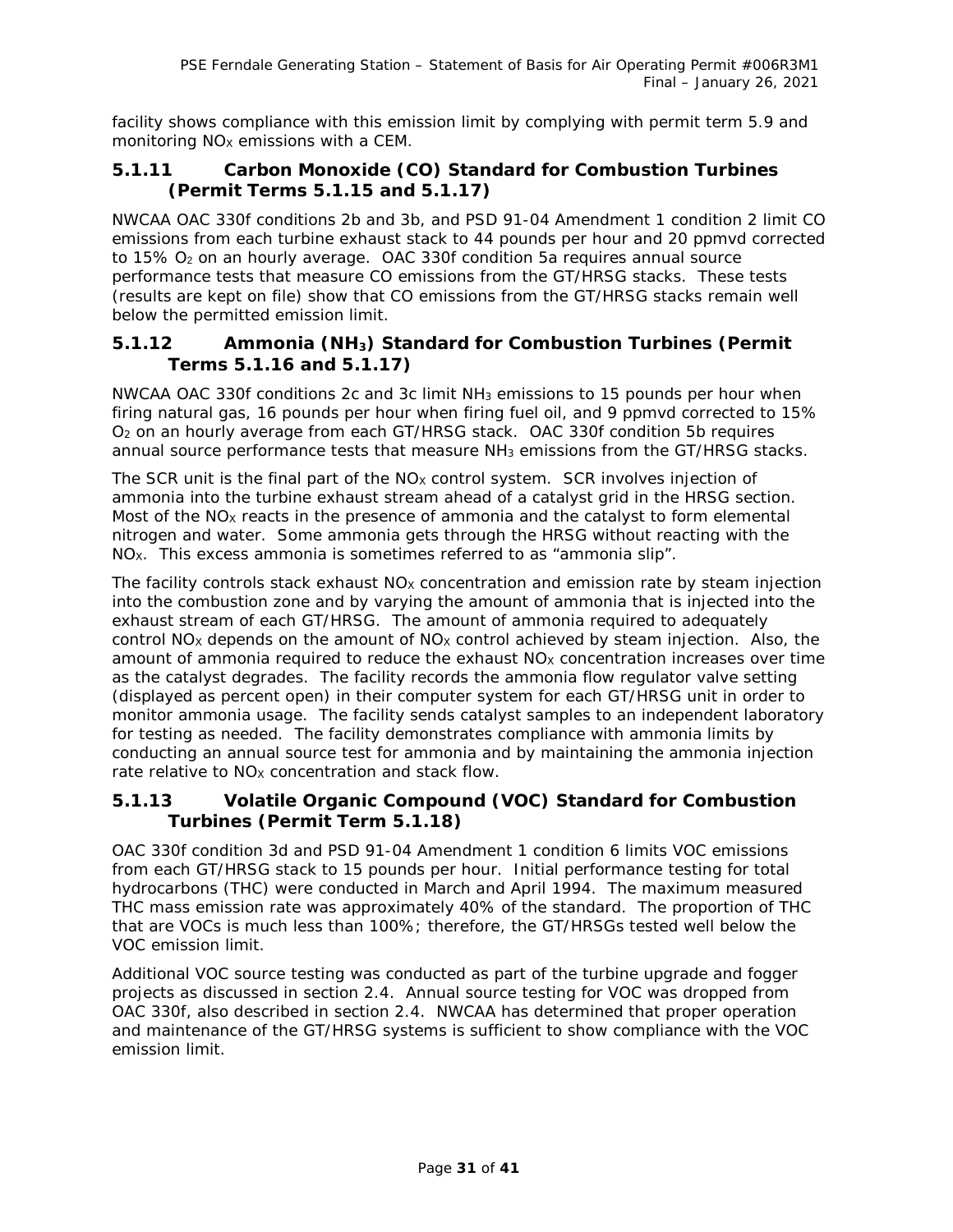## **1.28 Section 6 Acid Rain Permit for Combustion Turbines 1A and 1B**

The facility is required to submit an Acid Rain Permit Application and Certificate of Representation every five years. The initial application and Certificate of Representation are included in Section 6 of the AOP.

## **1.29 Section 7 Inapplicable Requirements**

WAC 173-401-640(2) allows a determination regarding requirements inapplicable to the source. Section 7 of the permit lists requirements deemed inapplicable based on the applicability of the cited regulation. A permit shield applies to the specific, listed inapplicable requirements.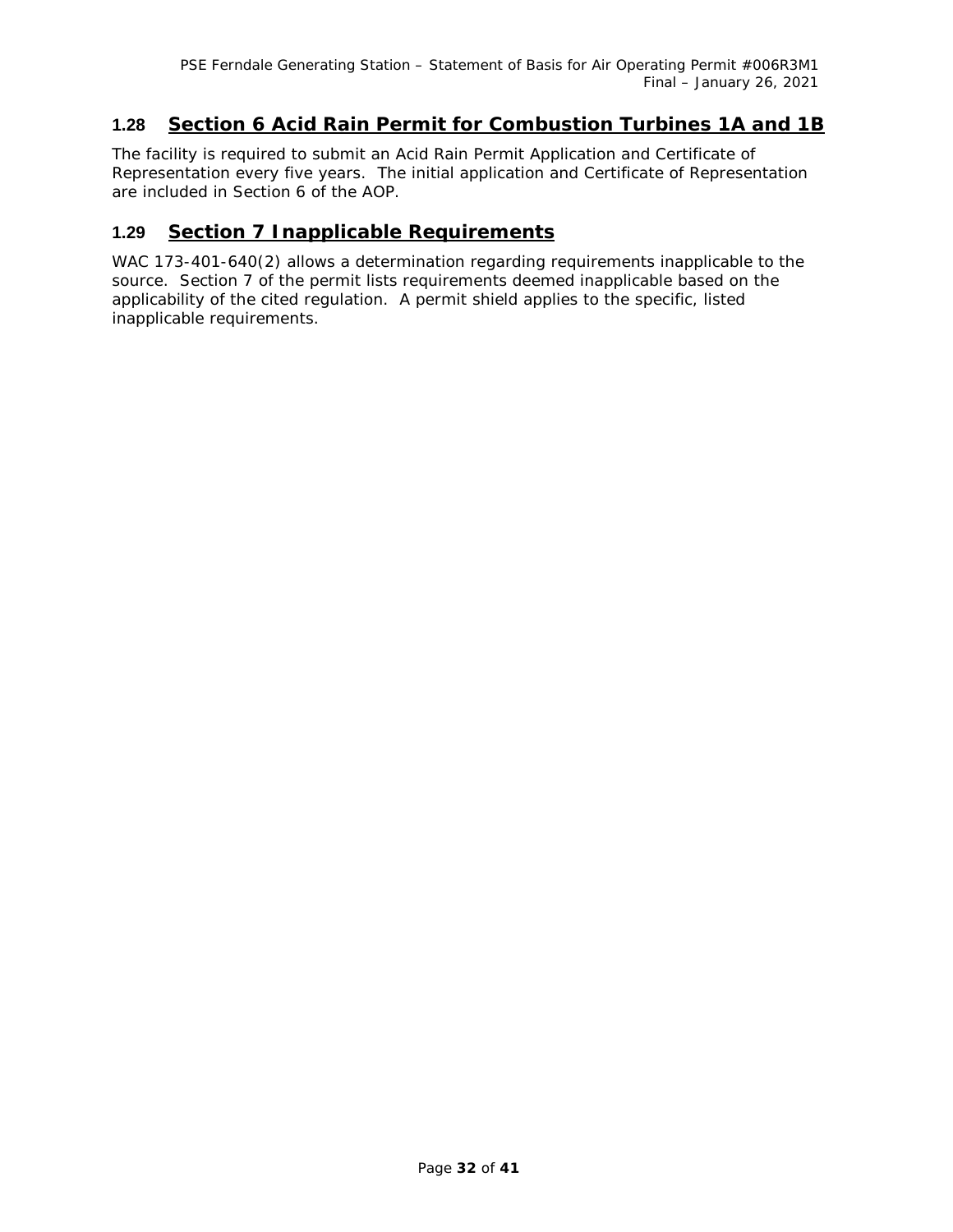# **6 INSIGNIFICANT EMISSION UNITS**

Some categorically exempt insignificant emission units as defined in the WAC 173-401- 532 are present at PSE Ferndale and are listed in this Statement of Basis (Table 6.1 below) rather than in the AOP. Emission units at the facility that have been determined to be insignificant on the basis of size or production rate as defined in WAC 173-401-530 and WAC 173-401-533 are listed in Table 6-1 below:

| <b>Exempt Unit</b>                                                                          | <b>WAC Citation</b>                     | Comment                                                                                                                    |
|---------------------------------------------------------------------------------------------|-----------------------------------------|----------------------------------------------------------------------------------------------------------------------------|
| Lube Oil Storage Totes                                                                      | WAC 173-401 532 (3)                     | Maintenance and Water<br><b>Treatment Building</b>                                                                         |
| Turbine and Generator Lube Oil<br>Storage, Pumping and Handling<br><b>Hydraulic Systems</b> | WAC 173-401 532 (3)                     | Combustion Turbines (2)<br>Steam Turbine (1)<br><b>Combustion Turbine</b><br>Generators (2)<br>Steam Turbine Generator (1) |
| <b>Bearing Vapor Extractors</b>                                                             | WAC 173-401 532 (3)                     | Lube Oil Condenser Installed on<br>Turbine Vapor Extractors. ESP<br>Installed on Generator Vapor<br>Extractors.            |
|                                                                                             |                                         | Combustion Turbines (2)                                                                                                    |
|                                                                                             |                                         | Steam Turbine (1)                                                                                                          |
|                                                                                             |                                         | <b>Combustion Turbine</b><br>Generators (2)                                                                                |
|                                                                                             |                                         | Steam Turbine Generator (1)                                                                                                |
| Lubricating Oil Storage & Handling                                                          | WAC-173-401-532 (3)<br>$(4)$ and $(69)$ |                                                                                                                            |
| Boiler Water Treatment Storage<br>Tanks:                                                    | WAC 173-401 532 (4)                     | <b>Boiler Chemical Feed Building</b>                                                                                       |
| 500-gallon Oxygen Scavenging Tank                                                           |                                         |                                                                                                                            |
| 500-gallon Condensate pH Control<br>Tank                                                    |                                         |                                                                                                                            |
| 1,500-gallon Polymer Tank                                                                   |                                         |                                                                                                                            |
| <b>Boiler Feed Water Treatment</b><br>Chemicals                                             |                                         |                                                                                                                            |
| Cooling Tower Water Treatment<br>Storage Tanks:                                             | WAC 173-401 532 (4)                     | <b>Chemical Feed Building</b>                                                                                              |
| 500-gallon Biocide Storage Tank                                                             |                                         |                                                                                                                            |
| 1300-gallon Sodium Hypochlorite<br>Storage Tank (2)                                         |                                         |                                                                                                                            |

**Table 6-1 Insignificant Activities and Emission Units**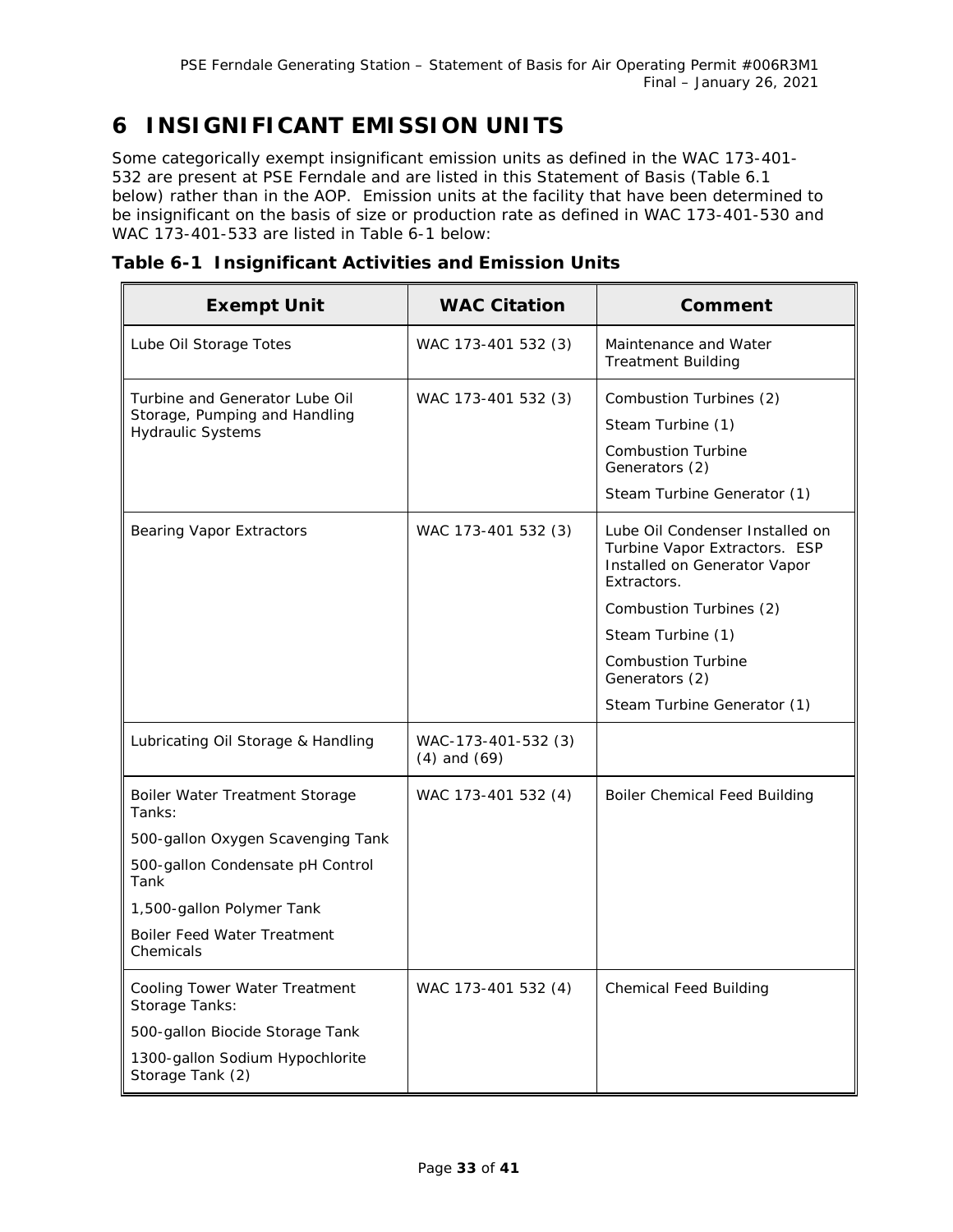| <b>Exempt Unit</b>                                                                                                         | <b>WAC Citation</b>       | Comment                                                                                                                         |
|----------------------------------------------------------------------------------------------------------------------------|---------------------------|---------------------------------------------------------------------------------------------------------------------------------|
| Wastewater Treatment Storage<br>Tanks:                                                                                     | WAC 173-401 532 (4)       | West of Water Treatment and<br>Control/Electrical Building                                                                      |
| 600,000-gallon Filter Water Tank                                                                                           |                           | CDP tank is located inside                                                                                                      |
| 100,000-gallon Wastewater Holding<br>Tank                                                                                  |                           | building.                                                                                                                       |
| 600,000-gallon Demineralized Water<br>Tank                                                                                 |                           |                                                                                                                                 |
| 90,000-gallon Neutralization Tank                                                                                          |                           |                                                                                                                                 |
| 1,500-gallon CDP Polymer/Alum Tank                                                                                         |                           |                                                                                                                                 |
| Pressurized Storage of Gases for<br>CEMs and Fuel Gas Analyzer                                                             | WAC 173-401-532 (5)       |                                                                                                                                 |
| Emissions from Fuel Oil Transfer<br>System                                                                                 | WAC 173-401-530<br>(1)(d) | Fugitive emissions                                                                                                              |
| Emissions from Natural Gas Fuel<br>System                                                                                  | WAC 173-401-530<br>(1)(d) | Fugitive emissions                                                                                                              |
| Emissions from Roadways                                                                                                    | WAC 173-401-530<br>(1)(d) | Fugitive emissions                                                                                                              |
| Parts Washer                                                                                                               | WAC 173-401 530<br>(4)(d) | $\leq$ 2 tons/yr of VOC                                                                                                         |
| Waterwash Storage Tank                                                                                                     | WAC 173-401 533<br>(2)(c) | Operation, loading and unloading<br>of VOC storage tanks < 10,000-<br>gallon capacity and vapor<br>pressure < 80 mm Hg at 21°C. |
| Miscellaneous Gasoline Powered<br>Maintenance Equipment (Snow<br>blower, leaf blower, pumps, welder,<br>press washer, etc) | WAC 173-401-533<br>(2)(f) | $<$ 500 $k$ Btu/hr                                                                                                              |
| Welding                                                                                                                    | WAC 173-401-533<br>(2)(i) | Less than 1 ton welding rod per<br>day                                                                                          |
| <b>Hot Water Heaters</b>                                                                                                   | WAC 173-401 533<br>(2)(r) | < 5 MMBtu/hr output, using<br>natural gas, propane, or kerosene                                                                 |
| <b>Portable Heaters</b>                                                                                                    | WAC 173-401 533<br>(2)(r) | < 5 MMBtu/hr output, using<br>natural gas, propane, or kerosene                                                                 |
| Sodium Hydroxide (50%) Storage<br>Tank                                                                                     | WAC 173-401-533<br>(2)(s) | Tanks, with appropriate closure,<br>and associated pumping<br>equipment used for the storage of<br>salts, bases, acids, etc.    |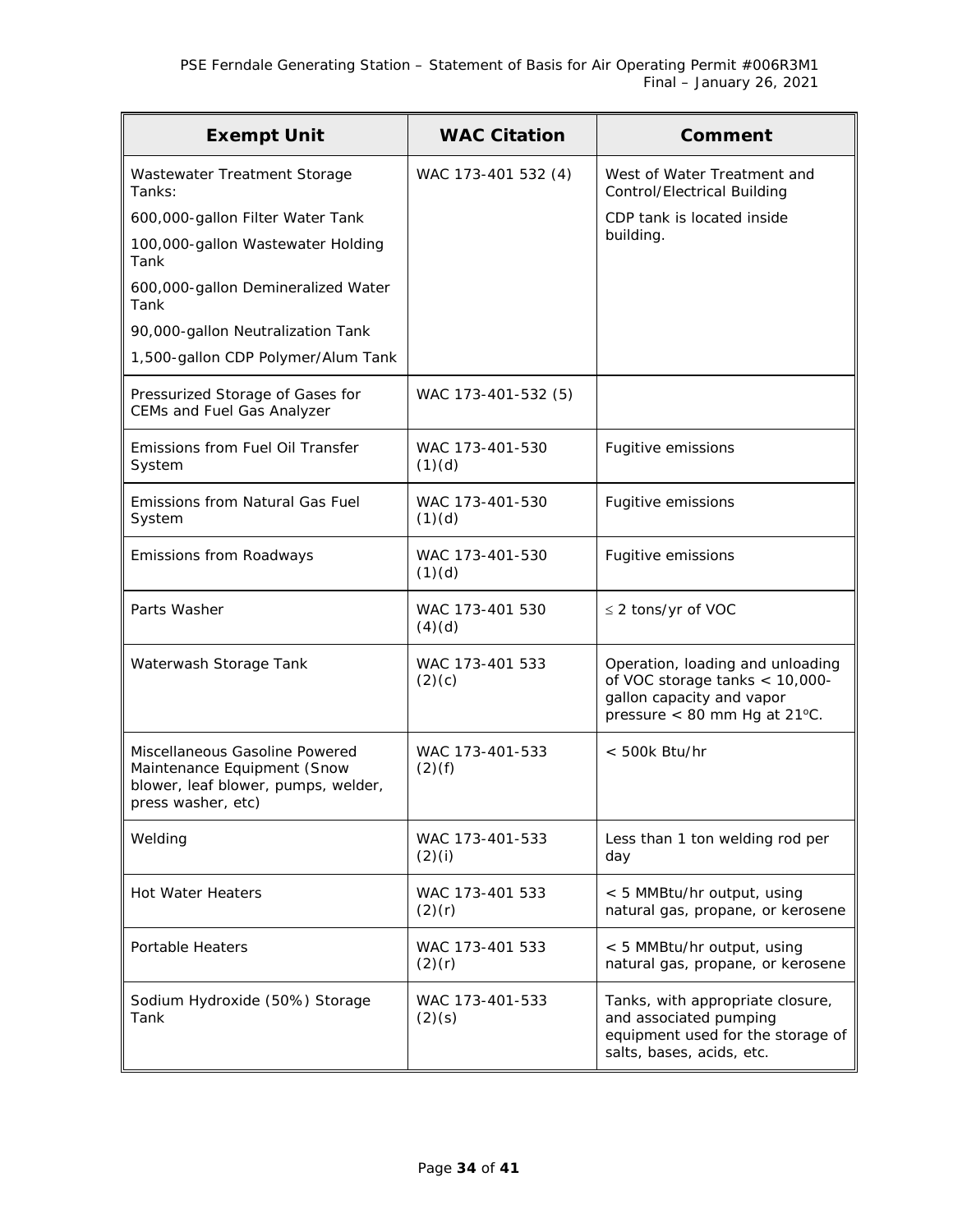| <b>Exempt Unit</b>                            | <b>WAC Citation</b>       | Comment                                                                                                                                         |
|-----------------------------------------------|---------------------------|-------------------------------------------------------------------------------------------------------------------------------------------------|
| Sulfuric Acid (93%) Storage Tank              | WAC 173-401-533<br>(2)(s) | Tanks, with appropriate closure,<br>and associated pumping<br>equipment used for the storage of<br>salts, bases, acids (<99%<br>$H2SO4$ ), etc. |
| Laboratory Operations Including<br>Fume Hoods | WAC 173-401 533<br>(3)(c) | Chemical or physical analytical<br>laboratory operations including<br>fume hoods and vacuum pumps                                               |
| Vents from CEMS and Analyzers                 | WAC 173-401-532 (8)       |                                                                                                                                                 |
| Trucks, Fork Lifts, Autos, etc.               | WAC 173-401-532 (10)      |                                                                                                                                                 |
| Plant Upkeep/Painting                         | WAC 173-401-532 (33)      |                                                                                                                                                 |
| <b>Steam Cleaning Operations</b>              | WAC 173-401-532 (39)      |                                                                                                                                                 |
| Comfort Air Conditioning                      | WAC 173-401-532 (46)      |                                                                                                                                                 |
| Natural Draft Hoods/Safety Valves             | WAC 173-401-532 (47)      |                                                                                                                                                 |
| Vents/Bathroom Facilities                     | WAC 173-401-532 (48)      |                                                                                                                                                 |
| <b>Office Activities</b>                      | WAC 173-401-532 (49)      |                                                                                                                                                 |
| Personal Care Activities                      | WAC 173-401-532 (50)      |                                                                                                                                                 |
| Personal Cars                                 | WAC 173-401-532 (54)      |                                                                                                                                                 |
| Demineralization/O <sub>2</sub> Scavenging    | WAC 173-401-532 (61)      |                                                                                                                                                 |
| 500-Gallon Oxygen Scavenger Tank              | WAC 173-401-532 (61)      |                                                                                                                                                 |
| 850-Gallon Deposit Control Tank               | WAC 173-401-532 (61)      |                                                                                                                                                 |
| 850-Gallon Corrosion Inhibitor Tank           | WAC 173-401-532 (61)      |                                                                                                                                                 |
| Repair and Maintenance Activities             | WAC 173-401-532 (74)      |                                                                                                                                                 |
| Steam Vents and Safety Release<br>Valves      | WAC 173-401-532 (87)      |                                                                                                                                                 |
| Air Compressors                               | WAC 173-401-532 (88)      |                                                                                                                                                 |
| <b>Steam Leaks</b>                            | WAC 173-401-532 (89)      |                                                                                                                                                 |
| Process Water Storage Tanks                   | WAC 173-401-532 (94)      |                                                                                                                                                 |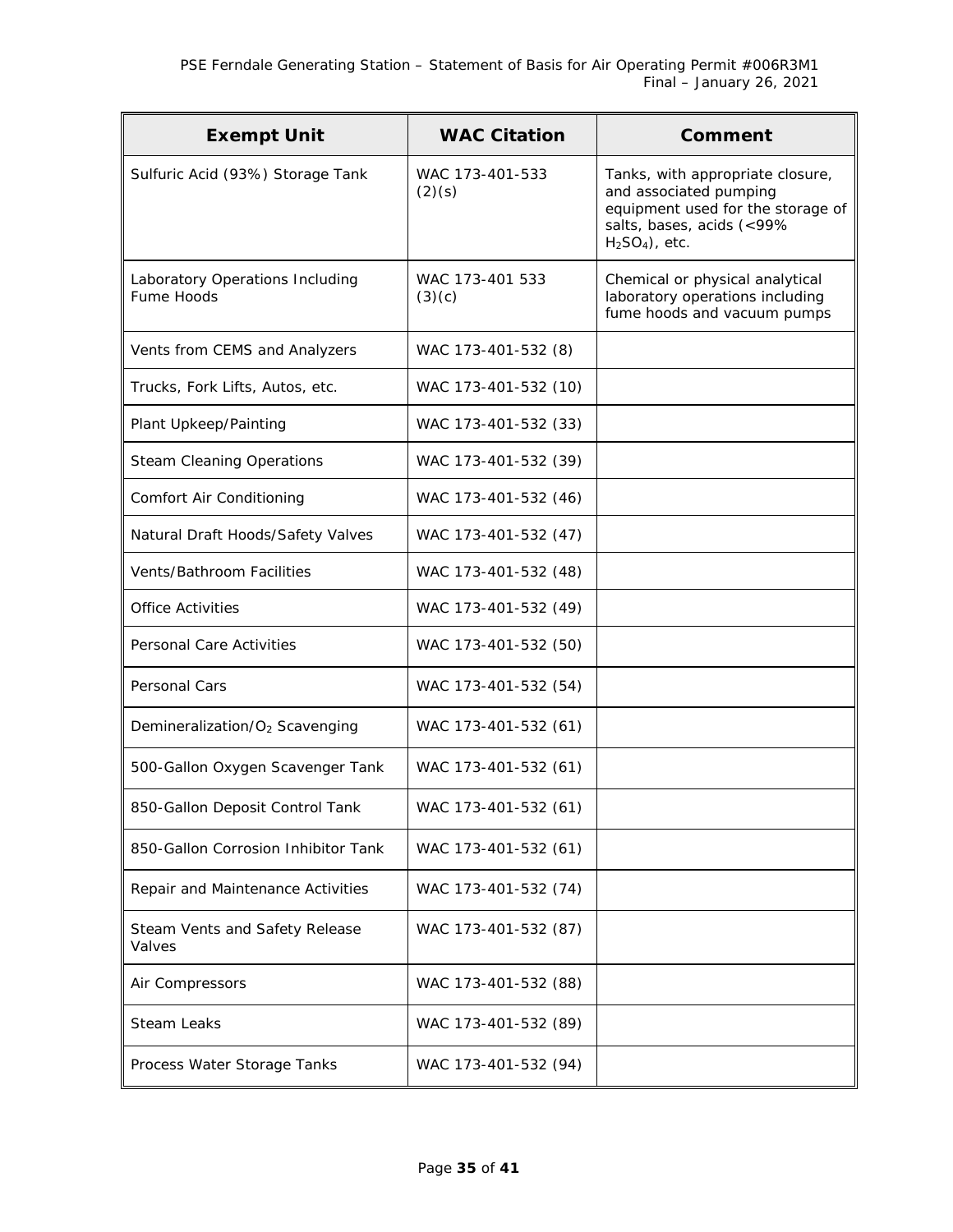| <b>Exempt Unit</b>                                                      | <b>WAC Citation</b>      | Comment |
|-------------------------------------------------------------------------|--------------------------|---------|
| 500-Gallon Balanced Polymer Tank -<br>$\parallel$ (3)                   | WAC 173-401-532<br>(117) |         |
| Water Cooling Towers Processing<br>Exclusively Noncontact Cooling Water | WAC 173-401-532<br>(121) |         |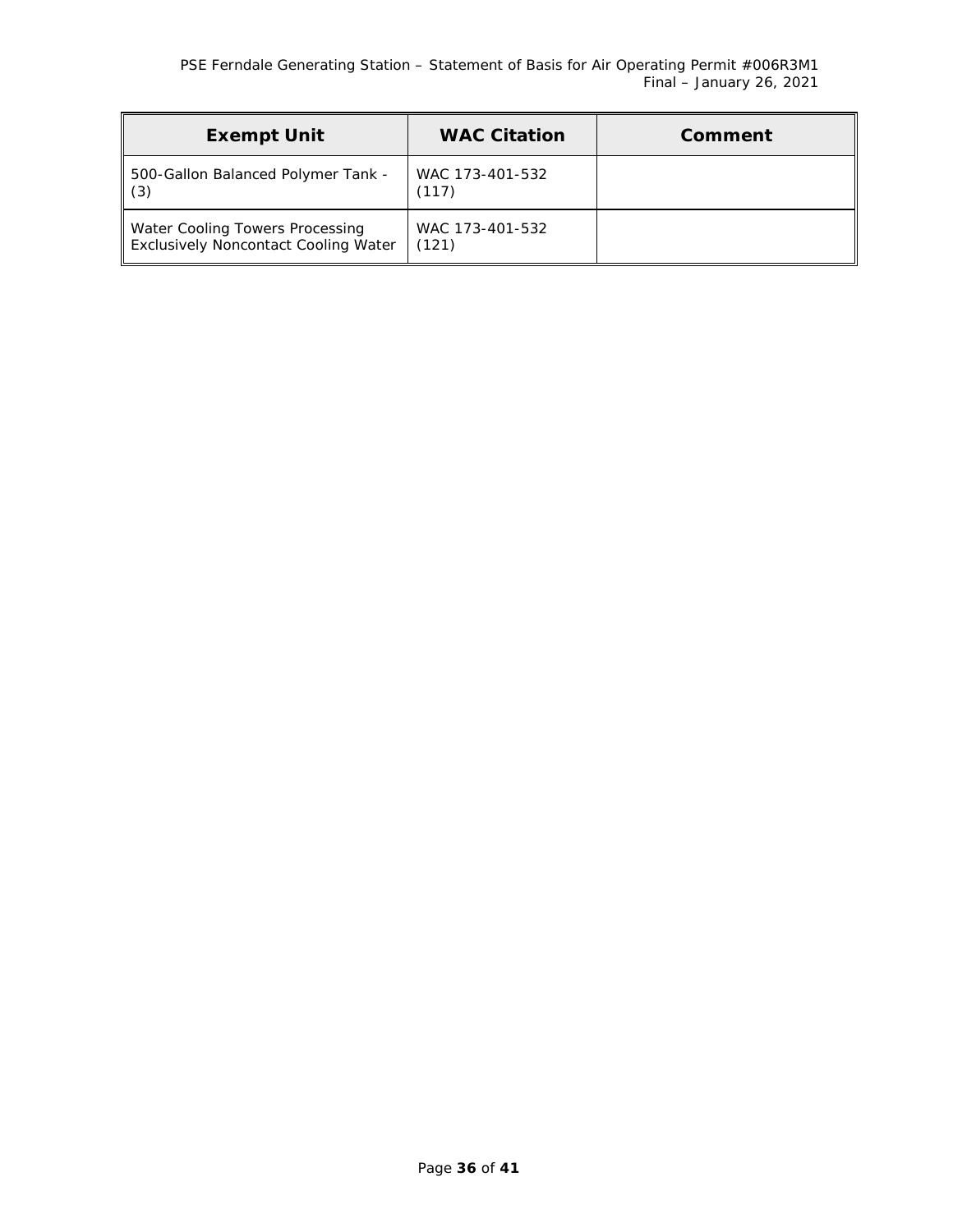# **7 DEFINITIONS AND ACRONYMS**

Definitions are assumed to be those found in the underlying regulation. A short list of definitions has been included to cover those not previously defined.

An "applicable requirement" is a provision, standard, condition or requirement in any of the listed regulations or statutes as it applies to an emission unit or facility at a stationary source.

"Ecology" means the Washington State Department of Ecology.

An "emission unit" is any part or activity of a stationary source that emits or has the potential to emit any regulated air pollutant.

"Oil" means low sulfur No. 2 diesel fuel, containing no more than 0.05 percent sulfur by weight.

A "permit" means for the purposes of the air operating permit program an air operating permit issued pursuant to Title 5 of the 1990 Federal Clean Air Act Amendments.

"State" means for the purposes of the air operating permit program NWCAA or the Washington State Department of Ecology.

The following is a list of Acronyms used in the Air Operating Permit and/or Statement of Basis:

| <b>AIRS</b>     | Aerometric Information Retrieval System                  |
|-----------------|----------------------------------------------------------|
| AOP             | Air Operating Permit                                     |
| <b>ASIL</b>     | Acceptable Source Impact Level                           |
| <b>ASTM</b>     | American Society for Testing and Materials               |
| <b>BHP</b>      | Brake horsepower                                         |
| <b>CEM</b>      | <b>Continuous Emissions Monitor</b>                      |
| <b>CEMS</b>     | <b>Continuous Emissions Monitoring System</b>            |
| <b>CFR</b>      | Code of Federal Regulations                              |
| EPA             | The United States Environmental Protection Agency        |
| <b>FCAA</b>     | Federal Clean Air Act                                    |
| <b>HRSG</b>     | Heat Recovery Steam Generator                            |
| <b>ISO</b>      | International Organization for Standardization           |
| <b>MMBtu</b>    | Million British thermal units                            |
| MR&R            | Monitoring, recordkeeping, and reporting requirements    |
| <b>NESHAP</b>   | National Emission Standards for Hazardous Air Pollutants |
| <b>NOC</b>      | Notice of Construction                                   |
| NO <sub>X</sub> | Oxides of Nitrogen                                       |
| <b>NSPS</b>     | New Source Performance Standard                          |
| <b>NSR</b>      | <b>New Source Review</b>                                 |
| <b>NWCAA</b>    | Northwest Clean Air Agency                               |
| O <sub>2</sub>  | Oxygen                                                   |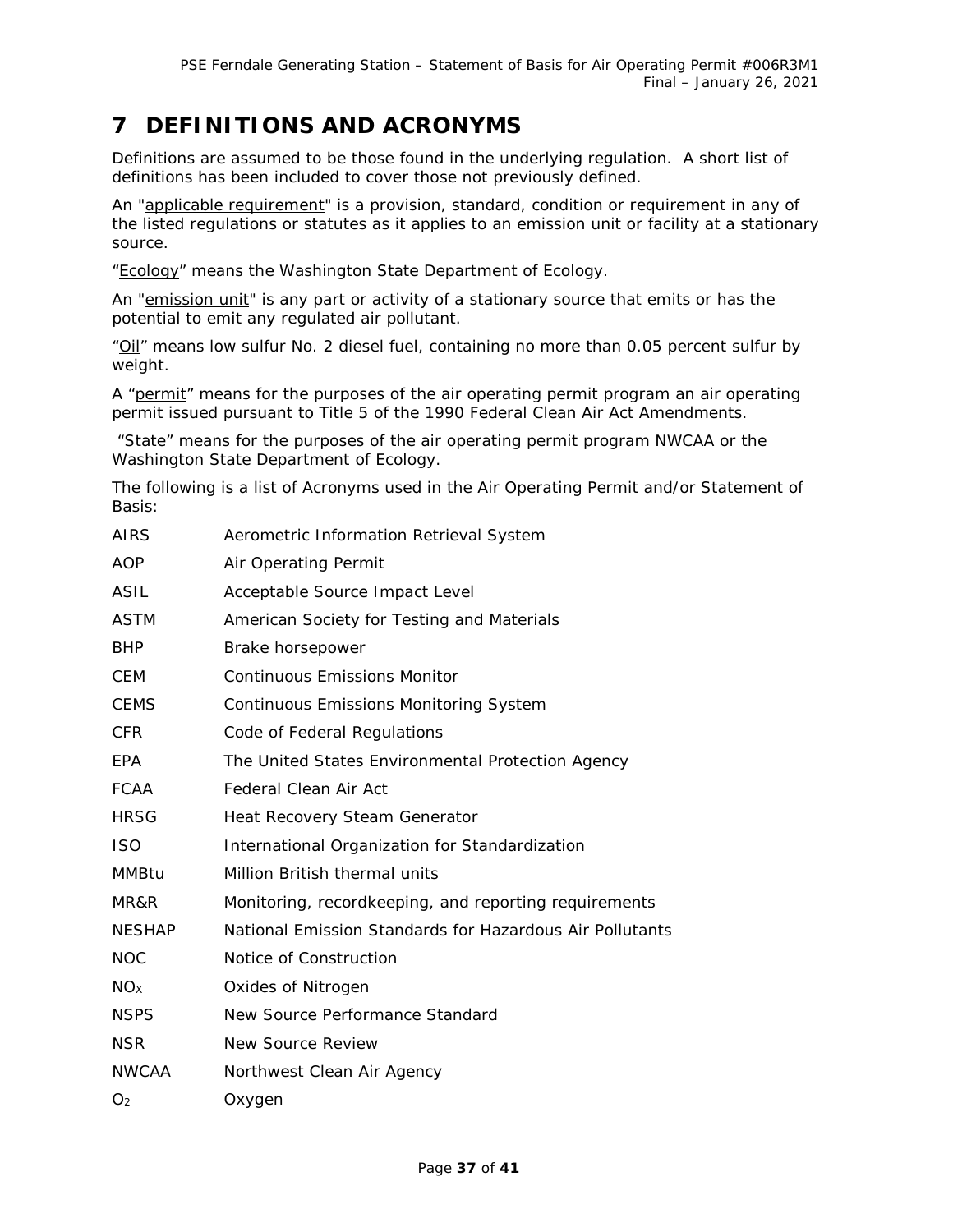| <b>OAC</b>      | Order of Approval to Construct                                                                                  |
|-----------------|-----------------------------------------------------------------------------------------------------------------|
| PM.             | <b>Particulate Matter</b>                                                                                       |
| $PM_{10}$       | Particulate Matter less than 10 microns in diameter                                                             |
| ppmvd           | (same as ppmvd) parts of pollutant per million parts of dry stack gas on a<br>volumetric basis                  |
| <b>PSD</b>      | Prevention of Significant Deterioration (federally required program for pre-<br>construction review of sources) |
| QA/QC           | quality assurance/quality control                                                                               |
| <b>RCW</b>      | Revised Code of Washington                                                                                      |
| <b>SCR</b>      | Selective Catalytic Reduction                                                                                   |
| scf             | standard cubic foot (cubic foot of gas at ISO STP)                                                              |
| <b>SIP</b>      | State Implementation Plan                                                                                       |
| SO <sub>2</sub> | sulfur dioxide                                                                                                  |
| <b>STP</b>      | Standard Temperature and Pressure:                                                                              |
|                 | $20^{\circ}$ C (68° F) and 760 mm Hg (29.92 in. Hg) per NWCAA Regulation (e.g.<br>applies to fuel sulfur limit) |
|                 | 288 K (15° C, 59° F) and 101.3 kPa (1 atmosphere) per ISO (e.g. applies to<br>natural gas volume measurement)   |
| <b>VOC</b>      | Volatile Organic Compounds                                                                                      |
| <b>WAC</b>      | Washington Administration Code                                                                                  |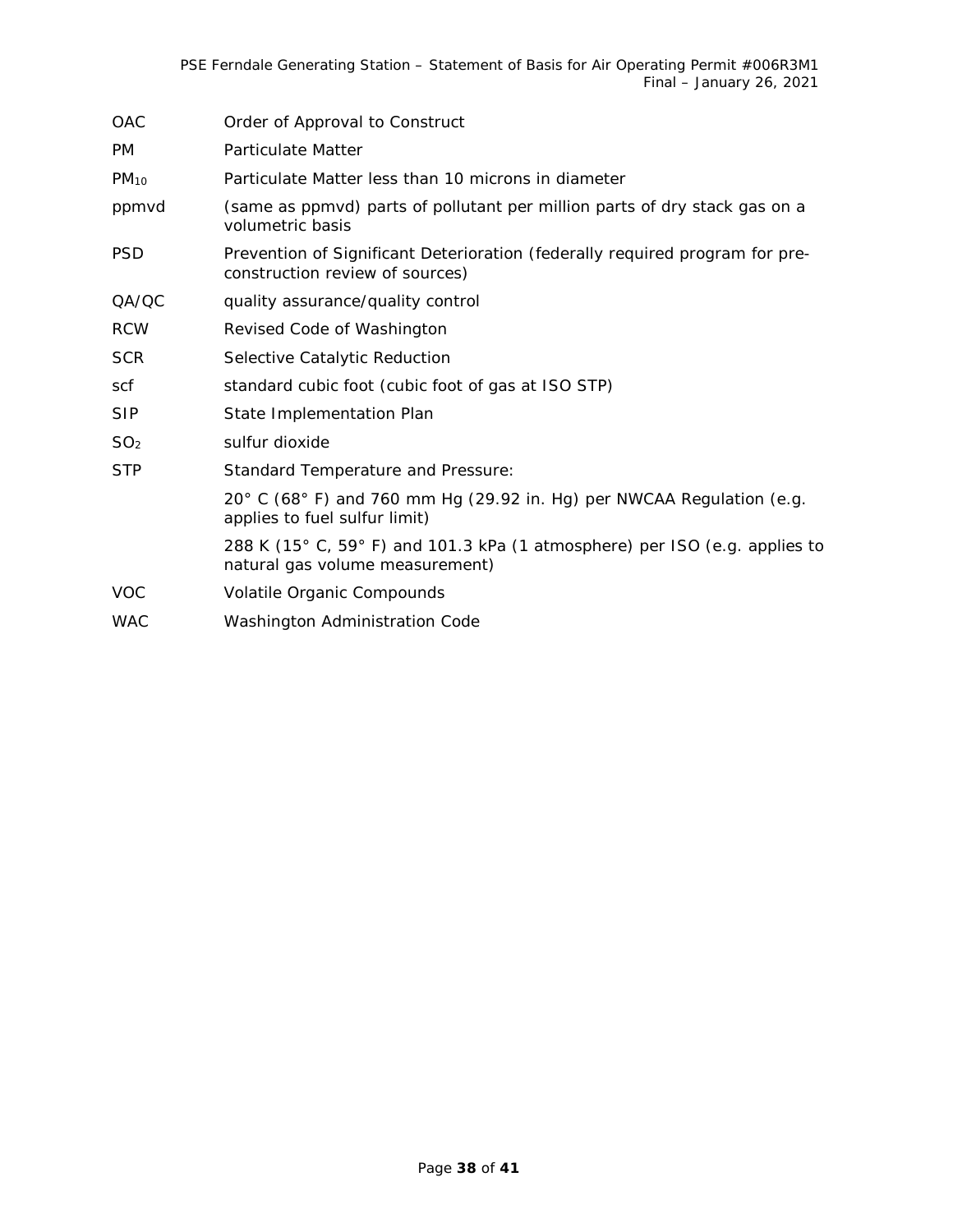# **8 PUBLIC DOCKET**

Copies of PSE Ferndale's Air Operating Permit, permit application, and any technical support documents are available online at [www.nwcleanair.org](http://www.nwcleanair.org/) and at the following location:

> Northwest Clean Air Agency 1600 South Second Street Mount Vernon, WA 98273-5202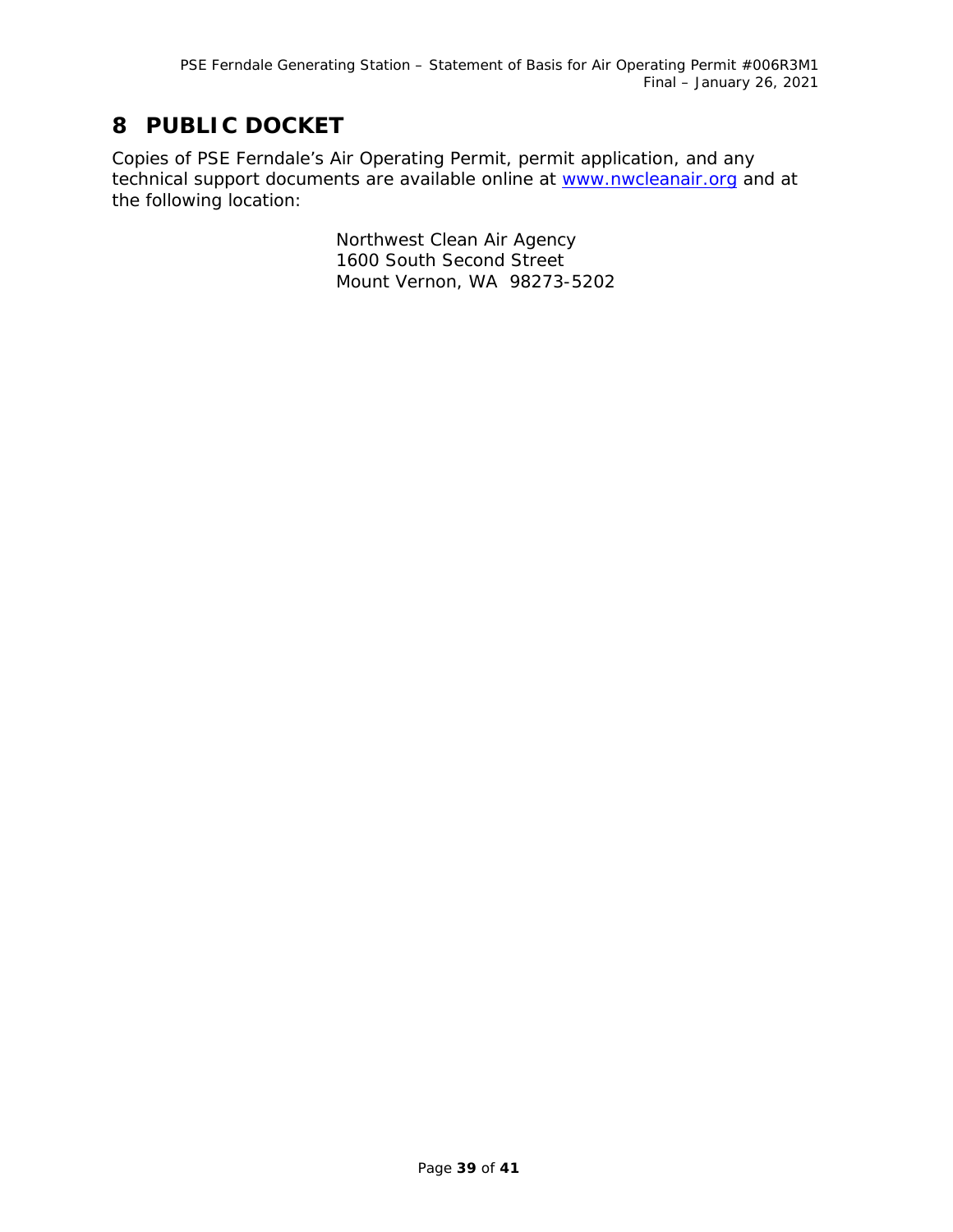# **APPENDIX A**

# **Air Operating Permit History**

#### **Original AOP**

The Northwest Clean Air Agency (NWCAA) issued AOP 006, the original air operating permit for the facility on July 1, 2000.

#### **Renewal 1**

On June 9, 2004 the facility submitted an application for renewal of their permit as it was due to expire on July 1, 2005. The first renewal of the facility's air operating permit, AOP 006R1, was issued on April 22, 2005. The renewed permit is different from the original permit in the following areas:

Regulatory citations in the permit have been updated to reflect more recent revision/adoption/publication dates.

Factual information has been revised to describe more accurately current operations including the recent addition of inlet air foggers and the installation of a performance upgrade package to the combustion turbines.

Some text has been rephrased or reworded to add clarification.

Section 2 – Standard Terms and Conditions has been revised to include recent regulatory changes and to allow standardization of permits issued by the NWCAA.

A new Section 3 was added to include 40 CFR 60 Subpart A – General Provisions for New Source Performance Standard (NSPS) sources. These NSPS citations have consequently been removed from their previous location in Section 4. Subsequent sections were renumbered as a result of this change.

A number of new compliance terms were added in new Section 5 to reflect new requirements imposed by Order of Approval to Construct (OAC) 330 Revisions 4 and 5. These new OAC requirements were issued for the operation of the inlet air foggers and for the performance upgrade of the turbines.

Permit terms related to NSPS 40 CFR 60 Subpart GG for combustion turbines were added to reflect a revision to this rule that was published in 2004. This NSPS revision allows greater flexibility with regard to fuel quality monitoring methodologies.

Minor revisions to permit Sections 2 and 4 were made to include the latest version of WAC 173-400. The most significant changes were made in Section 2.5.8 where new WAC regulations were cited relating to public review and involvement in the Prevention of Significant Deterioration (PSD) permitting process.

#### **Modification 1**

On January 9, 2007 the facility submitted a request for a modification to OAC 330f (see Section [2.4](#page-12-0) for details on pre-construction approvals). The facility also requested a change to AOP 006R1, in order to incorporate the changes into their AOP. The AOP and SOB were updated to incorporate OAC 330f and other regulatory changes that have taken place since the issuance of AOP 006R1.